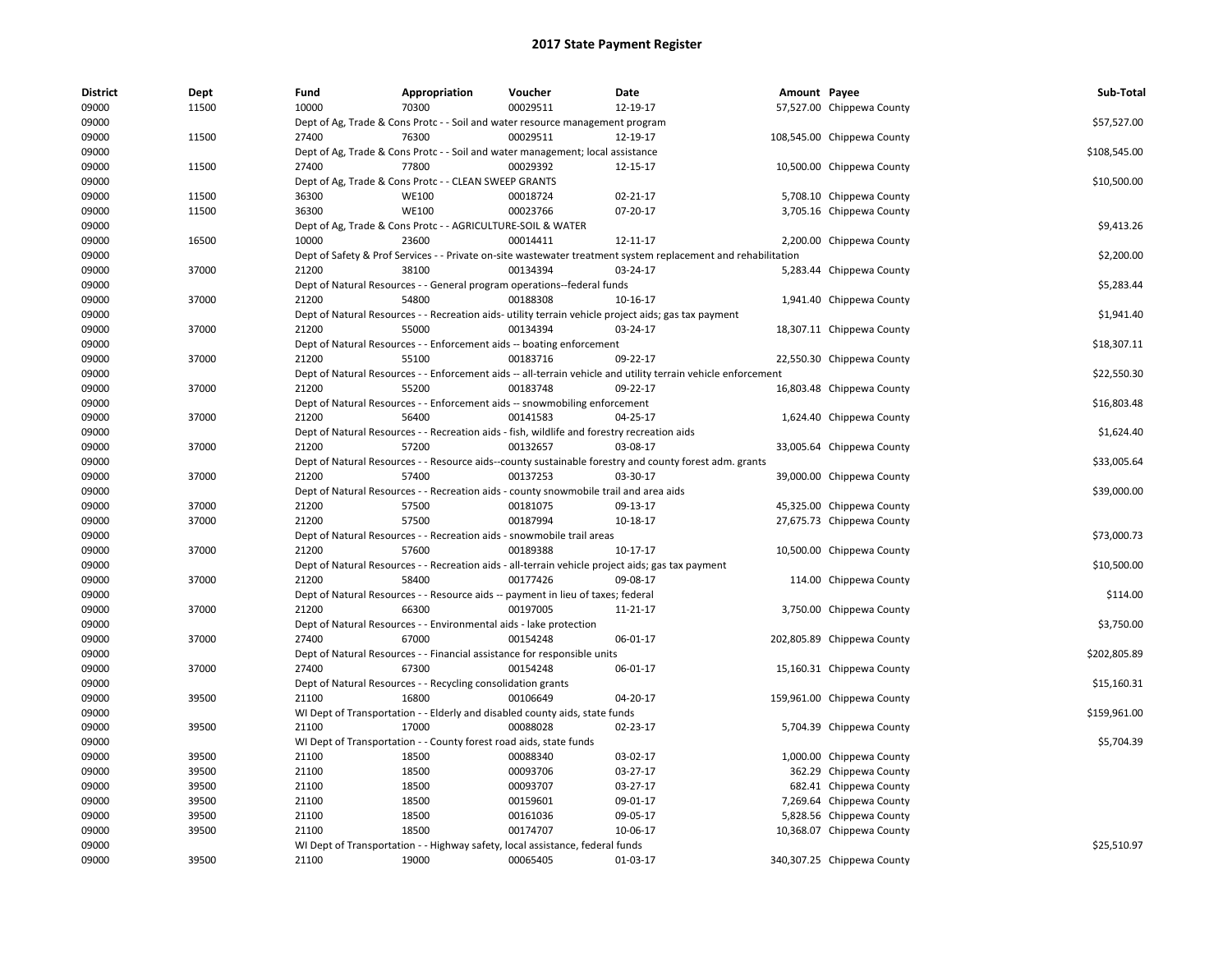| <b>District</b> | Dept  | Fund  | Appropriation | Voucher                                                                             | <b>Date</b>                                                                                       | Amount Payee |                            | Sub-Total      |
|-----------------|-------|-------|---------------|-------------------------------------------------------------------------------------|---------------------------------------------------------------------------------------------------|--------------|----------------------------|----------------|
| 09000           | 39500 | 21100 | 19000         | 00133954                                                                            | 07-03-17                                                                                          |              | 680,614.50 Chippewa County |                |
| 09000           | 39500 | 21100 | 19000         | 00169220                                                                            | 10-02-17                                                                                          |              | 340,307.26 Chippewa County |                |
| 09000           |       |       |               | WI Dept of Transportation - - Transportation aids to counties, state funds          |                                                                                                   |              |                            | \$1,361,229.01 |
| 09000           | 39500 | 21100 | 27500         | 00172325                                                                            | 10-01-17                                                                                          |              | 63,103.79 Chippewa County  |                |
| 09000           |       |       |               | WI Dept of Transportation - - Local bridge improvement assistance, local funds      |                                                                                                   |              |                            | \$63,103.79    |
| 09000           | 39500 | 21100 | 27800         | 00144734                                                                            | 07-24-17                                                                                          |              | 230,155.87 Chippewa County |                |
| 09000           | 39500 | 21100 | 27800         | 00200736                                                                            | 12-13-17                                                                                          |              | 7,422.21 Chippewa County   |                |
| 09000           |       |       |               | WI Dept of Transportation - - Local roads improvement program, state funds          |                                                                                                   |              |                            | \$237,578.08   |
| 09000           | 39500 | 21100 | 28500         | 00172325                                                                            | 10-01-17                                                                                          |              | 252,415.18 Chippewa County |                |
| 09000           |       |       |               | WI Dept of Transportation - - Local bridge improvement assistance, federal funds    |                                                                                                   |              |                            | \$252,415.18   |
| 09000           | 39500 | 21100 | 36300         | 00084923                                                                            | 02-10-17                                                                                          |              | 90.00 Chippewa County      |                |
| 09000           | 39500 | 21100 | 36300         | 00150320                                                                            | 08-02-17                                                                                          |              | 649.31 Chippewa County     |                |
| 09000           |       |       |               | WI Dept of Transportation - - State highway rehabilitation, state funds             |                                                                                                   |              |                            | \$739.31       |
| 09000           | 39500 | 21100 | 36500         | 00100325                                                                            | 03-27-17                                                                                          |              | 934.96 Chippewa County     |                |
| 09000           | 39500 | 21100 | 36500         | 00105300                                                                            | 04-12-17                                                                                          |              | 473.24 Chippewa County     |                |
| 09000           | 39500 | 21100 | 36500         | 00181184                                                                            | 10-18-17                                                                                          |              | 227.34 Chippewa County     |                |
| 09000           | 39500 | 21100 | 36500         | 00081015                                                                            | 01-31-17                                                                                          |              | 161.79 Chippewa County     |                |
| 09000           | 39500 | 21100 | 36500         | 00114062                                                                            | 05-08-17                                                                                          |              | 1,512.27 Chippewa County   |                |
| 09000           | 39500 | 21100 | 36500         | 00150320                                                                            | 08-02-17                                                                                          |              | 2,754.46 Chippewa County   |                |
| 09000           | 39500 | 21100 | 36500         | 00151257                                                                            | 08-07-17                                                                                          |              | 326.38 Chippewa County     |                |
| 09000           | 39500 | 21100 | 36500         | 00178348                                                                            | 10-12-17                                                                                          |              | 1,043.26 Chippewa County   |                |
| 09000           |       |       |               | WI Dept of Transportation - - Highway system management and operations, state funds |                                                                                                   |              |                            | \$7,433.70     |
| 09000           | 39500 | 21100 | 36800         | 00100325                                                                            | 03-27-17                                                                                          |              | 266,993.82 Chippewa County |                |
| 09000           | 39500 | 21100 | 36800         | 00105300                                                                            | 04-12-17                                                                                          |              | 293,513.66 Chippewa County |                |
| 09000           | 39500 | 21100 | 36800         | 00181184                                                                            | 10-18-17                                                                                          |              | 155,806.68 Chippewa County |                |
| 09000           | 39500 | 21100 | 36800         | 00081015                                                                            | 01-31-17                                                                                          |              | 787,862.72 Chippewa County |                |
| 09000           | 39500 | 21100 | 36800         | 00094654                                                                            | 03-14-17                                                                                          |              | 32,208.94 Chippewa County  |                |
| 09000           | 39500 | 21100 | 36800         | 00099039                                                                            | 03-21-17                                                                                          |              | 316,109.26 Chippewa County |                |
| 09000           | 39500 | 21100 | 36800         | 00114062                                                                            | 05-08-17                                                                                          |              | 303,813.51 Chippewa County |                |
| 09000           | 39500 | 21100 | 36800         | 00150320                                                                            | 08-02-17                                                                                          |              | 205,615.61 Chippewa County |                |
| 09000           | 39500 | 21100 | 36800         | 00151257                                                                            | 08-07-17                                                                                          |              | 156,248.08 Chippewa County |                |
| 09000           | 39500 | 21100 | 36800         | 00159622                                                                            | 09-01-17                                                                                          |              | 210,582.09 Chippewa County |                |
| 09000           | 39500 | 21100 | 36800         | 00178348                                                                            | 10-12-17                                                                                          |              | 43,038.49 Chippewa County  |                |
| 09000           | 39500 | 21100 | 36800         | 00188346                                                                            | 11-03-17                                                                                          |              | 153,681.79 Chippewa County |                |
| 09000           | 39500 | 21100 | 36800         | 00191235                                                                            | 11-13-17                                                                                          |              | 218,969.30 Chippewa County |                |
| 09000           | 39500 | 21100 | 36800         | 00191249                                                                            | 11-13-17                                                                                          |              | 1,946.45 Chippewa County   |                |
| 09000           | 39500 | 21100 | 36800         | 00193482                                                                            | 11-16-17                                                                                          |              | 3,136.05 Chippewa County   |                |
| 09000           |       |       |               | WI Dept of Transportation - - Routine maintenance activities, state funds           |                                                                                                   |              |                            | \$3,149,526.45 |
| 09000           | 39500 | 21100 | 38000         | 00181184                                                                            | 10-18-17                                                                                          |              | 1,691.27 Chippewa County   |                |
| 09000           | 39500 | 21100 | 38000         | 00159622                                                                            | 09-01-17                                                                                          |              | 394.48 Chippewa County     |                |
| 09000           | 39500 | 21100 | 38000         | 00178348                                                                            | 10-12-17                                                                                          |              | 317.06 Chippewa County     |                |
| 09000           |       |       |               | WI Dept of Transportation - - Routine maintenance activities, federal funds         |                                                                                                   |              |                            | \$2,402.81     |
| 09000           | 39500 | 21100 | 27600         | 00154899                                                                            | 08-15-17                                                                                          |              | 191.55 Chippewa County     |                |
| 09000           | 39500 | 21100 | 27600         | 00124845                                                                            | 06-06-17                                                                                          |              | 1,288.32 Chippewa County   |                |
| 09000           | 39500 | 21100 | 27600         | 00124850                                                                            | 06-06-17                                                                                          |              | 400.51 Chippewa County     |                |
| 09000           |       |       |               |                                                                                     | WI Dept of Transportation - - Local transportation facility improvement assistance, local funds   |              |                            | \$1,880.38     |
| 09000           | 39500 | 21100 | 28600         | 00154899                                                                            | 08-15-17                                                                                          |              | 1,723.87 Chippewa County   |                |
| 09000           | 39500 | 21100 | 28600         | 00101666                                                                            | 03-31-17                                                                                          |              | 63,607.81 Chippewa County  |                |
| 09000           | 39500 | 21100 | 28600         | 00124845                                                                            | 06-06-17                                                                                          |              | 5,153.26 Chippewa County   |                |
| 09000           | 39500 | 21100 | 28600         | 00124850                                                                            | 06-06-17                                                                                          |              | 3,604.54 Chippewa County   |                |
| 09000           |       |       |               |                                                                                     | WI Dept of Transportation - - Local transportation facility improvement assistance, federal funds |              |                            | \$74,089.48    |
| 09000           | 39500 | 21100 | 38300         | 00150320                                                                            | 08-02-17                                                                                          |              | 2,597.26 Chippewa County   |                |
|                 |       |       |               |                                                                                     |                                                                                                   |              |                            |                |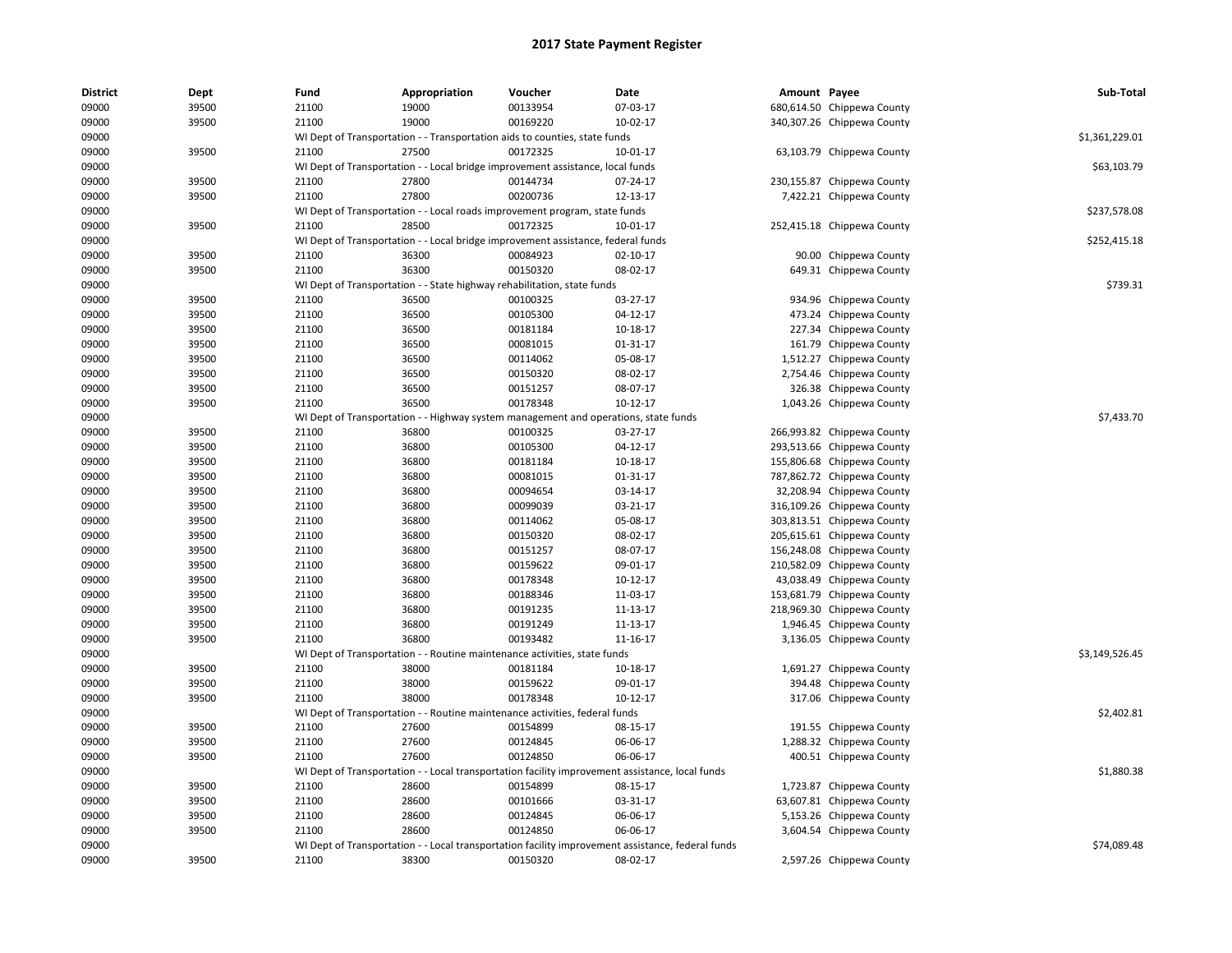| <b>District</b> | Dept  | Fund  | Appropriation                                                                                           | Voucher  | Date           | Amount Payee |                                                                                                                                               | Sub-Total      |
|-----------------|-------|-------|---------------------------------------------------------------------------------------------------------|----------|----------------|--------------|-----------------------------------------------------------------------------------------------------------------------------------------------|----------------|
| 09000           |       |       | WI Dept of Transportation - - State highway rehabilitation, federal funds                               |          |                |              |                                                                                                                                               | \$2,597.26     |
| 09000           | 39500 | 21100 | 27000                                                                                                   | 00144735 | 07-24-17       |              | 112,342.00 Chippewa County                                                                                                                    |                |
| 09000           |       |       | WI Dept of Transportation - - Local roads improvement program. discretionary grants, state funds        |          |                |              |                                                                                                                                               | \$112,342.00   |
| 09000           | 41000 | 10000 | 11600                                                                                                   | 00167971 | 11-07-17       |              | 66,981.32 Chippewa County                                                                                                                     |                |
| 09000           |       |       | Department of Corrections - - Reimbursing counties for probation, extended supervision and parole holds |          |                |              |                                                                                                                                               | \$66,981.32    |
| 09000           | 43500 | 10000 | 10700                                                                                                   | 00112262 | 03-24-17       |              | 51.43 Chippewa County                                                                                                                         |                |
| 09000           | 43500 | 10000 | 10700                                                                                                   | 00130851 | 06-07-17       | 37.95        | Chippewa County                                                                                                                               |                |
| 09000           | 43500 | 10000 | 10700                                                                                                   | 00130853 | 06-07-17       |              | 18.97 Chippewa County                                                                                                                         |                |
| 09000           | 43500 | 10000 | 10700                                                                                                   | 00136868 | 07-06-17       |              | 9.48 Chippewa County                                                                                                                          |                |
| 09000           | 43500 | 10000 | 10700                                                                                                   | 00145847 | 08-16-17       |              | 18.97 Chippewa County                                                                                                                         |                |
| 09000           | 43500 | 10000 | 10700                                                                                                   | 00164019 | 10-24-17       |              | 28.37 Chippewa County                                                                                                                         |                |
| 09000           | 43500 | 10000 | 10700                                                                                                   | 00167240 | 11-24-17       | 170.30       | Chippewa County                                                                                                                               |                |
| 09000           | 43500 | 10000 | 10700                                                                                                   | 00175821 | 12-20-17       |              | 122.96 Chippewa County                                                                                                                        |                |
| 09000           |       |       | Department of Health Services - - Public health dispensaries and drugs                                  |          |                |              |                                                                                                                                               | \$458.43       |
| 09000           | 43500 | 10000 | 15000                                                                                                   | 00103160 | 02-01-17       |              | 1,600.00 Chippewa County                                                                                                                      |                |
| 09000           |       |       | Department of Health Services - - Federal project aids                                                  |          |                |              |                                                                                                                                               | \$1,600.00     |
| 09000           | 43500 | 10000 | 00000                                                                                                   | 90708    | $01-02-17$     |              | 45,020.00 Chippewa County                                                                                                                     |                |
| 09000           | 43500 | 10000 | 00000                                                                                                   | 90710    | 02-01-17       |              | 223,755.00 Chippewa County                                                                                                                    |                |
| 09000           | 43500 | 10000 | 00000                                                                                                   | 90711    | 03-01-17       |              |                                                                                                                                               |                |
|                 |       |       |                                                                                                         |          |                |              | 311,384.00 Chippewa County                                                                                                                    |                |
| 09000           | 43500 | 10000 | 00000                                                                                                   | 90715    | 05-01-17       |              | 129,015.00 Chippewa County                                                                                                                    |                |
| 09000           | 43500 | 10000 | 00000                                                                                                   | 90716    | 06-01-17       |              | 304,420.00 Chippewa County                                                                                                                    |                |
| 09000           | 43500 | 10000 | 00000                                                                                                   | 90717    | 06-15-17       |              | 41,141.00 Chippewa County                                                                                                                     |                |
| 09000           | 43500 | 10000 | 00000                                                                                                   | 90800    | 07-01-17       |              | 296,439.00 Chippewa County                                                                                                                    |                |
| 09000           | 43500 | 10000 | 00000                                                                                                   | 90801    | 08-01-17       |              | 804,132.00 Chippewa County                                                                                                                    |                |
| 09000           | 43500 | 10000 | 00000                                                                                                   | 90802    | 09-01-17       |              | 824,068.00 Chippewa County                                                                                                                    |                |
| 09000           | 43500 | 10000 | 00000                                                                                                   | 90805    | 10-02-17       |              | 175,554.00 Chippewa County                                                                                                                    |                |
| 09000           | 43500 | 10000 | 00000                                                                                                   | 90806    | 11-01-17       |              | 430,305.00 Chippewa County                                                                                                                    |                |
| 09000           | 43500 | 10000 | 00000                                                                                                   | 90807    | 12-01-17       |              | 296,610.00 Chippewa County                                                                                                                    |                |
| 09000           | 43500 | 10000 | 00000                                                                                                   | 90713    | 04-01-17       |              | 80,605.00 Chippewa County                                                                                                                     |                |
| 09000           | 43500 | 10000 | 00000                                                                                                   | 90714    | 04-03-17       |              | 22,619.00 Chippewa County                                                                                                                     |                |
| 09000           | 43500 | 10000 | 00000                                                                                                   | 90709    | $01 - 11 - 17$ |              | 16,779.00 Chippewa County                                                                                                                     |                |
| 09000           |       |       | Department of Health Services - - State/Federal Aids                                                    |          |                |              |                                                                                                                                               | \$4,001,846.00 |
| 09000           | 45500 | 10000 | 20200                                                                                                   | 00022748 | 01-26-17       |              | 1,144.13 Chippewa County                                                                                                                      |                |
| 09000           |       |       | Department of Justice - - Officer training reimbursement                                                |          |                |              |                                                                                                                                               | \$1,144.13     |
| 09000           | 45500 | 10000 | 22100                                                                                                   | 00035884 | 10-13-17       |              | 2,570.00 Chippewa County                                                                                                                      |                |
| 09000           |       |       | Department of Justice - - Crime laboratories; deoxyribonucleic acid analysis                            |          |                |              |                                                                                                                                               | \$2,570.00     |
| 09000           | 45500 | 10000 | 23100                                                                                                   | 00022748 | 01-26-17       |              | 100.73 Chippewa County                                                                                                                        |                |
| 09000           | 45500 | 10000 | 23100                                                                                                   | 00039719 | 12-26-17       |              | 7,640.00 Chippewa County                                                                                                                      |                |
| 09000           |       |       | Department of Justice - - Law enforcement training fund, local assistance                               |          |                |              |                                                                                                                                               | \$7,740.73     |
| 09000           | 45500 | 10000 | 25100                                                                                                   | 00024194 | 02-22-17       |              | 2,681.09 Chippewa County                                                                                                                      |                |
| 09000           | 45500 | 10000 | 25100                                                                                                   | 00029087 | 06-06-17       |              | 168,249.06 Chippewa County                                                                                                                    |                |
| 09000           |       |       | Department of Justice - - Federal aid, local assistance                                                 |          |                |              |                                                                                                                                               | \$170,930.15   |
| 09000           | 45500 | 10000 | 27100                                                                                                   | 00023441 | 02-09-17       |              | 27,797.20 Chippewa County                                                                                                                     |                |
| 09000           | 45500 | 10000 | 27100                                                                                                   | 00029620 | 06-09-17       |              | 14,354.94 Chippewa County                                                                                                                     |                |
| 09000           | 45500 | 10000 | 27100                                                                                                   | 00035694 | 10-06-17       |              | 22,544.00 Chippewa County                                                                                                                     |                |
| 09000           | 45500 | 10000 | 27100                                                                                                   | 00037082 | 11-09-17       |              | 33,670.16 Chippewa County                                                                                                                     |                |
| 09000           |       |       |                                                                                                         |          |                |              | Department of Justice - - Alternatives to prosecution and incarceration for persons who use alcohol or other drugs; presentencing assessments | \$98,366.30    |
|                 |       |       |                                                                                                         |          |                |              |                                                                                                                                               |                |
| 09000           | 45500 | 10000 | 53200                                                                                                   | 00031687 | 07-20-17       |              | 43,236.08 Chippewa County                                                                                                                     |                |
| 09000           |       |       | Department of Justice - - Crime victim and witness assistance surcharge, general services               |          |                |              |                                                                                                                                               | \$43,236.08    |
| 09000           | 45500 | 10000 | 53900                                                                                                   | 00024943 | 03-03-17       |              | 46,709.77 Chippewa County                                                                                                                     |                |
| 09000           |       |       | Department of Justice - - Reimbursement to counties for victim-witness services                         |          |                |              |                                                                                                                                               | \$46,709.77    |
| 09000           | 46500 | 10000 | 30500                                                                                                   | 00031005 | 09-05-17       |              | 6,806.29 Chippewa County                                                                                                                      |                |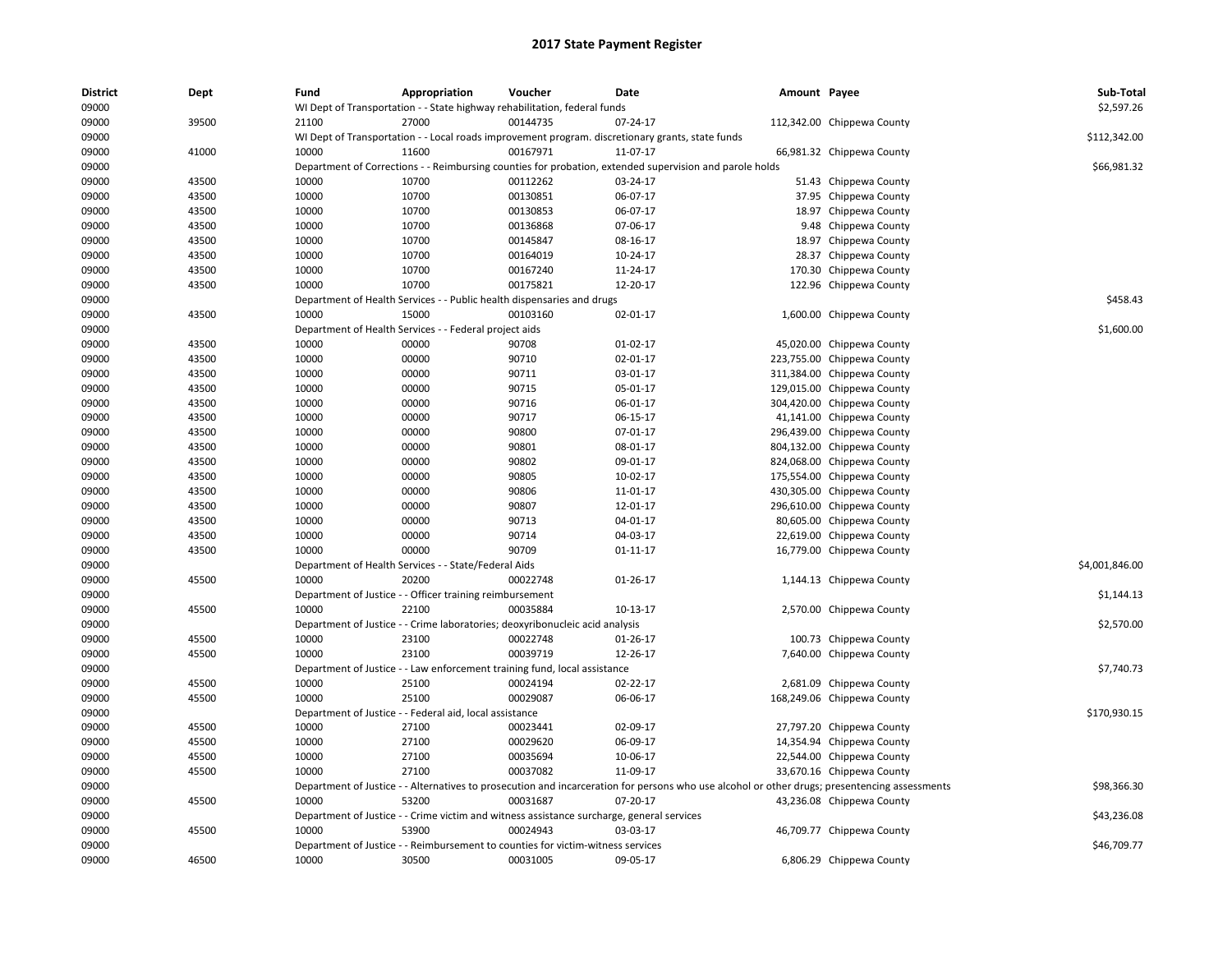| <b>District</b> | Dept  | Fund                         | Appropriation                                                    | Voucher                         | <b>Date</b>                                                                                        | Amount Payee |                           | Sub-Total   |
|-----------------|-------|------------------------------|------------------------------------------------------------------|---------------------------------|----------------------------------------------------------------------------------------------------|--------------|---------------------------|-------------|
| 09000           |       |                              |                                                                  |                                 | Department of Military Affairs - - Disaster recovery aid; public health emergency quarantine costs |              |                           | \$6,806.29  |
| 09000           | 46500 | 10000                        | 30800                                                            | 00031925                        | 09-20-17                                                                                           |              | 8,193.78 Chippewa County  |             |
| 09000           |       |                              | Department of Military Affairs - - Emergency response equipment  |                                 |                                                                                                    |              |                           | \$8,193.78  |
| 09000           | 46500 | 10000                        | 34200                                                            | 00025595                        | 05-04-17                                                                                           |              | 334.79 Chippewa County    |             |
| 09000           | 46500 | 10000                        | 34200                                                            | 00030301                        | 08-11-17                                                                                           |              | 4,586.33 Chippewa County  |             |
| 09000           | 46500 | 10000                        | 34200                                                            | 00030704                        | 08-23-17                                                                                           |              | 27,078.94 Chippewa County |             |
| 09000           | 46500 | 10000                        | 34200                                                            | 00031005                        | 09-05-17                                                                                           |              | 40,837.76 Chippewa County |             |
| 09000           |       |                              | Department of Military Affairs - - Federal aid, local assistance |                                 |                                                                                                    |              |                           | \$72,837.82 |
| 09000           | 46500 | 27200                        | 36400                                                            | 00027662                        | 06-14-17                                                                                           |              | 9,101.14 Chippewa County  |             |
| 09000           |       |                              |                                                                  |                                 | Department of Military Affairs - - Division of emergency management; petroleum inspection fund     |              |                           | \$9,101.14  |
| 09000           | 48500 | 15200                        | 12700                                                            | 00024178                        | 01-24-17                                                                                           |              | 514.03 Chippewa County    |             |
| 09000           | 48500 | 15200                        | 12700                                                            | 00031938                        | 06-29-17                                                                                           | 255.47       | Chippewa County           |             |
| 09000           |       |                              | Department of Veterans Affairs - - Grants to counties            |                                 |                                                                                                    |              |                           | \$769.50    |
| 09000           | 48500 | 58200                        | 26700                                                            | 00024178                        | $01 - 24 - 17$                                                                                     |              | 2,313.14 Chippewa County  |             |
| 09000           | 48500 | 58200                        | 26700                                                            | 00031938                        | 06-29-17                                                                                           |              | 1,149.57 Chippewa County  |             |
| 09000           |       |                              | Department of Veterans Affairs - - County grants                 |                                 |                                                                                                    |              |                           | \$3,462.71  |
| 09000           | 48500 | 58300                        | 37000                                                            | 00024178                        | 01-24-17                                                                                           |              | 2,313.14 Chippewa County  |             |
| 09000           | 48500 | 58300                        | 37000                                                            | 00031938                        | 06-29-17                                                                                           |              | 1,149.57 Chippewa County  |             |
| 09000           |       |                              | Department of Veterans Affairs - - County grants                 |                                 |                                                                                                    |              |                           | \$3,462.71  |
| 09000           | 50500 | 10000                        | 15500                                                            | 00040175                        | 01-18-17                                                                                           |              | 10,595.00 Chippewa County |             |
| 09000           | 50500 | 10000                        | 15500                                                            | 00042618                        | $02 - 15 - 17$                                                                                     |              | 8,142.00 Chippewa County  |             |
| 09000           | 50500 | 10000                        | 15500                                                            | 00047649                        | 04-17-17                                                                                           | 10,631.00    | Chippewa County           |             |
|                 |       |                              |                                                                  |                                 |                                                                                                    |              |                           |             |
| 09000           | 50500 | 10000                        | 15500                                                            | 00048889                        | 05-01-17                                                                                           |              | 6,870.00 Chippewa County  |             |
| 09000           | 50500 | 10000                        | 15500                                                            | 00051826                        | 05-31-17                                                                                           | 7,803.00     | Chippewa County           |             |
| 09000           | 50500 | 10000                        | 15500                                                            | 00056695                        | 07-31-17                                                                                           |              | 4,692.00 Chippewa County  |             |
| 09000           | 50500 | 10000                        | 15500                                                            | 00058909                        | 08-29-17                                                                                           |              | 3,850.00 Chippewa County  |             |
| 09000           | 50500 | 10000                        | 15500                                                            | 00060303                        | 09-15-17                                                                                           |              | 9,665.00 Chippewa County  |             |
| 09000           | 50500 | 10000                        | 15500                                                            | 00061474                        | 09-29-17                                                                                           |              | 2,044.00 Chippewa County  |             |
| 09000           | 50500 | 10000                        | 15500                                                            | 00063990                        | 10-31-17                                                                                           | 575.00       | Chippewa County           |             |
| 09000           | 50500 | 10000                        | 15500                                                            | 00066462                        | 11-29-17                                                                                           |              | 9,341.00 Chippewa County  |             |
| 09000           | 50500 | 10000                        | 15500                                                            | 00068717                        | 12-29-17                                                                                           |              | 7,306.00 Chippewa County  |             |
| 09000           |       | Department of Administration |                                                                  | - Federal aid; local assistance |                                                                                                    |              |                           | \$81,514.00 |
| 09000           | 50500 | 10000                        | 74300                                                            | 00040732                        | 01-31-17                                                                                           |              | 52,299.00 Chippewa County |             |
| 09000           | 50500 | 10000                        | 74300                                                            | 00041458                        | 02-07-17                                                                                           | 9,059.00     | Chippewa County           |             |
| 09000           | 50500 | 10000                        | 74300                                                            | 00042106                        | 02-17-17                                                                                           | 101,370.00   | Chippewa County           |             |
| 09000           | 50500 | 10000                        | 74300                                                            | 00042892                        | $02 - 27 - 17$                                                                                     |              | 21,736.00 Chippewa County |             |
| 09000           | 50500 | 10000                        | 74300                                                            | 00043468                        | 02-27-17                                                                                           |              | 30,232.00 Chippewa County |             |
| 09000           | 50500 | 10000                        | 74300                                                            | 00044703                        | 03-22-17                                                                                           |              | 6,495.00 Chippewa County  |             |
| 09000           | 50500 | 10000                        | 74300                                                            | 00044765                        | 03-30-17                                                                                           | 71,345.00    | Chippewa County           |             |
| 09000           | 50500 | 10000                        | 74300                                                            | 00045484                        | 03-29-17                                                                                           | 16,140.00    | Chippewa County           |             |
| 09000           | 50500 | 10000                        | 74300                                                            | 00047085                        | 04-19-17                                                                                           | 22,261.00    | Chippewa County           |             |
| 09000           | 50500 | 10000                        | 74300                                                            | 00047153                        | 04-19-17                                                                                           | 19,118.00    | Chippewa County           |             |
| 09000           | 50500 | 10000                        | 74300                                                            | 00048454                        | 05-09-17                                                                                           | 56,003.00    | Chippewa County           |             |
| 09000           | 50500 | 10000                        | 74300                                                            | 00049691                        | 05-19-17                                                                                           | 9,205.00     | Chippewa County           |             |
| 09000           | 50500 | 10000                        | 74300                                                            | 00051178                        | 06-02-17                                                                                           | 67,055.00    | Chippewa County           |             |
| 09000           | 50500 | 10000                        | 74300                                                            | 00051438                        | 06-02-17                                                                                           | 18,062.00    | Chippewa County           |             |
| 09000           | 50500 | 10000                        | 74300                                                            | 00052824                        | 06-16-17                                                                                           | 14,603.00    | Chippewa County           |             |
| 09000           | 50500 | 10000                        | 74300                                                            | 00053176                        | 06-22-17                                                                                           |              | 80,461.00 Chippewa County |             |
| 09000           | 50500 | 10000                        | 74300                                                            | 00054100                        | 07-03-17                                                                                           | 27,870.00    | Chippewa County           |             |
| 09000           | 50500 | 10000                        | 74300                                                            | 00054209                        | 07-03-17                                                                                           | 29,250.00    | Chippewa County           |             |
| 09000           | 50500 | 10000                        | 74300                                                            | 00054375                        | 07-03-17                                                                                           |              | 10,200.00 Chippewa County |             |
| 09000           | 50500 | 10000                        | 74300                                                            | 00057305                        | 08-14-17                                                                                           |              | 14,195.00 Chippewa County |             |
|                 |       |                              |                                                                  |                                 |                                                                                                    |              |                           |             |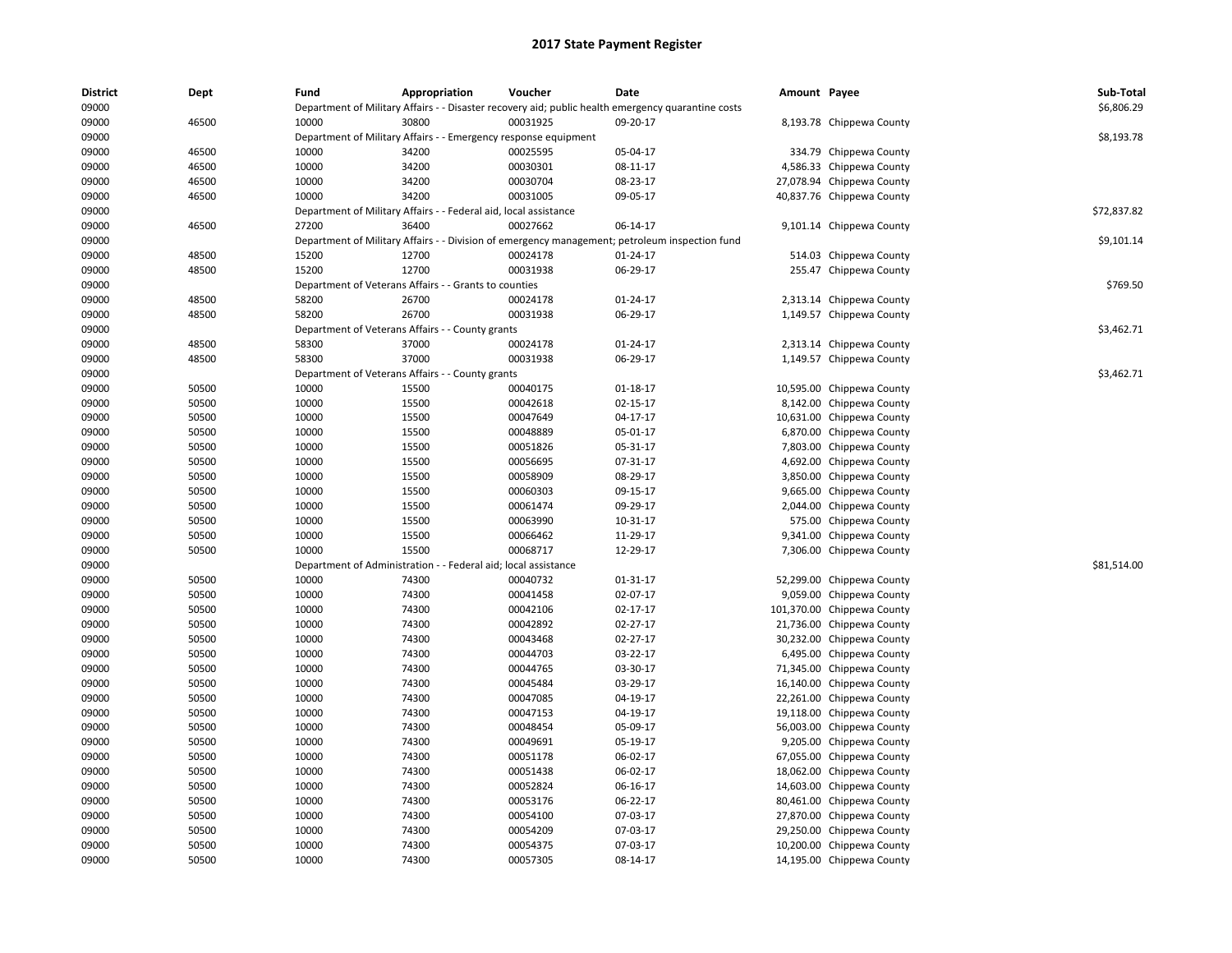| <b>District</b> | Dept  | Fund                                  | Appropriation                                                                    | Voucher                         | Date           | Amount Payee |                              | Sub-Total       |
|-----------------|-------|---------------------------------------|----------------------------------------------------------------------------------|---------------------------------|----------------|--------------|------------------------------|-----------------|
| 09000           | 50500 | 10000                                 | 74300                                                                            | 00057351                        | 08-14-17       |              | 25,668.00 Chippewa County    |                 |
| 09000           | 50500 | 10000                                 | 74300                                                                            | 00057740                        | 08-17-17       |              | 45,096.00 Chippewa County    |                 |
| 09000           | 50500 | 10000                                 | 74300                                                                            | 00058529                        | 09-05-17       |              | 5,450.00 Chippewa County     |                 |
| 09000           | 50500 | 10000                                 | 74300                                                                            | 00060065                        | 09-26-17       |              | 6,091.00 Chippewa County     |                 |
| 09000           | 50500 | 10000                                 | 74300                                                                            | 00063080                        | 10-31-17       |              | 5,021.00 Chippewa County     |                 |
| 09000           | 50500 | 10000                                 | 74300                                                                            | 00063341                        | 10-31-17       |              | 45,200.00 Chippewa County    |                 |
| 09000           | 50500 | 10000                                 | 74300                                                                            | 00063485                        | 10-31-17       |              | 12,834.00 Chippewa County    |                 |
| 09000           | 50500 | 10000                                 | 74300                                                                            | 00065504                        | 11-24-17       |              | 19,980.00 Chippewa County    |                 |
| 09000           | 50500 | 10000                                 | 74300                                                                            | 00065935                        | 12-04-17       |              | 26,238.00 Chippewa County    |                 |
| 09000           | 50500 | 10000                                 | 74300                                                                            | 00066033                        | 12-04-17       |              | 20,875.00 Chippewa County    |                 |
| 09000           | 50500 | 10000                                 | 74300                                                                            | 00066489                        | 12-04-17       |              | 19,800.00 Chippewa County    |                 |
| 09000           | 50500 | 10000                                 | 74300                                                                            | 00066948                        | 12-19-17       |              | 19,318.00 Chippewa County    |                 |
| 09000           | 50500 | 10000                                 | 74300                                                                            | 00067322                        | 12-19-17       |              | 57,504.00 Chippewa County    |                 |
| 09000           | 50500 | 10000                                 | 74300                                                                            | 00067535                        | 12-20-17       |              | 22,614.00 Chippewa County    |                 |
| 09000           | 50500 | 10000                                 | 74300                                                                            | 00067538                        | 12-20-17       |              | 45,991.00 Chippewa County    |                 |
| 09000           |       | Department of Administration -        |                                                                                  | - Federal aid; local assistance |                |              |                              | \$1,054,639.00  |
| 09000           | 50500 | 23500                                 | 37100                                                                            | 00040175                        | 01-18-17       |              | 6,368.00 Chippewa County     |                 |
| 09000           | 50500 | 23500                                 | 37100                                                                            | 00042618                        | 02-15-17       |              | 6,950.00 Chippewa County     |                 |
| 09000           | 50500 | 23500                                 | 37100                                                                            | 00047649                        | 04-17-17       |              | 5,650.00 Chippewa County     |                 |
| 09000           | 50500 | 23500                                 | 37100                                                                            | 00048889                        | 05-01-17       |              | 4,172.00 Chippewa County     |                 |
| 09000           | 50500 | 23500                                 | 37100                                                                            | 00051826                        | 05-31-17       |              | 3,231.00 Chippewa County     |                 |
|                 |       |                                       |                                                                                  | 00056695                        | 07-31-17       |              |                              |                 |
| 09000           | 50500 | 23500                                 | 37100                                                                            |                                 |                |              | 5,471.00 Chippewa County     |                 |
| 09000           | 50500 | 23500                                 | 37100                                                                            | 00058909                        | 08-29-17       |              | 1,180.00 Chippewa County     |                 |
| 09000           | 50500 | 23500                                 | 37100                                                                            | 00060303                        | 09-15-17       |              | 996.00 Chippewa County       |                 |
| 09000           | 50500 | 23500                                 | 37100                                                                            | 00061474                        | 09-29-17       |              | 2,044.00 Chippewa County     |                 |
| 09000           | 50500 | 23500                                 | 37100                                                                            | 00063990                        | 10-31-17       |              | 2,441.00 Chippewa County     |                 |
| 09000           | 50500 | 23500                                 | 37100                                                                            | 00066462                        | 11-29-17       |              | 6,303.00 Chippewa County     |                 |
| 09000           | 50500 | 23500                                 | 37100                                                                            | 00068717                        | 12-29-17       |              | 5,368.00 Chippewa County     |                 |
| 09000           |       |                                       | Department of Administration - - Low-income assistance grants                    |                                 |                |              |                              | \$50,174.00     |
| 09000           | 50500 | 26900                                 | 16600                                                                            | 00041058                        | 02-07-17       |              | 1,000.00 Chippewa County     |                 |
| 09000           | 50500 | 26900                                 | 16600                                                                            | 00044280                        | 03-14-17       |              | 10,912.00 Chippewa County    |                 |
| 09000           | 50500 | 26900                                 | 16600                                                                            | 00046030                        | 04-10-17       |              | 25,000.00 Chippewa County    |                 |
| 09000           |       | Department of Administration - - Land |                                                                                  |                                 |                |              |                              | \$36,912.00     |
| 09000           | 51000 | 10000                                 | 12000                                                                            | 00000269                        | $01 - 17 - 17$ |              | 20,364.64 Chippewa County    |                 |
| 09000           |       | Elections Commission - - Recount fees |                                                                                  |                                 |                |              |                              | \$20,364.64     |
| 09000           | 83500 | 10000                                 | 10500                                                                            | 00020427                        | 07-24-17       |              | 186,249.11 Chippewa County   |                 |
| 09000           | 83500 | 10000                                 | 10500                                                                            | 00023444                        | 11-20-17       |              | 1,055,411.63 Chippewa County |                 |
| 09000           |       |                                       | Shared Revenue and Tax Relief - - County and municipal aid account               |                                 |                |              |                              | \$1,241,660.74  |
| 09000           | 83500 | 10000                                 | 10900                                                                            | 00017323                        | 07-24-17       |              | 101,886.00 Chippewa County   |                 |
| 09000           |       |                                       | Shared Revenue and Tax Relief - - State aid; tax exempt property                 |                                 |                |              |                              | \$101,886.00    |
| 09000           | 83500 | 10000                                 | 11000                                                                            | 00020427                        | 07-24-17       |              | 190,227.07 Chippewa County   |                 |
| 09000           | 83500 | 10000                                 | 11000                                                                            | 00023444                        | 11-20-17       |              | 1,077,953.40 Chippewa County |                 |
| 09000           |       |                                       | Shared Revenue and Tax Relief - - Public utility distribution account            |                                 |                |              |                              | \$1,268,180.47  |
| 09000           | 83500 | 10000                                 | 30200                                                                            | 00020077                        | 07-24-17       |              | 1,588,342.73 Chippewa County |                 |
| 09000           | 83500 | 10000                                 | 30200                                                                            | 00022122                        | 07-24-17       |              | 7,676,409.29 Chippewa County |                 |
| 09000           |       |                                       | Shared Revenue and Tax Relief - - School levy tax credit and first dollar credit |                                 |                |              |                              | \$9,264,752.02  |
| 09000           | 83500 | 52100                                 | 36300                                                                            | 00016127                        | 03-27-17       |              | 2,002,217.41 Chippewa County |                 |
| 09000           |       |                                       | Shared Revenue and Tax Relief - - Lottery and gaming credit                      |                                 |                |              |                              | \$2,002,217.41  |
| 09000 Total     |       |                                       |                                                                                  |                                 |                |              |                              | \$25,757,062.91 |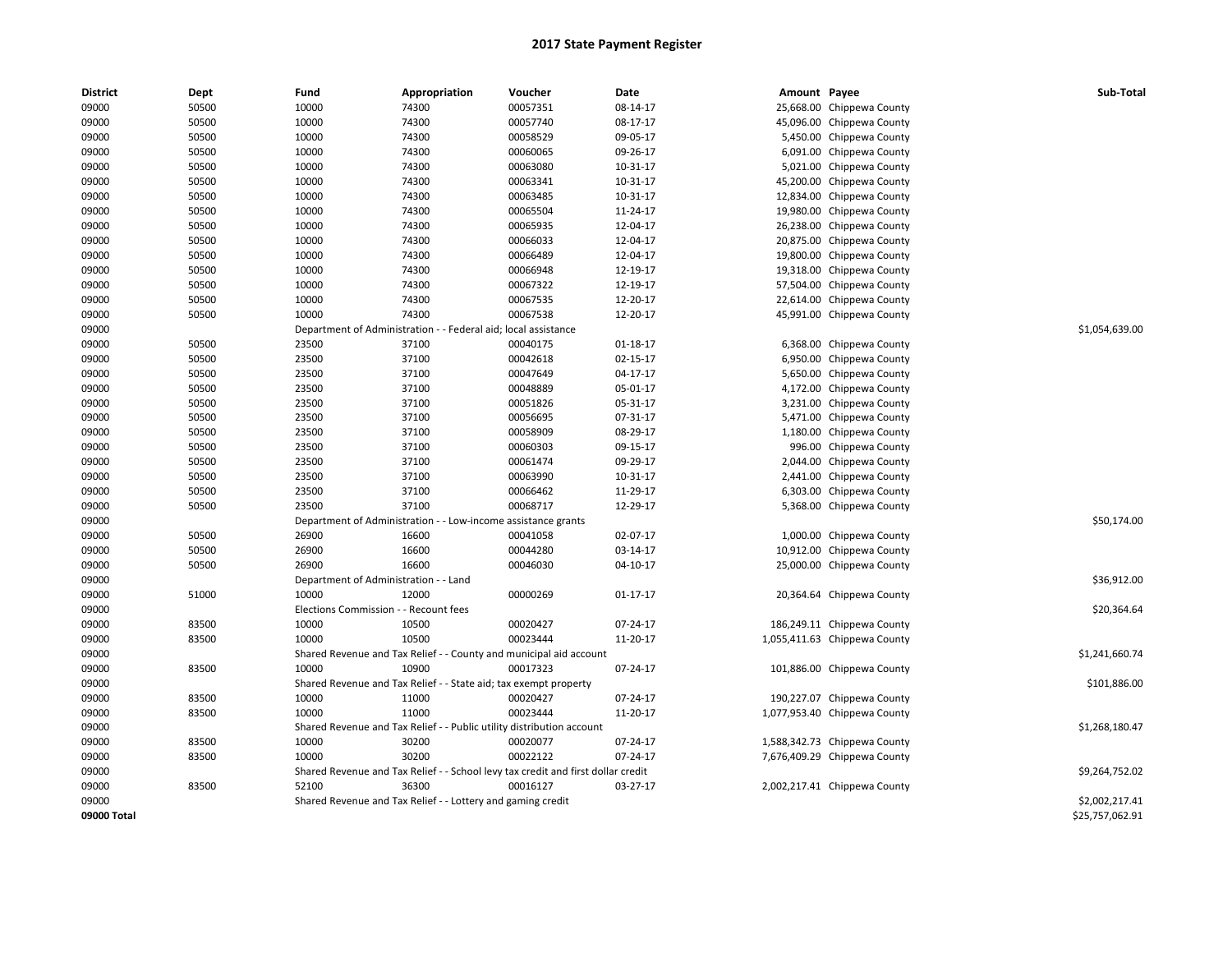| <b>District</b> | Dept  | Fund  | Appropriation                                                                      | Voucher  | Date                                                                                                         | Amount Payee |                          | Sub-Total    |
|-----------------|-------|-------|------------------------------------------------------------------------------------|----------|--------------------------------------------------------------------------------------------------------------|--------------|--------------------------|--------------|
| 09002           | 16500 | 10000 | 22500                                                                              | 00010646 | 06-26-17                                                                                                     |              | 8,914.74 Town Of Anson   |              |
| 09002           |       |       | Dept of Safety & Prof Services - - Fire dues distribution                          |          |                                                                                                              |              |                          | \$8,914.74   |
| 09002           | 37000 | 10000 | 50300                                                                              | 00123991 | 02-02-17                                                                                                     |              | 219.04 Town Of Anson     |              |
| 09002           | 37000 | 10000 | 50300                                                                              | 00123992 | 02-02-17                                                                                                     |              | 32,521.68 Town Of Anson  |              |
| 09002           | 37000 | 10000 | 50300                                                                              | 00143365 | 04-21-17                                                                                                     |              | 10.49 Town Of Anson      |              |
| 09002           | 37000 | 10000 | 50300                                                                              | 00143366 | $04 - 21 - 17$                                                                                               |              | 928.26 Town Of Anson     |              |
| 09002           |       |       | Dept of Natural Resources - - Aids in lieu of taxes - general fund                 |          |                                                                                                              |              |                          | \$33,679.47  |
| 09002           | 37000 | 21200 | 16600                                                                              | 00157094 | 06-19-17                                                                                                     |              | 95.49 Town Of Anson      |              |
| 09002           |       |       | Dept of Natural Resources - - General program operations - state funds; forestry   |          |                                                                                                              |              |                          | \$95.49      |
| 09002           | 37000 | 21200 | 57100                                                                              | 00157094 | 06-19-17                                                                                                     |              | 62.11 Town Of Anson      |              |
| 09002           |       |       |                                                                                    |          | Dept of Natural Resources - - Resource aids -- county forests, forest croplands and managed forest land aids |              |                          | \$62.11      |
| 09002           | 37000 | 21200 | 57900                                                                              | 00143364 | 04-21-17                                                                                                     |              | 99.99 Town Of Anson      |              |
| 09002           |       |       | Dept of Natural Resources - - Aids in lieu of taxes - sum sufficient               |          |                                                                                                              |              |                          | \$99.99      |
| 09002           | 37000 | 21200 | 58900                                                                              | 00157094 | 06-19-17                                                                                                     |              | 439.27 Town Of Anson     |              |
| 09002           |       |       | Dept of Natural Resources - - Resource aids - distribution of closed acreage fees. |          |                                                                                                              |              |                          | \$439.27     |
| 09002           | 39500 | 21100 | 19100                                                                              | 00065655 | 01-03-17                                                                                                     |              | 31.053.70 Town Of Anson  |              |
| 09002           | 39500 | 21100 | 19100                                                                              | 00096778 | 04-03-17                                                                                                     |              | 31,053.70 Town Of Anson  |              |
| 09002           | 39500 | 21100 | 19100                                                                              | 00134204 | 07-03-17                                                                                                     |              | 31,053.70 Town Of Anson  |              |
| 09002           | 39500 | 21100 | 19100                                                                              | 00169470 | 10-02-17                                                                                                     |              | 31,053.72 Town Of Anson  |              |
| 09002           |       |       | WI Dept of Transportation - - Transportation aids to municipalities, state funds   |          |                                                                                                              |              |                          | \$124,214.82 |
| 09002           | 83500 | 10000 | 10500                                                                              | 00020396 | 07-24-17                                                                                                     |              | 5.092.92 Town Of Anson   |              |
| 09002           | 83500 | 10000 | 10500                                                                              | 00023413 | 11-20-17                                                                                                     |              | 28,859.86 Town Of Anson  |              |
| 09002           |       |       | Shared Revenue and Tax Relief - - County and municipal aid account                 |          |                                                                                                              |              |                          | \$33,952.78  |
| 09002           | 83500 | 10000 | 10900                                                                              | 00017562 | 07-24-17                                                                                                     |              | 5.00 Town Of Anson       |              |
| 09002           |       |       | Shared Revenue and Tax Relief - - State aid; tax exempt property                   |          |                                                                                                              |              |                          | \$5.00       |
| 09002           | 83500 | 10000 | 11000                                                                              | 00020396 | 07-24-17                                                                                                     |              | 46,274.86 Town Of Anson  |              |
| 09002           | 83500 | 10000 | 11000                                                                              | 00023413 | 11-20-17                                                                                                     |              | 261,954.54 Town Of Anson |              |
| 09002           |       |       | Shared Revenue and Tax Relief - - Public utility distribution account              |          |                                                                                                              |              |                          | \$308,229.40 |
| 09002           | 83500 | 10000 | 50100                                                                              | 00015180 | 01-31-17                                                                                                     |              | 98.66 Town Of Anson      |              |
| 09002           |       |       | Shared Revenue and Tax Relief - - Payments for municipal services                  |          |                                                                                                              |              |                          | \$98.66      |
| 09002 Total     |       |       |                                                                                    |          |                                                                                                              |              |                          | \$509,791.73 |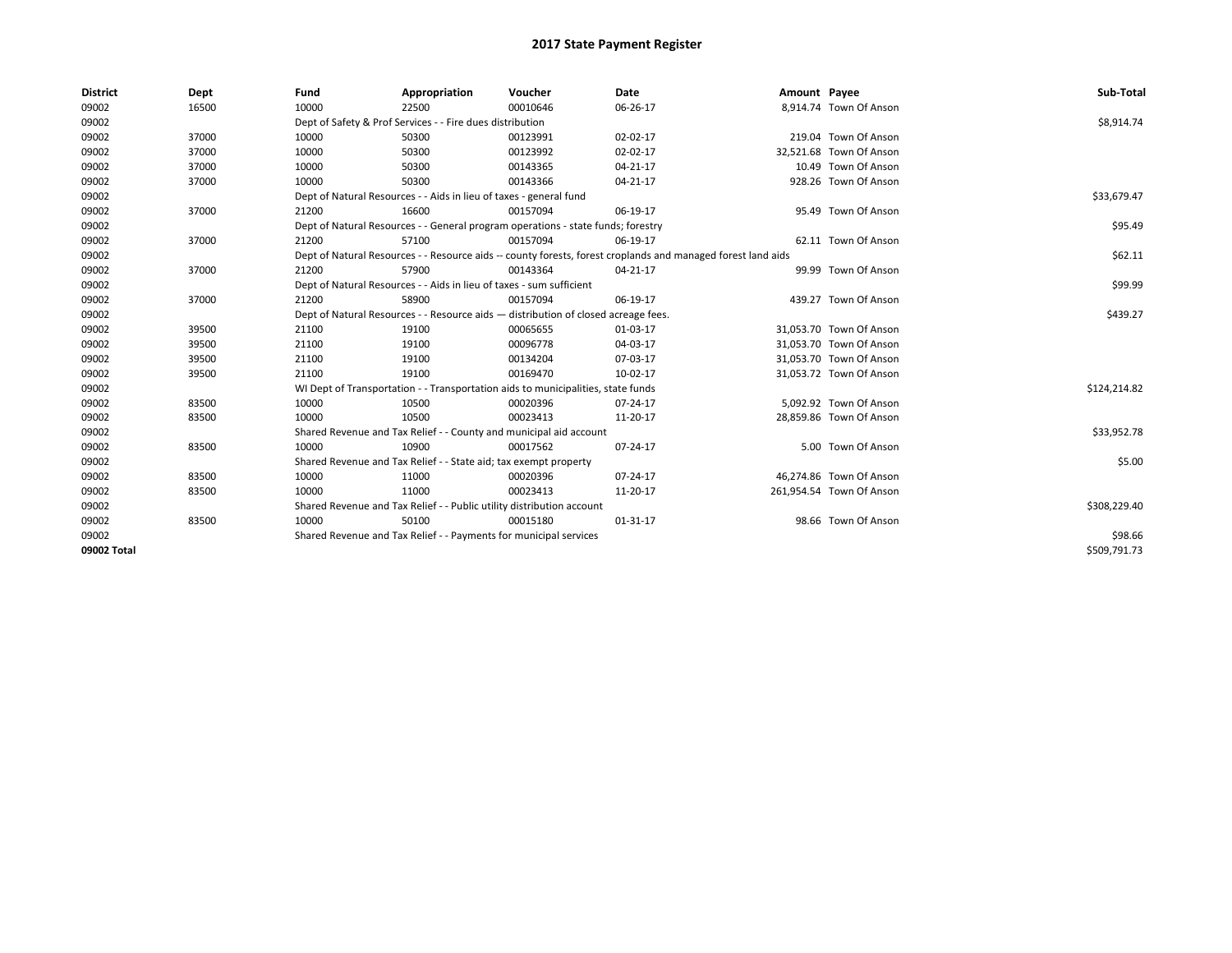| <b>District</b> | Dept  | Fund                                                                               | Appropriation                                                                                                | Voucher    | Date       | Amount Payee |                          | Sub-Total    |  |  |
|-----------------|-------|------------------------------------------------------------------------------------|--------------------------------------------------------------------------------------------------------------|------------|------------|--------------|--------------------------|--------------|--|--|
| 09004           | 16500 | 10000                                                                              | 22500                                                                                                        | 00010647   | 06-26-17   |              | 2,314.14 Town Of Arthur  |              |  |  |
| 09004           |       |                                                                                    | Dept of Safety & Prof Services - - Fire dues distribution                                                    |            |            |              |                          | \$2,314.14   |  |  |
| 09004           | 37000 | 10000                                                                              | 50300                                                                                                        | 00123969   | 02-02-17   |              | 6.535.87 Town Of Arthur  |              |  |  |
| 09004           | 37000 | 10000                                                                              | 50300                                                                                                        | 00142887   | 04-21-17   |              | 18.71 Town Of Arthur     |              |  |  |
| 09004           |       |                                                                                    | Dept of Natural Resources - - Aids in lieu of taxes - general fund                                           |            | \$6,554.58 |              |                          |              |  |  |
| 09004           | 37000 | 21200                                                                              | 16600                                                                                                        | 00157095   | 06-19-17   |              | 467.66 Town Of Arthur    |              |  |  |
| 09004           |       |                                                                                    | Dept of Natural Resources - - General program operations - state funds; forestry                             |            | \$467.66   |              |                          |              |  |  |
| 09004           | 37000 | 21200                                                                              | 57100                                                                                                        | 00157095   | 06-19-17   |              | 241.84 Town Of Arthur    |              |  |  |
| 09004           |       |                                                                                    | Dept of Natural Resources - - Resource aids -- county forests, forest croplands and managed forest land aids |            | \$241.84   |              |                          |              |  |  |
| 09004           | 37000 | 21200                                                                              | 57900                                                                                                        | 00142888   | 04-21-17   |              | 35.20 Town Of Arthur     |              |  |  |
| 09004           |       |                                                                                    | Dept of Natural Resources - - Aids in lieu of taxes - sum sufficient                                         |            |            |              |                          |              |  |  |
| 09004           | 37000 | 21200                                                                              | 58900                                                                                                        | 00157095   | 06-19-17   |              | 2,151.22 Town Of Arthur  |              |  |  |
| 09004           |       | Dept of Natural Resources - - Resource aids - distribution of closed acreage fees. |                                                                                                              | \$2,151.22 |            |              |                          |              |  |  |
| 09004           | 39500 | 21100                                                                              | 19100                                                                                                        | 00065656   | 01-03-17   |              | 23,093.47 Town Of Arthur |              |  |  |
| 09004           | 39500 | 21100                                                                              | 19100                                                                                                        | 00096779   | 04-03-17   |              | 23,093.47 Town Of Arthur |              |  |  |
| 09004           | 39500 | 21100                                                                              | 19100                                                                                                        | 00134205   | 07-03-17   |              | 23.093.47 Town Of Arthur |              |  |  |
| 09004           | 39500 | 21100                                                                              | 19100                                                                                                        | 00169471   | 10-02-17   |              | 23,093.49 Town Of Arthur |              |  |  |
| 09004           |       |                                                                                    | WI Dept of Transportation - - Transportation aids to municipalities, state funds                             |            |            |              |                          | \$92,373.90  |  |  |
| 09004           | 83500 | 10000                                                                              | 10500                                                                                                        | 00020397   | 07-24-17   |              | 7,061.41 Town Of Arthur  |              |  |  |
| 09004           | 83500 | 10000                                                                              | 10500                                                                                                        | 00023414   | 11-20-17   |              | 40,014.66 Town Of Arthur |              |  |  |
| 09004           |       |                                                                                    | Shared Revenue and Tax Relief - - County and municipal aid account                                           |            |            |              |                          | \$47,076.07  |  |  |
| 09004           | 83500 | 10000                                                                              | 10900                                                                                                        | 00017563   | 07-24-17   |              | 27.00 Town Of Arthur     |              |  |  |
| 09004           |       |                                                                                    | Shared Revenue and Tax Relief - - State aid; tax exempt property                                             |            |            |              |                          | \$27.00      |  |  |
| 09004           | 83500 | 10000                                                                              | 11000                                                                                                        | 00020397   | 07-24-17   |              | 174.93 Town Of Arthur    |              |  |  |
| 09004           | 83500 | 10000                                                                              | 11000                                                                                                        | 00023414   | 11-20-17   |              | 1,016.28 Town Of Arthur  |              |  |  |
| 09004           |       |                                                                                    | Shared Revenue and Tax Relief - - Public utility distribution account                                        |            |            |              |                          | \$1,191.21   |  |  |
| 09004 Total     |       |                                                                                    |                                                                                                              |            |            |              |                          | \$152,432.82 |  |  |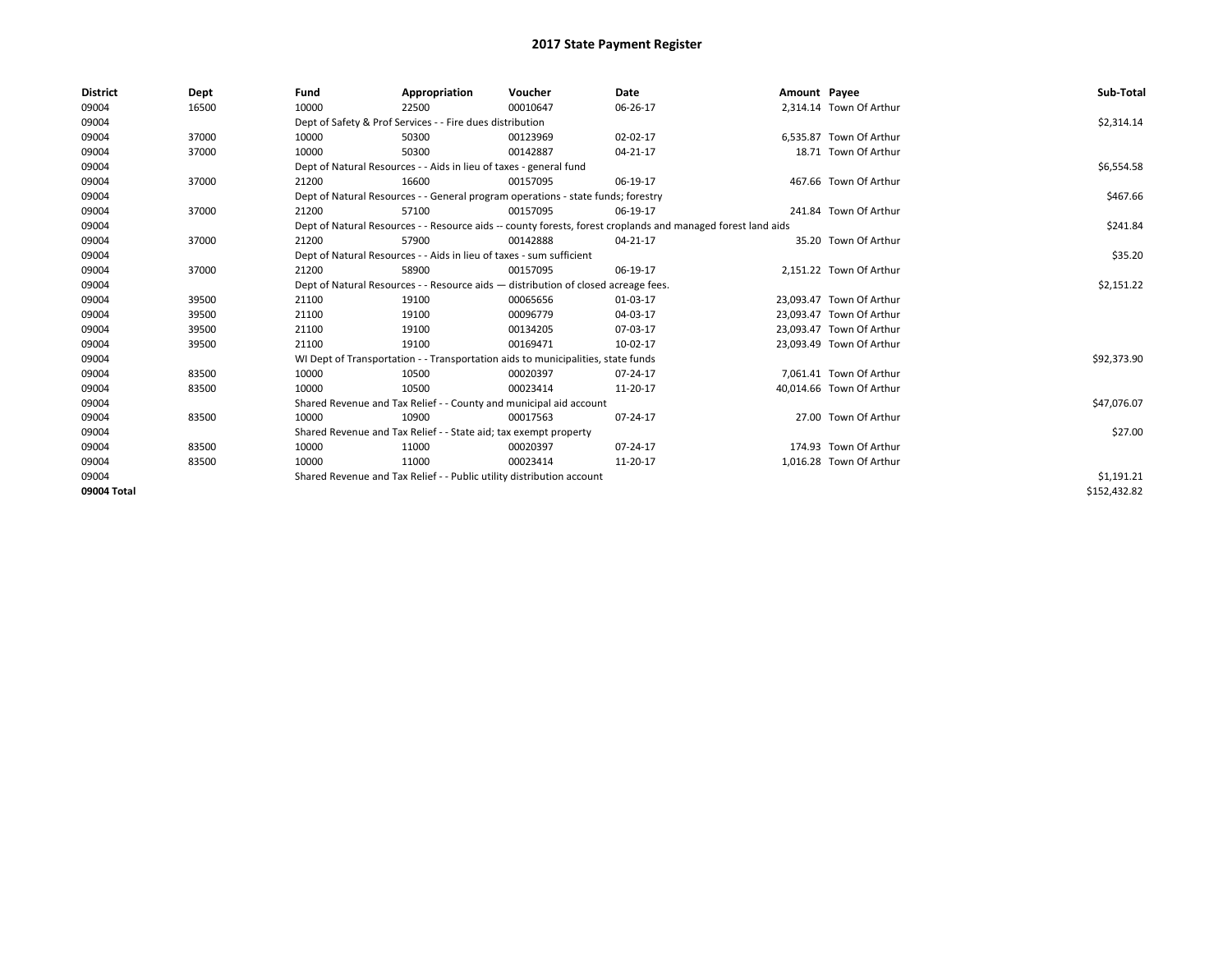| <b>District</b> | Dept  | Fund  | Appropriation                                                                                                | Voucher  | Date       | Amount Payee |                          | Sub-Total    |
|-----------------|-------|-------|--------------------------------------------------------------------------------------------------------------|----------|------------|--------------|--------------------------|--------------|
| 09006           | 16500 | 10000 | 22500                                                                                                        | 00010648 | 06-26-17   |              | 2,232.06 Town Of Auburn  |              |
| 09006           |       |       | Dept of Safety & Prof Services - - Fire dues distribution                                                    |          |            |              |                          | \$2,232.06   |
| 09006           | 37000 | 10000 | 50300                                                                                                        | 00142971 | 04-21-17   |              | 6.05 Town Of Auburn      |              |
| 09006           |       |       | Dept of Natural Resources - - Aids in lieu of taxes - general fund                                           |          |            |              |                          | \$6.05       |
| 09006           | 37000 | 21200 | 16600                                                                                                        | 00157096 | 06-19-17   |              | 519.70 Town Of Auburn    |              |
| 09006           |       |       | Dept of Natural Resources - - General program operations - state funds; forestry                             |          |            |              |                          | \$519.70     |
| 09006           | 37000 | 21200 | 57100                                                                                                        | 00157096 | 06-19-17   |              | 404.07 Town Of Auburn    |              |
| 09006           |       |       | Dept of Natural Resources - - Resource aids -- county forests, forest croplands and managed forest land aids |          | \$404.07   |              |                          |              |
| 09006           | 37000 | 21200 | 57900                                                                                                        | 00142972 | 04-21-17   |              | 59.44 Town Of Auburn     |              |
| 09006           |       |       | Dept of Natural Resources - - Aids in lieu of taxes - sum sufficient                                         |          |            |              |                          | \$59.44      |
| 09006           | 37000 | 21200 | 58900                                                                                                        | 00157096 | 06-19-17   |              | 2,390.61 Town Of Auburn  |              |
| 09006           |       |       | Dept of Natural Resources - - Resource aids - distribution of closed acreage fees.                           |          | \$2,390.61 |              |                          |              |
| 09006           | 39500 | 21100 | 19100                                                                                                        | 00065657 | 01-03-17   |              | 15,243.34 Town Of Auburn |              |
| 09006           | 39500 | 21100 | 19100                                                                                                        | 00096780 | 04-03-17   |              | 15,243.34 Town Of Auburn |              |
| 09006           | 39500 | 21100 | 19100                                                                                                        | 00134206 | 07-03-17   |              | 15,243.34 Town Of Auburn |              |
| 09006           | 39500 | 21100 | 19100                                                                                                        | 00169472 | 10-02-17   |              | 15,243.36 Town Of Auburn |              |
| 09006           |       |       | WI Dept of Transportation - - Transportation aids to municipalities, state funds                             |          |            |              |                          | \$60,973.38  |
| 09006           | 39500 | 21100 | 27800                                                                                                        | 00109766 | 04-26-17   |              | 7,626.00 Town Of Auburn  |              |
| 09006           |       |       | WI Dept of Transportation - - Local roads improvement program, state funds                                   |          |            |              |                          | \$7,626.00   |
| 09006           | 83500 | 10000 | 10500                                                                                                        | 00020398 | 07-24-17   |              | 4,668.38 Town Of Auburn  |              |
| 09006           | 83500 | 10000 | 10500                                                                                                        | 00023415 | 11-20-17   |              | 28,131.83 Town Of Auburn |              |
| 09006           |       |       | Shared Revenue and Tax Relief - - County and municipal aid account                                           |          |            |              |                          | \$32,800.21  |
| 09006           | 83500 | 10000 | 10900                                                                                                        | 00017564 | 07-24-17   |              | 4.00 Town Of Auburn      |              |
| 09006           |       |       | Shared Revenue and Tax Relief - - State aid; tax exempt property                                             |          |            |              |                          | \$4.00       |
| 09006 Total     |       |       |                                                                                                              |          |            |              |                          | \$107,015.52 |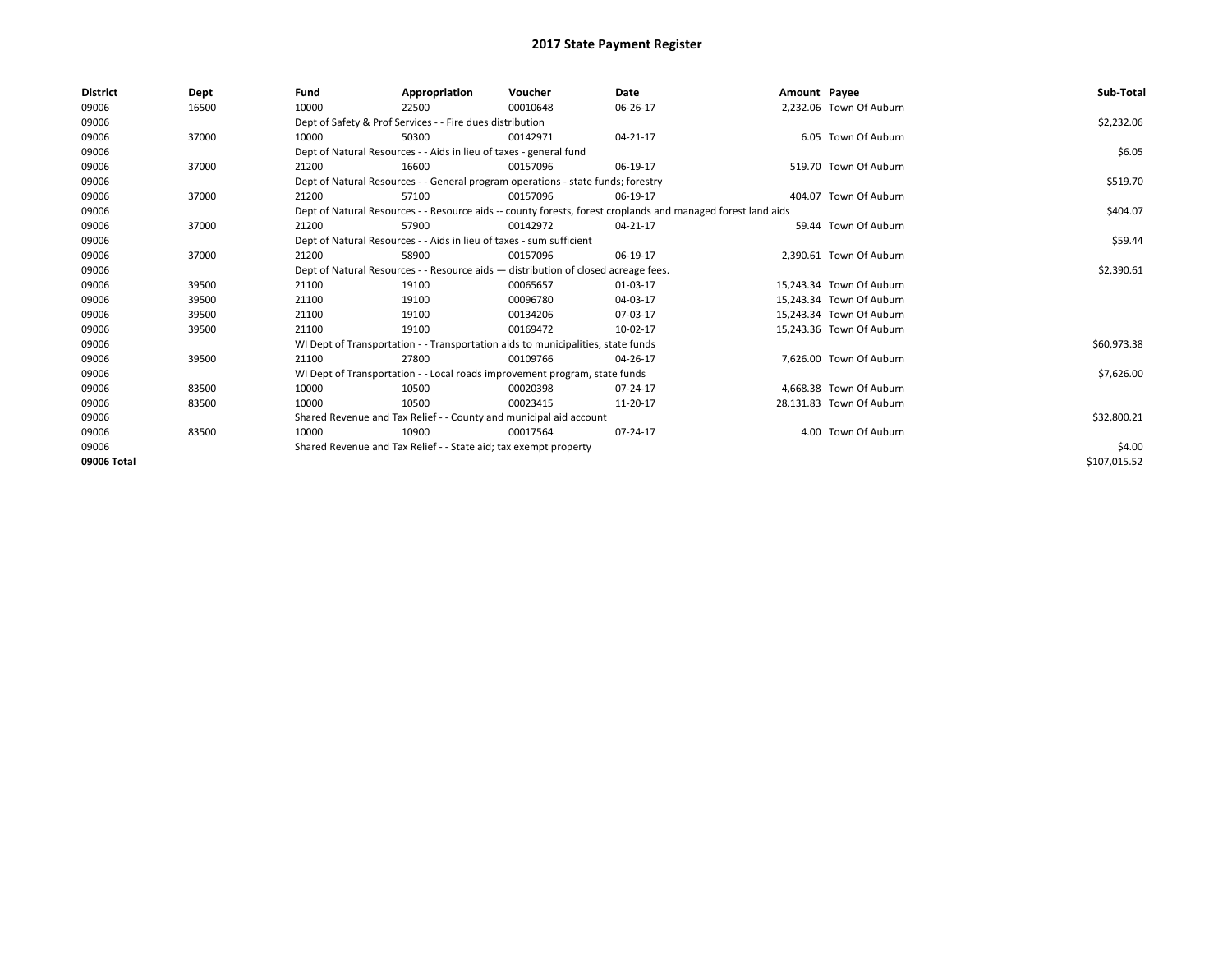| <b>District</b> | Dept  | Fund                                                                  | Appropriation                                                                      | Voucher    | Date                                                                                                         | Amount Payee |                               | Sub-Total    |
|-----------------|-------|-----------------------------------------------------------------------|------------------------------------------------------------------------------------|------------|--------------------------------------------------------------------------------------------------------------|--------------|-------------------------------|--------------|
| 09008           | 16500 | 10000                                                                 | 22500                                                                              | 00010649   | 06-26-17                                                                                                     |              | 3,252.99 Town Of Birch Creek  |              |
| 09008           |       |                                                                       | Dept of Safety & Prof Services - - Fire dues distribution                          |            |                                                                                                              |              |                               | \$3,252.99   |
| 09008           | 37000 | 10000                                                                 | 50300                                                                              | 00143909   | 04-21-17                                                                                                     |              | 40.00 Town Of Birch Creek     |              |
| 09008           |       |                                                                       | Dept of Natural Resources - - Aids in lieu of taxes - general fund                 |            |                                                                                                              |              |                               | \$40.00      |
| 09008           | 37000 | 21200                                                                 | 16600                                                                              | 00157097   | 06-19-17                                                                                                     |              | 367.02 Town Of Birch Creek    |              |
| 09008           |       |                                                                       | Dept of Natural Resources - - General program operations - state funds; forestry   |            |                                                                                                              |              |                               | \$367.02     |
| 09008           | 37000 | 21200                                                                 | 57100                                                                              | 00157097   | 06-19-17                                                                                                     |              | 3,789.92 Town Of Birch Creek  |              |
| 09008           |       |                                                                       |                                                                                    |            | Dept of Natural Resources - - Resource aids -- county forests, forest croplands and managed forest land aids |              |                               | \$3,789.92   |
| 09008           | 37000 | 21200                                                                 | 58900                                                                              | 00157097   | 06-19-17                                                                                                     |              | 1.688.31 Town Of Birch Creek  |              |
| 09008           |       |                                                                       | Dept of Natural Resources - - Resource aids - distribution of closed acreage fees. |            |                                                                                                              |              |                               | \$1,688.31   |
| 09008           | 39500 | 21100                                                                 | 19100                                                                              | 00065658   | 01-03-17                                                                                                     |              | 23.324.68 Town Of Birch Creek |              |
| 09008           | 39500 | 21100                                                                 | 19100                                                                              | 00096781   | 04-03-17                                                                                                     |              | 23.324.68 Town Of Birch Creek |              |
| 09008           | 39500 | 21100                                                                 | 19100                                                                              | 00134207   | 07-03-17                                                                                                     |              | 23,324.68 Town Of Birch Creek |              |
| 09008           | 39500 | 21100                                                                 | 19100                                                                              | 00169473   | 10-02-17                                                                                                     |              | 23,324.70 Town Of Birch Creek |              |
| 09008           |       |                                                                       | WI Dept of Transportation - - Transportation aids to municipalities, state funds   |            |                                                                                                              |              |                               | \$93,298.74  |
| 09008           | 83500 | 10000                                                                 | 10500                                                                              | 00020399   | 07-24-17                                                                                                     |              | 1.157.25 Town Of Birch Creek  |              |
| 09008           | 83500 | 10000                                                                 | 10500                                                                              | 00023416   | 11-20-17                                                                                                     |              | 6,557.78 Town Of Birch Creek  |              |
| 09008           |       |                                                                       | Shared Revenue and Tax Relief - - County and municipal aid account                 |            |                                                                                                              |              |                               | \$7,715.03   |
| 09008           | 83500 | 10000                                                                 | 10900                                                                              | 00017565   | 07-24-17                                                                                                     |              | 1.00 Town Of Birch Creek      |              |
| 09008           |       |                                                                       | Shared Revenue and Tax Relief - - State aid; tax exempt property                   |            |                                                                                                              |              |                               | \$1.00       |
| 09008           | 83500 | 10000                                                                 | 11000                                                                              | 00020399   | $07 - 24 - 17$                                                                                               |              | 361.77 Town Of Birch Creek    |              |
| 09008           | 83500 | 10000                                                                 | 11000                                                                              | 00023416   | 11-20-17                                                                                                     |              | 2,023.50 Town Of Birch Creek  |              |
| 09008           |       | Shared Revenue and Tax Relief - - Public utility distribution account |                                                                                    | \$2,385.27 |                                                                                                              |              |                               |              |
| 09008           | 83500 | 10000                                                                 | 50100                                                                              | 00015181   | 01-31-17                                                                                                     |              | 50.80 Town Of Birch Creek     |              |
| 09008           |       |                                                                       | Shared Revenue and Tax Relief - - Payments for municipal services                  |            |                                                                                                              |              |                               | \$50.80      |
| 09008 Total     |       |                                                                       |                                                                                    |            |                                                                                                              |              |                               | \$112,589.08 |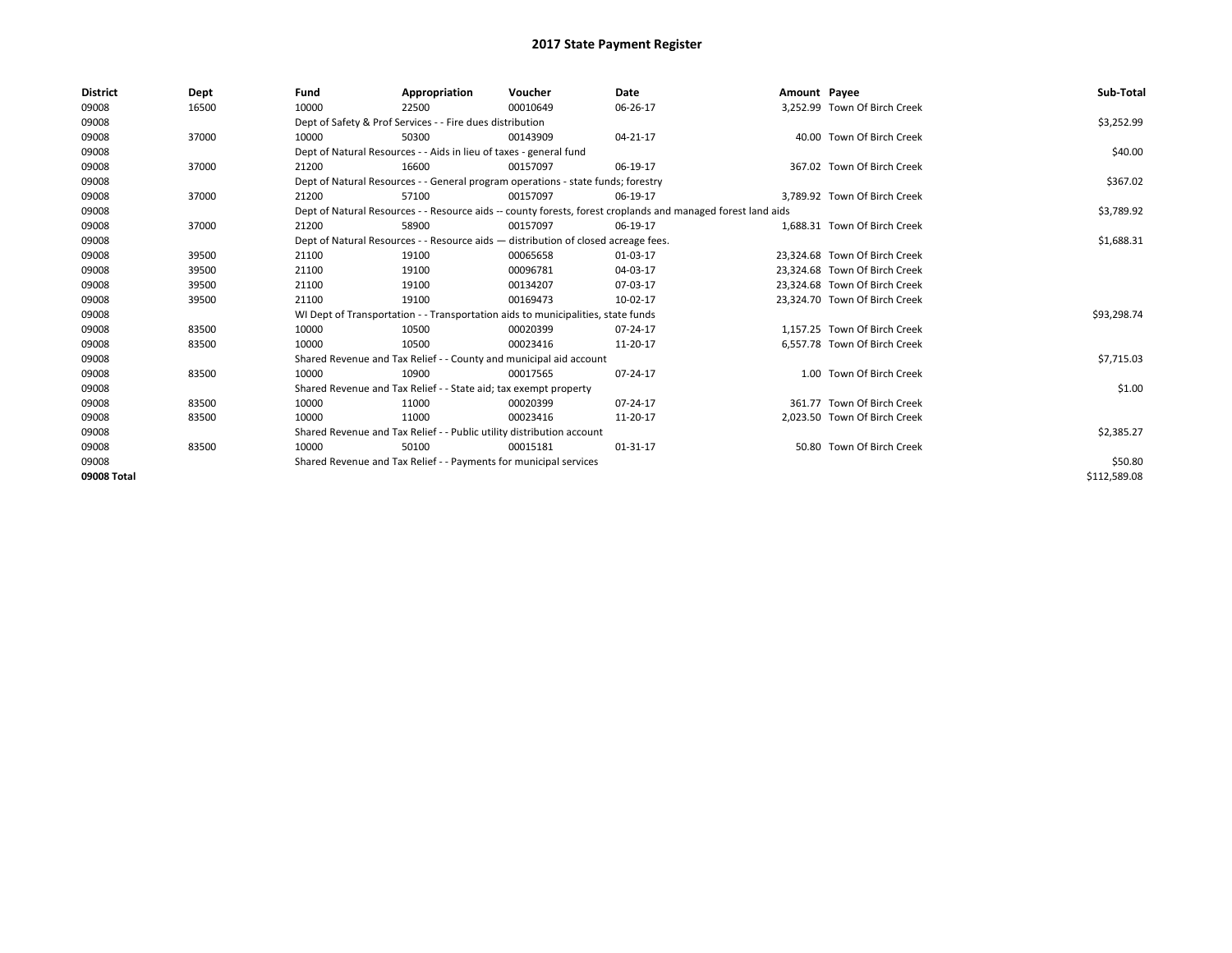| <b>District</b> | Dept  | Fund  | Appropriation                                                                      | Voucher  | Date                                                                                                         | Amount Payee |                           | Sub-Total    |
|-----------------|-------|-------|------------------------------------------------------------------------------------|----------|--------------------------------------------------------------------------------------------------------------|--------------|---------------------------|--------------|
| 09010           | 16500 | 10000 | 22500                                                                              | 00010650 | 06-26-17                                                                                                     |              | 3,423.52 Town Of Bloomer  |              |
| 09010           |       |       | Dept of Safety & Prof Services - - Fire dues distribution                          |          |                                                                                                              |              |                           | \$3,423.52   |
| 09010           | 37000 | 10000 | 50300                                                                              | 00123954 | 02-02-17                                                                                                     |              | 2.305.60 Town Of Bloomer  |              |
| 09010           | 37000 | 10000 | 50300                                                                              | 00123955 | 02-02-17                                                                                                     |              | 6,065.36 Town Of Bloomer  |              |
| 09010           | 37000 | 10000 | 50300                                                                              | 00142545 | 04-21-17                                                                                                     |              | 246.60 Town Of Bloomer    |              |
| 09010           | 37000 | 10000 | 50300                                                                              | 00142547 | 04-21-17                                                                                                     |              | 207.46 Town Of Bloomer    |              |
| 09010           |       |       | Dept of Natural Resources - - Aids in lieu of taxes - general fund                 |          |                                                                                                              |              |                           | \$8,825.02   |
| 09010           | 37000 | 21200 | 16600                                                                              | 00157098 | 06-19-17                                                                                                     |              | 164.16 Town Of Bloomer    |              |
| 09010           |       |       | Dept of Natural Resources - - General program operations - state funds; forestry   |          |                                                                                                              |              |                           | \$164.16     |
| 09010           | 37000 | 21200 | 57100                                                                              | 00157098 | 06-19-17                                                                                                     |              | 75.13 Town Of Bloomer     |              |
| 09010           |       |       |                                                                                    |          | Dept of Natural Resources - - Resource aids -- county forests, forest croplands and managed forest land aids |              |                           | \$75.13      |
| 09010           | 37000 | 21200 | 57900                                                                              | 00142546 | 04-21-17                                                                                                     |              | 17.16 Town Of Bloomer     |              |
| 09010           |       |       | Dept of Natural Resources - - Aids in lieu of taxes - sum sufficient               |          |                                                                                                              |              |                           | \$17.16      |
| 09010           | 37000 | 21200 | 58900                                                                              | 00157098 | 06-19-17                                                                                                     |              | 755.12 Town Of Bloomer    |              |
| 09010           |       |       | Dept of Natural Resources - - Resource aids - distribution of closed acreage fees. |          |                                                                                                              |              |                           | \$755.12     |
| 09010           | 39500 | 21100 | 19100                                                                              | 00065659 | 01-03-17                                                                                                     |              | 24,585.33 Town Of Bloomer |              |
| 09010           | 39500 | 21100 | 19100                                                                              | 00096782 | 04-03-17                                                                                                     |              | 24,585.33 Town Of Bloomer |              |
| 09010           | 39500 | 21100 | 19100                                                                              | 00134208 | 07-03-17                                                                                                     |              | 24,585.33 Town Of Bloomer |              |
| 09010           | 39500 | 21100 | 19100                                                                              | 00169474 | 10-02-17                                                                                                     |              | 24,585.33 Town Of Bloomer |              |
| 09010           |       |       | WI Dept of Transportation - - Transportation aids to municipalities, state funds   |          |                                                                                                              |              |                           | \$98,341.32  |
| 09010           | 83500 | 10000 | 10500                                                                              | 00020400 | $07 - 24 - 17$                                                                                               |              | 5,957.45 Town Of Bloomer  |              |
| 09010           | 83500 | 10000 | 10500                                                                              | 00023417 | 11-20-17                                                                                                     |              | 33,758.89 Town Of Bloomer |              |
| 09010           |       |       | Shared Revenue and Tax Relief - - County and municipal aid account                 |          |                                                                                                              |              |                           | \$39,716.34  |
| 09010           | 83500 | 10000 | 10900                                                                              | 00017566 | 07-24-17                                                                                                     |              | 37.00 Town Of Bloomer     |              |
| 09010           |       |       | Shared Revenue and Tax Relief - - State aid; tax exempt property                   |          |                                                                                                              |              |                           | \$37.00      |
| 09010           | 83500 | 10000 | 11000                                                                              | 00020400 | 07-24-17                                                                                                     |              | 72.76 Town Of Bloomer     |              |
| 09010           | 83500 | 10000 | 11000                                                                              | 00023417 | 11-20-17                                                                                                     |              | 422.71 Town Of Bloomer    |              |
| 09010           |       |       | Shared Revenue and Tax Relief - - Public utility distribution account              |          |                                                                                                              |              |                           | \$495.47     |
| 09010           | 83500 | 52100 | 36300                                                                              | 00015693 | 03-27-17                                                                                                     |              | 3,417.12 Town Of Bloomer  |              |
| 09010           |       |       | Shared Revenue and Tax Relief - - Lottery and gaming credit                        |          |                                                                                                              |              |                           | \$3,417.12   |
| 09010 Total     |       |       |                                                                                    |          |                                                                                                              |              |                           | \$155,267.36 |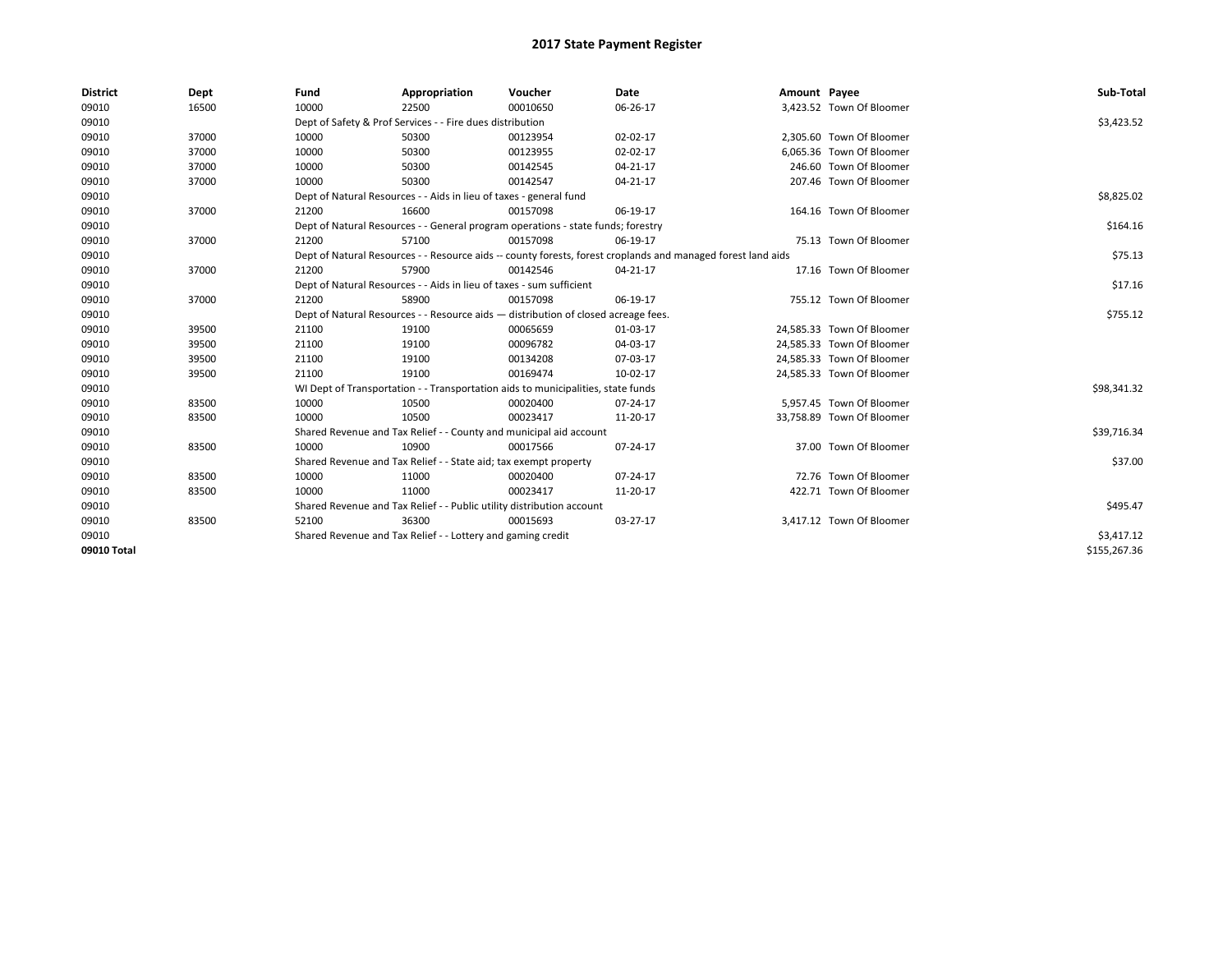| <b>District</b> | Dept  | Fund  | Appropriation                                                                      | Voucher  | Date                                                                                                         | Amount Payee |                             | Sub-Total    |
|-----------------|-------|-------|------------------------------------------------------------------------------------|----------|--------------------------------------------------------------------------------------------------------------|--------------|-----------------------------|--------------|
| 09012           | 16500 | 10000 | 22500                                                                              | 00010651 | 06-26-17                                                                                                     |              | 2,504.99 Town Of Cleveland  |              |
| 09012           |       |       | Dept of Safety & Prof Services - - Fire dues distribution                          |          |                                                                                                              |              |                             | \$2,504.99   |
| 09012           | 37000 | 10000 | 50300                                                                              | 00123998 | 02-02-17                                                                                                     |              | 1,899.31 Town Of Cleveland  |              |
| 09012           | 37000 | 10000 | 50300                                                                              | 00143419 | 04-21-17                                                                                                     |              | 20.00 Town Of Cleveland     |              |
| 09012           | 37000 | 10000 | 50300                                                                              | 00143420 | 04-21-17                                                                                                     |              | 607.77 Town Of Cleveland    |              |
| 09012           |       |       | Dept of Natural Resources - - Aids in lieu of taxes - general fund                 |          | \$2,527.08                                                                                                   |              |                             |              |
| 09012           | 37000 | 21200 | 16600                                                                              | 00157099 | 06-19-17                                                                                                     |              | 681.87 Town Of Cleveland    |              |
| 09012           |       |       | Dept of Natural Resources - - General program operations - state funds; forestry   |          | \$681.87                                                                                                     |              |                             |              |
| 09012           | 37000 | 21200 | 57100                                                                              | 00157099 | 06-19-17                                                                                                     |              | 2,676.65 Town Of Cleveland  |              |
| 09012           |       |       |                                                                                    |          | Dept of Natural Resources - - Resource aids -- county forests, forest croplands and managed forest land aids |              |                             | \$2,676.65   |
| 09012           | 37000 | 21200 | 57900                                                                              | 00143421 | 04-21-17                                                                                                     |              | 7.16 Town Of Cleveland      |              |
| 09012           |       |       | Dept of Natural Resources - - Aids in lieu of taxes - sum sufficient               |          |                                                                                                              |              |                             | \$7.16       |
| 09012           | 37000 | 21200 | 58900                                                                              | 00157099 | 06-19-17                                                                                                     |              | 3,136.62 Town Of Cleveland  |              |
| 09012           |       |       | Dept of Natural Resources - - Resource aids - distribution of closed acreage fees. |          |                                                                                                              |              |                             | \$3,136.62   |
| 09012           | 39500 | 21100 | 19100                                                                              | 00065660 | 01-03-17                                                                                                     |              | 19,762.95 Town Of Cleveland |              |
| 09012           | 39500 | 21100 | 19100                                                                              | 00096783 | 04-03-17                                                                                                     |              | 19,762.95 Town Of Cleveland |              |
| 09012           | 39500 | 21100 | 19100                                                                              | 00134209 | 07-03-17                                                                                                     |              | 19,762.95 Town Of Cleveland |              |
| 09012           | 39500 | 21100 | 19100                                                                              | 00169475 | 10-02-17                                                                                                     |              | 19,762.95 Town Of Cleveland |              |
| 09012           |       |       | WI Dept of Transportation - - Transportation aids to municipalities, state funds   |          |                                                                                                              |              |                             | \$79,051.80  |
| 09012           | 83500 | 10000 | 10500                                                                              | 00020401 | 07-24-17                                                                                                     |              | 8.197.42 Town Of Cleveland  |              |
| 09012           | 83500 | 10000 | 10500                                                                              | 00023418 | 11-20-17                                                                                                     |              | 46,452.07 Town Of Cleveland |              |
| 09012           |       |       | Shared Revenue and Tax Relief - - County and municipal aid account                 |          |                                                                                                              |              |                             | \$54,649.49  |
| 09012           | 83500 | 10000 | 10900                                                                              | 00017567 | 07-24-17                                                                                                     |              | 11.00 Town Of Cleveland     |              |
| 09012           |       |       | Shared Revenue and Tax Relief - - State aid; tax exempt property                   |          | \$11.00                                                                                                      |              |                             |              |
| 09012 Total     |       |       |                                                                                    |          |                                                                                                              |              |                             | \$145,246.66 |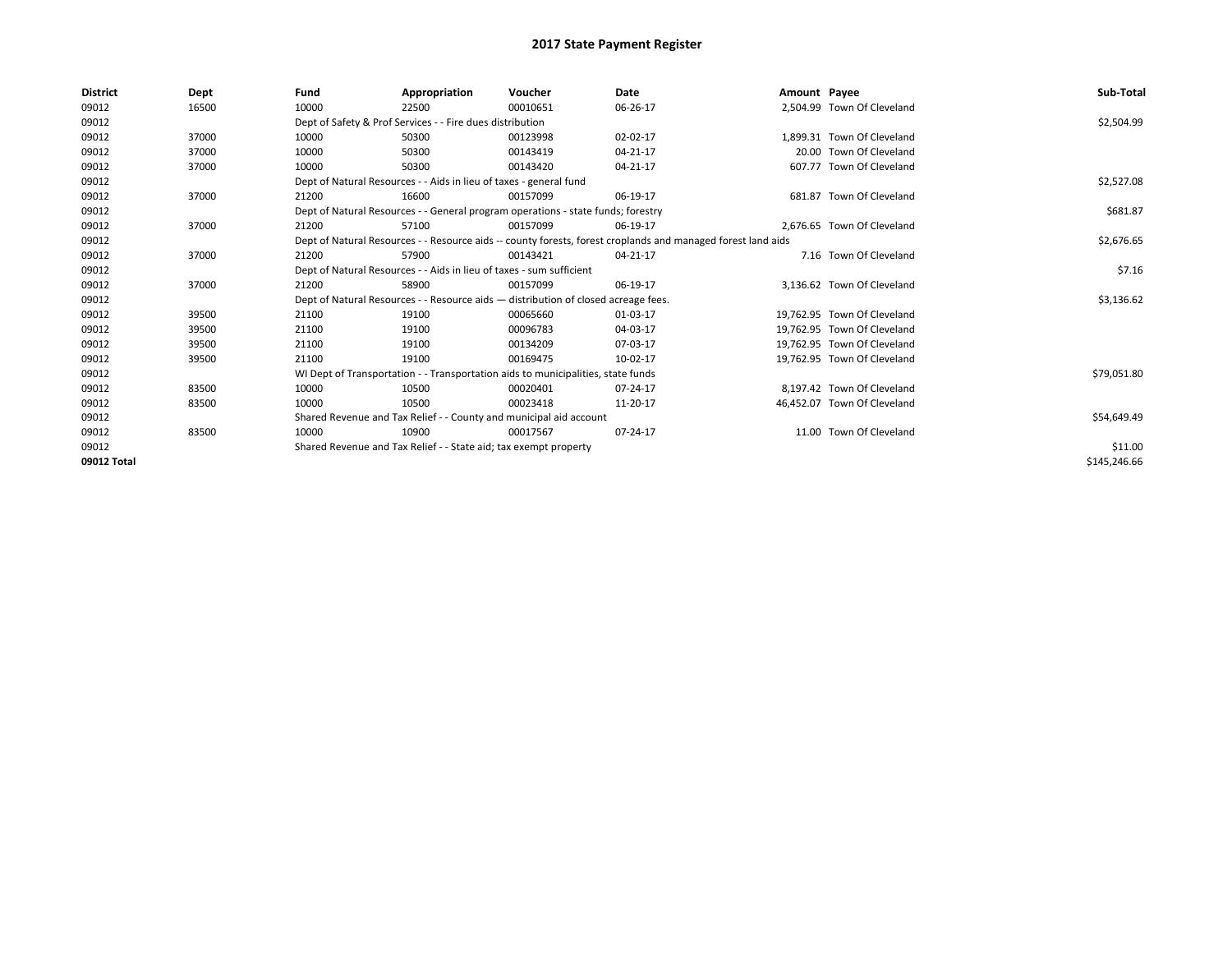| <b>District</b> | Dept  | Fund                                                                  | Appropriation                                                                      | Voucher  | Date                                                                                                         | Amount Payee |                           | Sub-Total    |
|-----------------|-------|-----------------------------------------------------------------------|------------------------------------------------------------------------------------|----------|--------------------------------------------------------------------------------------------------------------|--------------|---------------------------|--------------|
| 09014           | 16500 | 10000                                                                 | 22500                                                                              | 00010652 | 06-26-17                                                                                                     |              | 2,471.97 Town Of Colburn  |              |
| 09014           |       |                                                                       | Dept of Safety & Prof Services - - Fire dues distribution                          |          |                                                                                                              |              |                           | \$2,471.97   |
| 09014           | 37000 | 10000                                                                 | 50300                                                                              | 00126562 | 02-07-17                                                                                                     |              | 1,703.60 Town Of Colburn  |              |
| 09014           |       |                                                                       | Dept of Natural Resources - - Aids in lieu of taxes - general fund                 |          |                                                                                                              |              |                           | \$1,703.60   |
| 09014           | 37000 | 21200                                                                 | 16600                                                                              | 00157100 | 06-19-17                                                                                                     |              | 1.222.91 Town Of Colburn  |              |
| 09014           |       |                                                                       | Dept of Natural Resources - - General program operations - state funds; forestry   |          |                                                                                                              |              |                           | \$1,222.91   |
| 09014           | 37000 | 21200                                                                 | 57100                                                                              | 00157100 | 06-19-17                                                                                                     |              | 946.91 Town Of Colburn    |              |
| 09014           |       |                                                                       |                                                                                    |          | Dept of Natural Resources - - Resource aids -- county forests, forest croplands and managed forest land aids |              |                           | \$946.91     |
| 09014           | 37000 | 21200                                                                 | 58900                                                                              | 00157100 | 06-19-17                                                                                                     |              | 5,625.37 Town Of Colburn  |              |
| 09014           |       |                                                                       | Dept of Natural Resources - - Resource aids - distribution of closed acreage fees. |          |                                                                                                              |              |                           | \$5,625.37   |
| 09014           | 39500 | 21100                                                                 | 19100                                                                              | 00065661 | 01-03-17                                                                                                     |              | 33.083.98 Town Of Colburn |              |
| 09014           | 39500 | 21100                                                                 | 19100                                                                              | 00096784 | 04-03-17                                                                                                     |              | 33,083.98 Town Of Colburn |              |
| 09014           | 39500 | 21100                                                                 | 19100                                                                              | 00134210 | 07-03-17                                                                                                     |              | 33.083.98 Town Of Colburn |              |
| 09014           | 39500 | 21100                                                                 | 19100                                                                              | 00169476 | 10-02-17                                                                                                     |              | 33,083.99 Town Of Colburn |              |
| 09014           |       |                                                                       | WI Dept of Transportation - - Transportation aids to municipalities, state funds   |          |                                                                                                              |              |                           | \$132,335.93 |
| 09014           | 83500 | 10000                                                                 | 10500                                                                              | 00020402 | 07-24-17                                                                                                     |              | 4,233.98 Town Of Colburn  |              |
| 09014           | 83500 | 10000                                                                 | 10500                                                                              | 00023419 | 11-20-17                                                                                                     |              | 23,992.52 Town Of Colburn |              |
| 09014           |       |                                                                       | Shared Revenue and Tax Relief - - County and municipal aid account                 |          |                                                                                                              |              |                           | \$28,226.50  |
| 09014           | 83500 | 10000                                                                 | 10900                                                                              | 00017568 | 07-24-17                                                                                                     |              | 2.00 Town Of Colburn      |              |
| 09014           |       |                                                                       | Shared Revenue and Tax Relief - - State aid; tax exempt property                   |          |                                                                                                              |              |                           | \$2.00       |
| 09014           | 83500 | 10000                                                                 | 11000                                                                              | 00020402 | 07-24-17                                                                                                     |              | 86.99 Town Of Colburn     |              |
| 09014           | 83500 | 10000                                                                 | 11000                                                                              | 00023419 | 11-20-17                                                                                                     |              | 505.40 Town Of Colburn    |              |
| 09014           |       | Shared Revenue and Tax Relief - - Public utility distribution account |                                                                                    | \$592.39 |                                                                                                              |              |                           |              |
| 09014 Total     |       |                                                                       |                                                                                    |          |                                                                                                              |              |                           | \$173,127.58 |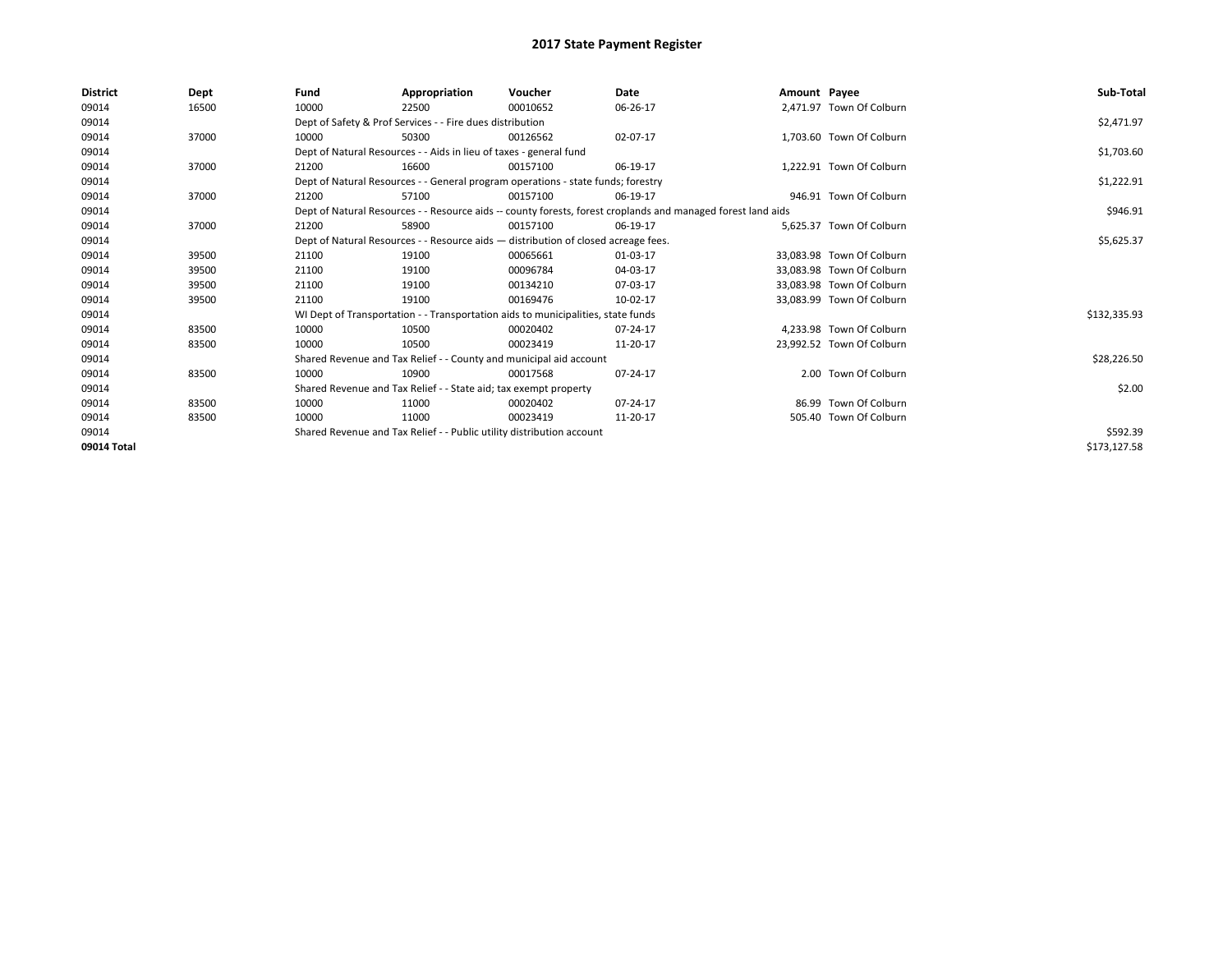| <b>District</b> | Dept  | Fund  | Appropriation                                                                                                | Voucher  | Date     | Amount Payee |                                | Sub-Total    |
|-----------------|-------|-------|--------------------------------------------------------------------------------------------------------------|----------|----------|--------------|--------------------------------|--------------|
| 09016           | 16500 | 10000 | 22500                                                                                                        | 00010653 | 06-26-17 |              | 2,398.29 Town Of Cooks Valley  |              |
| 09016           |       |       | Dept of Safety & Prof Services - - Fire dues distribution                                                    |          |          |              |                                | \$2,398.29   |
| 09016           | 37000 | 10000 | 50300                                                                                                        | 00138913 | 04-06-17 |              | 2,913.77 Town Of Cooks Valley  |              |
| 09016           | 37000 | 10000 | 50300                                                                                                        | 00143428 | 04-21-17 |              | 12.00 Town Of Cooks Valley     |              |
| 09016           |       |       | Dept of Natural Resources - - Aids in lieu of taxes - general fund                                           |          |          |              |                                | \$2,925.77   |
| 09016           | 37000 | 21200 | 16600                                                                                                        | 00157101 | 06-19-17 |              | 254.76 Town Of Cooks Valley    |              |
| 09016           |       |       | Dept of Natural Resources - - General program operations - state funds; forestry                             |          |          |              |                                | \$254.76     |
| 09016           | 37000 | 21200 | 57100                                                                                                        | 00157101 | 06-19-17 |              | 125.40 Town Of Cooks Valley    |              |
| 09016           |       |       | Dept of Natural Resources - - Resource aids -- county forests, forest croplands and managed forest land aids |          |          |              |                                | \$125.40     |
| 09016           | 37000 | 21200 | 58900                                                                                                        | 00157101 | 06-19-17 |              | 1,171.91 Town Of Cooks Valley  |              |
| 09016           |       |       | Dept of Natural Resources - - Resource aids - distribution of closed acreage fees.                           |          |          |              |                                | \$1,171.91   |
| 09016           | 39500 | 21100 | 19100                                                                                                        | 00065662 | 01-03-17 |              | 19,911.58 Town Of Cooks Valley |              |
| 09016           | 39500 | 21100 | 19100                                                                                                        | 00096785 | 04-03-17 |              | 19,911.58 Town Of Cooks Valley |              |
| 09016           | 39500 | 21100 | 19100                                                                                                        | 00134211 | 07-03-17 |              | 19,911.58 Town Of Cooks Valley |              |
| 09016           | 39500 | 21100 | 19100                                                                                                        | 00169477 | 10-02-17 |              | 19,911.60 Town Of Cooks Valley |              |
| 09016           |       |       | WI Dept of Transportation - - Transportation aids to municipalities, state funds                             |          |          |              |                                | \$79,646.34  |
| 09016           | 83500 | 10000 | 10500                                                                                                        | 00020403 | 07-24-17 |              | 5,976.19 Town Of Cooks Valley  |              |
| 09016           | 83500 | 10000 | 10500                                                                                                        | 00023420 | 11-20-17 |              | 33,865.07 Town Of Cooks Valley |              |
| 09016           |       |       | Shared Revenue and Tax Relief - - County and municipal aid account                                           |          |          |              |                                | \$39,841.26  |
| 09016           | 83500 | 10000 | 10900                                                                                                        | 00017569 | 07-24-17 |              | 26.00 Town Of Cooks Valley     |              |
| 09016           |       |       | Shared Revenue and Tax Relief - - State aid; tax exempt property                                             |          |          |              |                                | \$26.00      |
| 09016 Total     |       |       |                                                                                                              |          |          |              |                                | \$126,389.73 |
|                 |       |       |                                                                                                              |          |          |              |                                |              |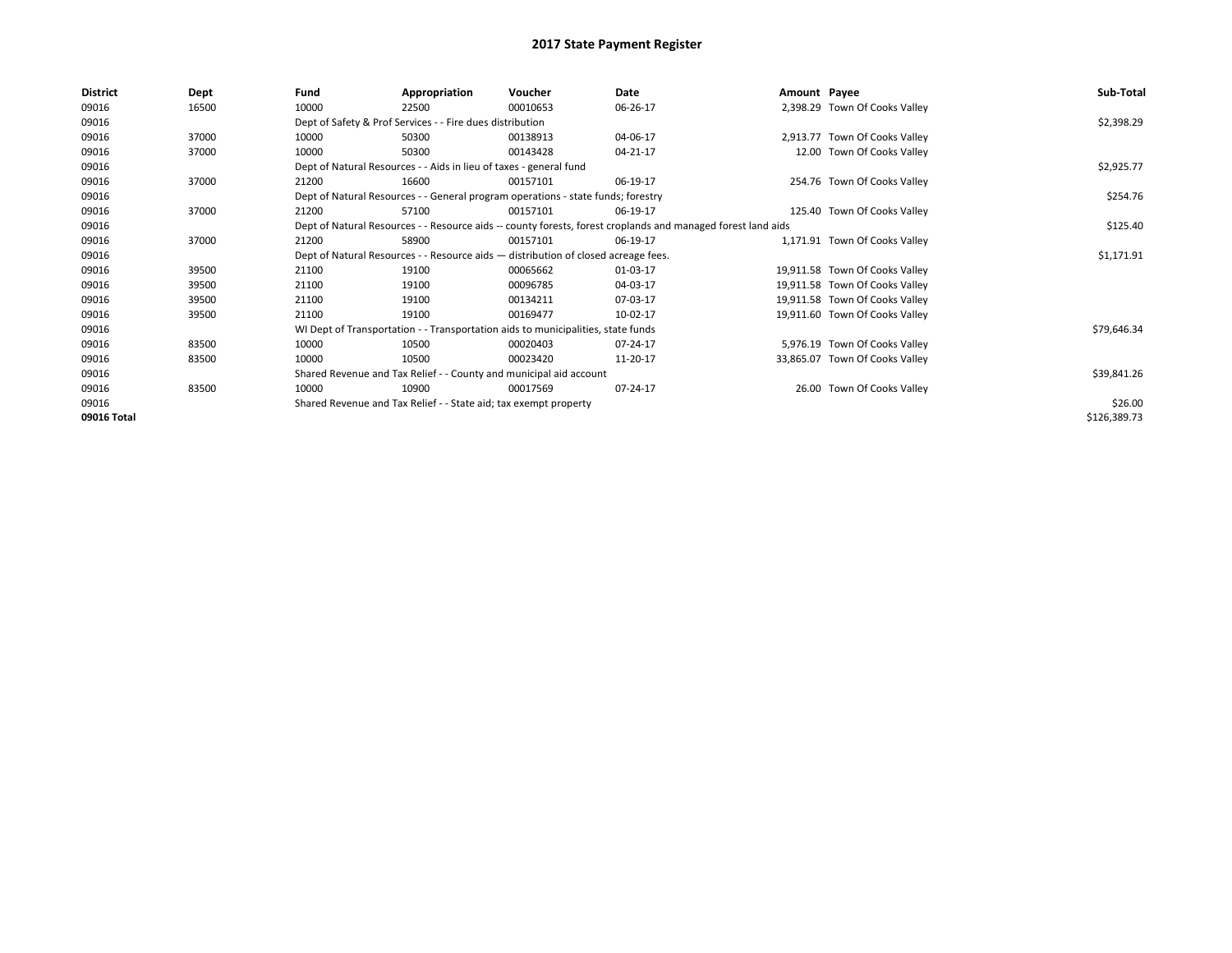| <b>District</b> | Dept  | Fund  | Appropriation                                                                                                | Voucher  | Date           | Amount Payee |                          | Sub-Total    |
|-----------------|-------|-------|--------------------------------------------------------------------------------------------------------------|----------|----------------|--------------|--------------------------|--------------|
| 09018           | 16500 | 10000 | 22500                                                                                                        | 00010654 | 06-26-17       |              | 2,471.88 Town Of Delmar  |              |
| 09018           |       |       | Dept of Safety & Prof Services - - Fire dues distribution                                                    |          |                |              |                          | \$2,471.88   |
| 09018           | 37000 | 21200 | 16600                                                                                                        | 00157102 | 06-19-17       |              | 34.96 Town Of Delmar     |              |
| 09018           |       |       | Dept of Natural Resources - - General program operations - state funds; forestry                             |          |                |              |                          | \$34.96      |
| 09018           | 37000 | 21200 | 57100                                                                                                        | 00157102 | 06-19-17       |              | 22.40 Town Of Delmar     |              |
| 09018           |       |       | Dept of Natural Resources - - Resource aids -- county forests, forest croplands and managed forest land aids |          |                |              |                          | \$22.40      |
| 09018           | 37000 | 21200 | 58900                                                                                                        | 00157102 | 06-19-17       |              | 160.81 Town Of Delmar    |              |
| 09018           |       |       | Dept of Natural Resources - - Resource aids - distribution of closed acreage fees.                           |          |                |              |                          | \$160.81     |
| 09018           | 37000 | 27400 | 67000                                                                                                        | 00154802 | 06-01-17       |              | 1,881.88 Town Of Delmar  |              |
| 09018           |       |       | Dept of Natural Resources - - Financial assistance for responsible units                                     |          |                |              |                          | \$1,881.88   |
| 09018           | 39500 | 21100 | 19100                                                                                                        | 00065663 | 01-03-17       |              | 33.030.00 Town Of Delmar |              |
| 09018           | 39500 | 21100 | 19100                                                                                                        | 00096786 | 04-03-17       |              | 33.030.00 Town Of Delmar |              |
| 09018           | 39500 | 21100 | 19100                                                                                                        | 00134212 | 07-03-17       |              | 33,030.00 Town Of Delmar |              |
| 09018           | 39500 | 21100 | 19100                                                                                                        | 00169478 | 10-02-17       |              | 33,030.00 Town Of Delmar |              |
| 09018           |       |       | WI Dept of Transportation - - Transportation aids to municipalities, state funds                             |          |                |              |                          | \$132,120.00 |
| 09018           | 46500 | 10000 | 30500                                                                                                        | 00033678 | 10-27-17       |              | 3,920.30 Town Of Delmar  |              |
| 09018           |       |       | Department of Military Affairs - - Disaster recovery aid; public health emergency quarantine costs           |          |                |              |                          | \$3,920.30   |
| 09018           | 46500 | 10000 | 34200                                                                                                        | 00033678 | 10-27-17       |              | 23,521.79 Town Of Delmar |              |
| 09018           |       |       | Department of Military Affairs - - Federal aid, local assistance                                             |          |                |              |                          | \$23,521.79  |
| 09018           | 83500 | 10000 | 10500                                                                                                        | 00020404 | $07 - 24 - 17$ |              | 13,192.14 Town Of Delmar |              |
| 09018           | 83500 | 10000 | 10500                                                                                                        | 00023421 | 11-20-17       |              | 74,755.43 Town Of Delmar |              |
| 09018           |       |       | Shared Revenue and Tax Relief - - County and municipal aid account                                           |          |                |              |                          | \$87,947.57  |
| 09018           | 83500 | 10000 | 10900                                                                                                        | 00017570 | 07-24-17       |              | 2.00 Town Of Delmar      |              |
| 09018           |       |       | Shared Revenue and Tax Relief - - State aid; tax exempt property                                             |          |                |              |                          | \$2.00       |
| 09018           | 83500 | 10000 | 11000                                                                                                        | 00020404 | 07-24-17       |              | 85.41 Town Of Delmar     |              |
| 09018           | 83500 | 10000 | 11000                                                                                                        | 00023421 | 11-20-17       |              | 496.25 Town Of Delmar    |              |
| 09018           |       |       | Shared Revenue and Tax Relief - - Public utility distribution account                                        |          |                |              |                          | \$581.66     |
| 09018 Total     |       |       |                                                                                                              |          |                |              |                          | \$252,665.25 |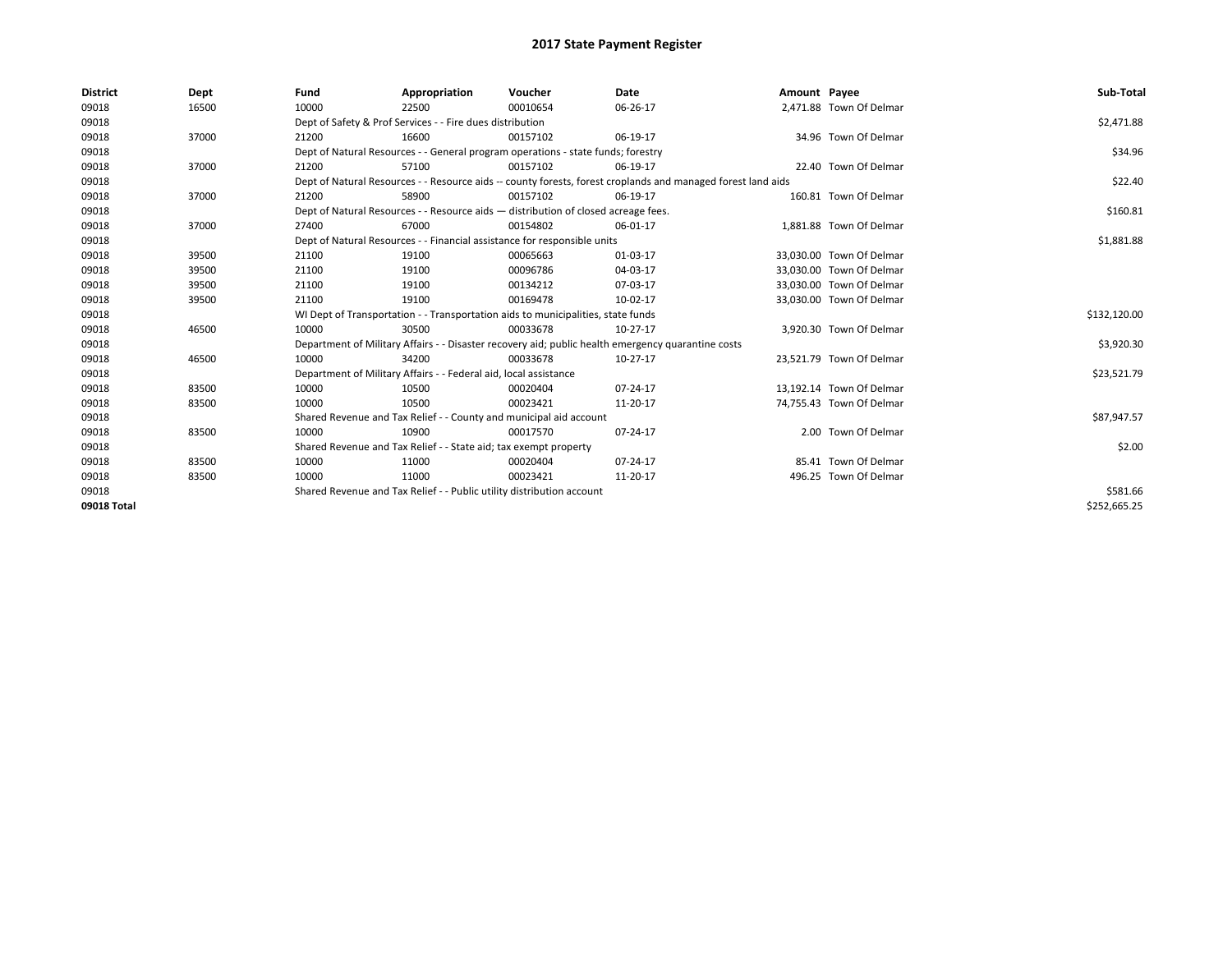| <b>District</b> | Dept  | Fund  | Appropriation                                                                                                | Voucher  | Date     | Amount Payee |                               | Sub-Total    |
|-----------------|-------|-------|--------------------------------------------------------------------------------------------------------------|----------|----------|--------------|-------------------------------|--------------|
| 09020           | 16500 | 10000 | 22500                                                                                                        | 00010655 | 06-26-17 |              | 14,082.99 Town Of Eagle Point |              |
| 09020           |       |       | Dept of Safety & Prof Services - - Fire dues distribution                                                    |          |          |              |                               | \$14,082.99  |
| 09020           | 37000 | 10000 | 50300                                                                                                        | 00143473 | 04-21-17 |              | 42.86 Town Of Eagle Point     |              |
| 09020           |       |       | Dept of Natural Resources - - Aids in lieu of taxes - general fund                                           |          |          |              |                               | \$42.86      |
| 09020           | 37000 | 21200 | 16600                                                                                                        | 00157103 | 06-19-17 |              | 373.32 Town Of Eagle Point    |              |
| 09020           |       |       | Dept of Natural Resources - - General program operations - state funds; forestry                             |          |          |              |                               | \$373.32     |
| 09020           | 37000 | 21200 | 57100                                                                                                        | 00157103 | 06-19-17 |              | 257.63 Town Of Eagle Point    |              |
| 09020           |       |       | Dept of Natural Resources - - Resource aids -- county forests, forest croplands and managed forest land aids |          |          |              |                               | \$257.63     |
| 09020           | 37000 | 21200 | 58300                                                                                                        | 00147279 | 05-16-17 |              | 492.09 Town Of Eagle Point    |              |
| 09020           |       |       | Dept of Natural Resources - - Recreation and resource aids, federal funds                                    |          |          |              |                               | \$492.09     |
| 09020           | 37000 | 21200 | 58900                                                                                                        | 00157103 | 06-19-17 |              | 1,717.25 Town Of Eagle Point  |              |
| 09020           |       |       | Dept of Natural Resources - - Resource aids - distribution of closed acreage fees.                           |          |          |              |                               | \$1,717.25   |
| 09020           | 39500 | 21100 | 19100                                                                                                        | 00065664 | 01-03-17 |              | 56,354.68 Town Of Eagle Point |              |
| 09020           | 39500 | 21100 | 19100                                                                                                        | 00096787 | 04-03-17 |              | 56,354.68 Town Of Eagle Point |              |
| 09020           | 39500 | 21100 | 19100                                                                                                        | 00134213 | 07-03-17 |              | 56,354.68 Town Of Eagle Point |              |
| 09020           | 39500 | 21100 | 19100                                                                                                        | 00169479 | 10-02-17 |              | 56,354.70 Town Of Eagle Point |              |
| 09020           |       |       | WI Dept of Transportation - - Transportation aids to municipalities, state funds                             |          |          |              |                               | \$225,418.74 |
| 09020           | 83500 | 10000 | 10500                                                                                                        | 00020405 | 07-24-17 |              | 9,637.91 Town Of Eagle Point  |              |
| 09020           | 83500 | 10000 | 10500                                                                                                        | 00023422 | 11-20-17 |              | 54,614.84 Town Of Eagle Point |              |
| 09020           |       |       | Shared Revenue and Tax Relief - - County and municipal aid account                                           |          |          |              |                               | \$64,252.75  |
| 09020           | 83500 | 10000 | 10900                                                                                                        | 00017571 | 07-24-17 |              | 240.00 Town Of Eagle Point    |              |
| 09020           |       |       | Shared Revenue and Tax Relief - - State aid; tax exempt property                                             |          |          |              |                               | \$240.00     |
| 09020           | 83500 | 10000 | 11000                                                                                                        | 00020405 | 07-24-17 |              | 1,644.52 Town Of Eagle Point  |              |
| 09020           | 83500 | 10000 | 11000                                                                                                        | 00023422 | 11-20-17 |              | 40,466.89 Town Of Eagle Point |              |
| 09020           |       |       | Shared Revenue and Tax Relief - - Public utility distribution account                                        |          |          |              |                               | \$42,111.41  |
| 09020           | 83500 | 52100 | 36300                                                                                                        | 00015694 | 03-27-17 |              | 171.72 Town Of Eagle Point    |              |
| 09020           |       |       | Shared Revenue and Tax Relief - - Lottery and gaming credit                                                  |          |          |              |                               | \$171.72     |
| 09020 Total     |       |       |                                                                                                              |          |          |              |                               | \$349.160.76 |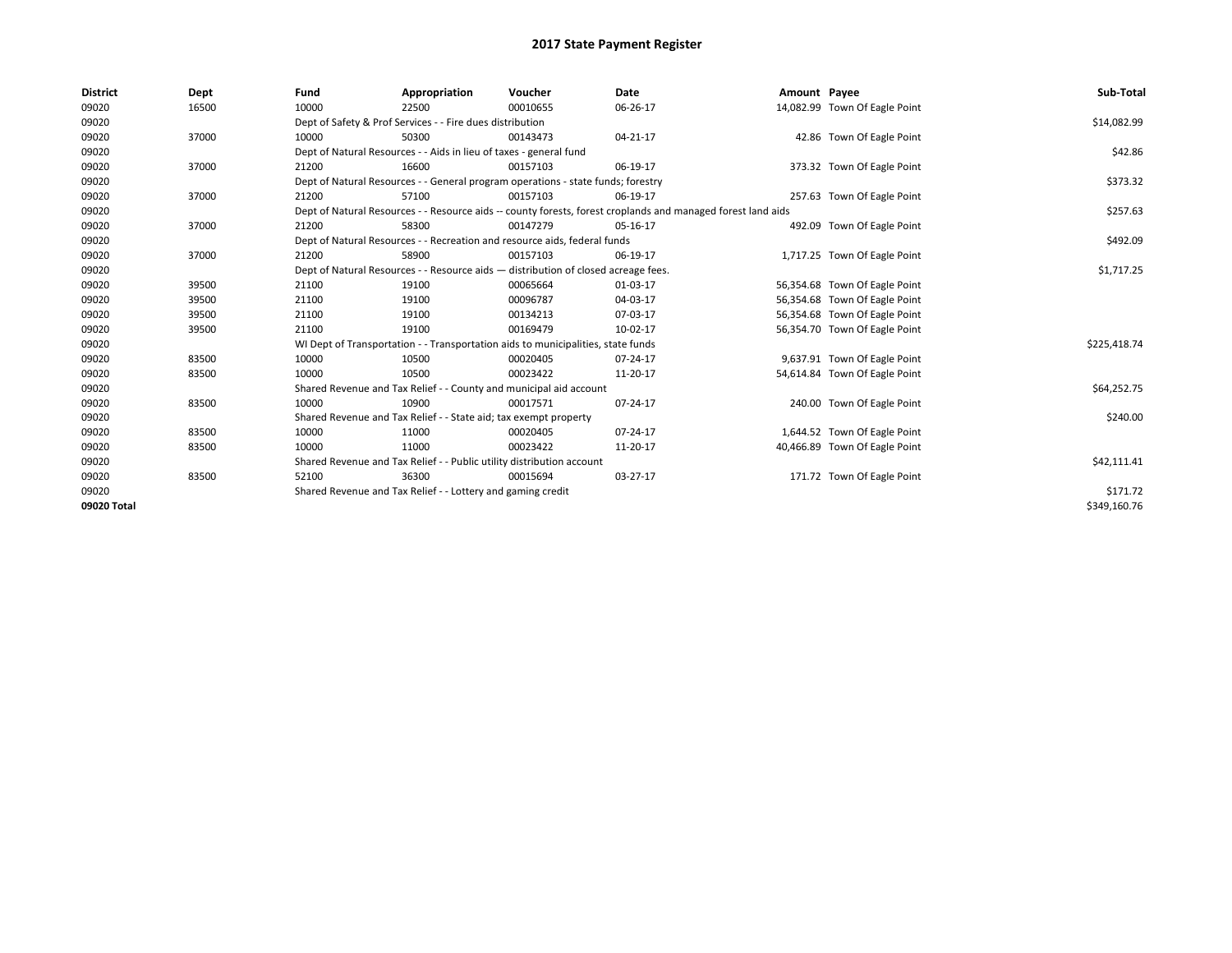| District    | Dept  | Fund  | Appropriation                                                                      | Voucher  | Date                                                                                                         | Amount Payee |                         | Sub-Total    |
|-------------|-------|-------|------------------------------------------------------------------------------------|----------|--------------------------------------------------------------------------------------------------------------|--------------|-------------------------|--------------|
| 09022       | 16500 | 10000 | 22500                                                                              | 00010656 | 06-26-17                                                                                                     |              | 2,527.70 Town Of Edson  |              |
| 09022       |       |       | Dept of Safety & Prof Services - - Fire dues distribution                          |          |                                                                                                              |              |                         | \$2,527.70   |
| 09022       | 37000 | 21200 | 16600                                                                              | 00157104 | 06-19-17                                                                                                     |              | 345.58 Town Of Edson    |              |
| 09022       |       |       | Dept of Natural Resources - - General program operations - state funds; forestry   |          |                                                                                                              |              |                         | \$345.58     |
| 09022       | 37000 | 21200 | 57100                                                                              | 00157104 | 06-19-17                                                                                                     |              | 158.17 Town Of Edson    |              |
| 09022       |       |       |                                                                                    |          | Dept of Natural Resources - - Resource aids -- county forests, forest croplands and managed forest land aids |              |                         | \$158.17     |
| 09022       | 37000 | 21200 | 58900                                                                              | 00157104 | 06-19-17                                                                                                     |              | 1.589.69 Town Of Edson  |              |
| 09022       |       |       | Dept of Natural Resources - - Resource aids - distribution of closed acreage fees. |          |                                                                                                              |              |                         | \$1,589.69   |
| 09022       | 39500 | 21100 | 19100                                                                              | 00065665 | 01-03-17                                                                                                     |              | 30,106.84 Town Of Edson |              |
| 09022       | 39500 | 21100 | 19100                                                                              | 00096788 | 04-03-17                                                                                                     |              | 30,106.84 Town Of Edson |              |
| 09022       | 39500 | 21100 | 19100                                                                              | 00134214 | 07-03-17                                                                                                     |              | 30,106.84 Town Of Edson |              |
| 09022       | 39500 | 21100 | 19100                                                                              | 00169480 | 10-02-17                                                                                                     |              | 30,106.86 Town Of Edson |              |
| 09022       |       |       | WI Dept of Transportation - - Transportation aids to municipalities, state funds   |          |                                                                                                              |              |                         | \$120,427.38 |
| 09022       | 83500 | 10000 | 10500                                                                              | 00020406 | 07-24-17                                                                                                     |              | 10,559.36 Town Of Edson |              |
| 09022       | 83500 | 10000 | 10500                                                                              | 00023423 | 11-20-17                                                                                                     |              | 59,836.40 Town Of Edson |              |
| 09022       |       |       | Shared Revenue and Tax Relief - - County and municipal aid account                 |          |                                                                                                              |              |                         | \$70,395.76  |
| 09022       | 83500 | 10000 | 10900                                                                              | 00017572 | 07-24-17                                                                                                     |              | 1.00 Town Of Edson      |              |
| 09022       |       |       | Shared Revenue and Tax Relief - - State aid; tax exempt property                   |          |                                                                                                              |              |                         | \$1.00       |
| 09022 Total |       |       |                                                                                    |          |                                                                                                              |              |                         | \$195,445.28 |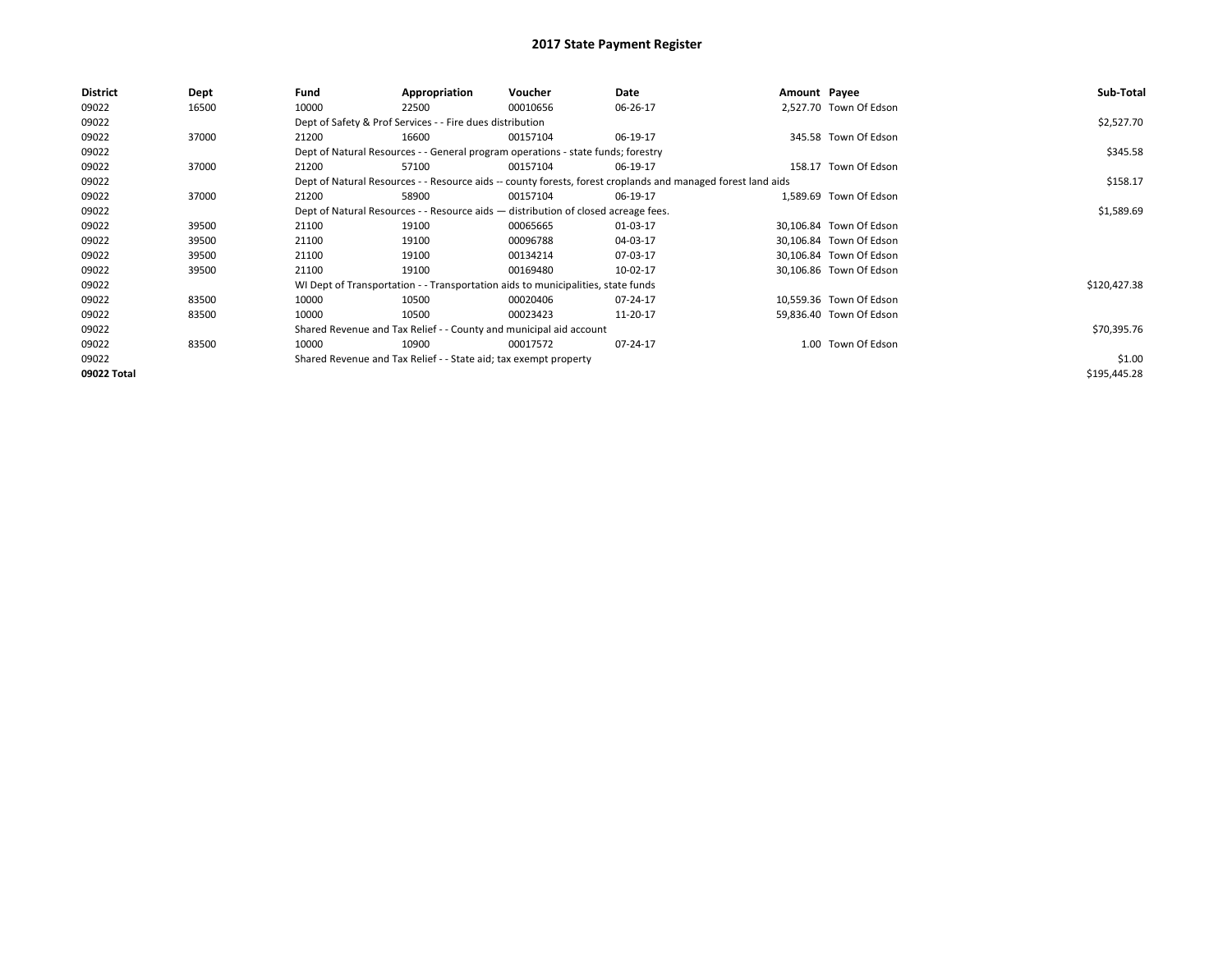| <b>District</b> | Dept  | Fund  | Appropriation                                                                      | Voucher  | Date                                                                                                         | Amount Payee |                           | Sub-Total   |
|-----------------|-------|-------|------------------------------------------------------------------------------------|----------|--------------------------------------------------------------------------------------------------------------|--------------|---------------------------|-------------|
| 09024           | 16500 | 10000 | 22500                                                                              | 00010657 | 06-26-17                                                                                                     |              | 1.229.84 Town Of Estella  |             |
| 09024           |       |       | Dept of Safety & Prof Services - - Fire dues distribution                          |          |                                                                                                              |              |                           | \$1,229.84  |
| 09024           | 37000 | 10000 | 50300                                                                              | 00142914 | 04-21-17                                                                                                     |              | 424.19 Town Of Estella    |             |
| 09024           |       |       | Dept of Natural Resources - - Aids in lieu of taxes - general fund                 |          |                                                                                                              |              |                           | \$424.19    |
| 09024           | 37000 | 21200 | 16600                                                                              | 00157105 | 06-19-17                                                                                                     |              | 319.73 Town Of Estella    |             |
| 09024           |       |       | Dept of Natural Resources - - General program operations - state funds; forestry   |          |                                                                                                              |              |                           | \$319.73    |
| 09024           | 37000 | 21200 | 57100                                                                              | 00157105 | 06-19-17                                                                                                     |              | 269.99 Town Of Estella    |             |
| 09024           |       |       |                                                                                    |          | Dept of Natural Resources - - Resource aids -- county forests, forest croplands and managed forest land aids |              |                           | \$269.99    |
| 09024           | 37000 | 21200 | 57900                                                                              | 00142915 | 04-21-17                                                                                                     |              | 172.10 Town Of Estella    |             |
| 09024           |       |       | Dept of Natural Resources - - Aids in lieu of taxes - sum sufficient               |          |                                                                                                              |              |                           | \$172.10    |
| 09024           | 37000 | 21200 | 58900                                                                              | 00157105 | 06-19-17                                                                                                     |              | 1,470.77 Town Of Estella  |             |
| 09024           |       |       | Dept of Natural Resources - - Resource aids - distribution of closed acreage fees. |          |                                                                                                              |              |                           | \$1,470.77  |
| 09024           | 39500 | 21100 | 19100                                                                              | 00065666 | 01-03-17                                                                                                     |              | 11,338.50 Town Of Estella |             |
| 09024           | 39500 | 21100 | 19100                                                                              | 00096789 | 04-03-17                                                                                                     |              | 11,338.50 Town Of Estella |             |
| 09024           | 39500 | 21100 | 19100                                                                              | 00134215 | 07-03-17                                                                                                     |              | 11,338.50 Town Of Estella |             |
| 09024           | 39500 | 21100 | 19100                                                                              | 00169481 | 10-02-17                                                                                                     |              | 11.338.52 Town Of Estella |             |
| 09024           |       |       | WI Dept of Transportation - - Transportation aids to municipalities, state funds   |          |                                                                                                              |              |                           | \$45,354.02 |
| 09024           | 83500 | 10000 | 10500                                                                              | 00020407 | 07-24-17                                                                                                     |              | 2,558.93 Town Of Estella  |             |
| 09024           | 83500 | 10000 | 10500                                                                              | 00023424 | 11-20-17                                                                                                     |              | 14,500.60 Town Of Estella |             |
| 09024           |       |       | Shared Revenue and Tax Relief - - County and municipal aid account                 |          |                                                                                                              |              |                           | \$17,059.53 |
| 09024           | 83500 | 10000 | 10900                                                                              | 00017573 | 07-24-17                                                                                                     |              | 7.00 Town Of Estella      |             |
| 09024           |       |       | Shared Revenue and Tax Relief - - State aid; tax exempt property                   |          |                                                                                                              |              |                           | \$7.00      |
| 09024           | 83500 | 10000 | 50100                                                                              | 00015182 | 01-31-17                                                                                                     |              | 89.93 Town Of Estella     |             |
| 09024           |       |       | Shared Revenue and Tax Relief - - Payments for municipal services                  |          |                                                                                                              |              |                           | \$89.93     |
| 09024 Total     |       |       |                                                                                    |          |                                                                                                              |              |                           | \$66,397.10 |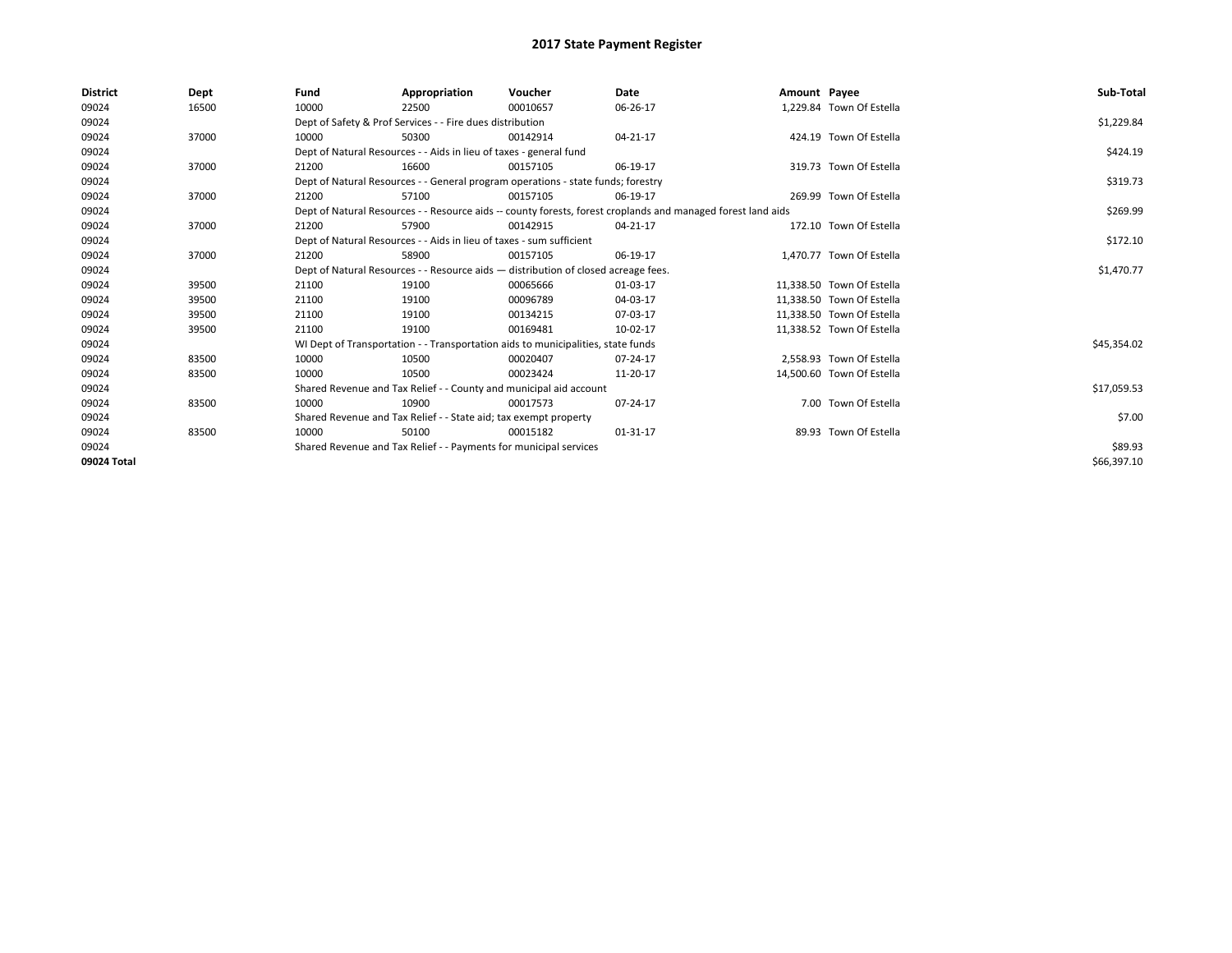| <b>District</b> | Dept  | Fund  | Appropriation                                                                      | Voucher  | Date                                                                                                         | Amount Payee |                         | Sub-Total    |
|-----------------|-------|-------|------------------------------------------------------------------------------------|----------|--------------------------------------------------------------------------------------------------------------|--------------|-------------------------|--------------|
| 09026           | 16500 | 10000 | 22500                                                                              | 00010658 | 06-27-17                                                                                                     |              | 2,122.74 Town Of Goetz  |              |
| 09026           |       |       | Dept of Safety & Prof Services - - Fire dues distribution                          |          |                                                                                                              |              |                         | \$2,122.74   |
| 09026           | 37000 | 10000 | 50300                                                                              | 00123999 | 02-02-17                                                                                                     |              | 146.83 Town Of Goetz    |              |
| 09026           |       |       | Dept of Natural Resources - - Aids in lieu of taxes - general fund                 |          |                                                                                                              |              |                         | \$146.83     |
| 09026           | 37000 | 21200 | 16600                                                                              | 00157106 | 06-19-17                                                                                                     |              | 360.89 Town Of Goetz    |              |
| 09026           |       |       | Dept of Natural Resources - - General program operations - state funds; forestry   |          |                                                                                                              |              |                         | \$360.89     |
| 09026           | 37000 | 21200 | 57100                                                                              | 00157106 | 06-19-17                                                                                                     |              | 193.75 Town Of Goetz    |              |
| 09026           |       |       |                                                                                    |          | Dept of Natural Resources - - Resource aids -- county forests, forest croplands and managed forest land aids |              |                         | \$193.75     |
| 09026           | 37000 | 21200 | 58900                                                                              | 00157106 | 06-19-17                                                                                                     |              | 1,660.08 Town Of Goetz  |              |
| 09026           |       |       | Dept of Natural Resources - - Resource aids - distribution of closed acreage fees. |          |                                                                                                              |              |                         | \$1,660.08   |
| 09026           | 39500 | 21100 | 19100                                                                              | 00065667 | 01-03-17                                                                                                     |              | 19,610.13 Town Of Goetz |              |
| 09026           | 39500 | 21100 | 19100                                                                              | 00096790 | 04-03-17                                                                                                     |              | 19,610.13 Town Of Goetz |              |
| 09026           | 39500 | 21100 | 19100                                                                              | 00134216 | 07-03-17                                                                                                     |              | 19,610.13 Town Of Goetz |              |
| 09026           | 39500 | 21100 | 19100                                                                              | 00169482 | 10-02-17                                                                                                     |              | 19,610.16 Town Of Goetz |              |
| 09026           |       |       | WI Dept of Transportation - - Transportation aids to municipalities, state funds   |          |                                                                                                              |              |                         | \$78,440.55  |
| 09026           | 39500 | 21100 | 27800                                                                              | 00102613 | 04-04-17                                                                                                     |              | 10,769.00 Town Of Goetz |              |
| 09026           |       |       | WI Dept of Transportation - - Local roads improvement program, state funds         |          |                                                                                                              |              |                         | \$10,769.00  |
| 09026           | 46500 | 10000 | 30500                                                                              | 00031002 | 09-06-17                                                                                                     |              | 10.280.60 Town Of Goetz |              |
| 09026           |       |       |                                                                                    |          | Department of Military Affairs - - Disaster recovery aid; public health emergency quarantine costs           |              |                         | \$10,280.60  |
| 09026           | 46500 | 10000 | 34200                                                                              | 00031002 | 09-06-17                                                                                                     |              | 61,683.58 Town Of Goetz |              |
| 09026           |       |       | Department of Military Affairs - - Federal aid, local assistance                   |          |                                                                                                              |              |                         | \$61,683.58  |
| 09026           | 83500 | 10000 | 10500                                                                              | 00020408 | 07-24-17                                                                                                     |              | 7,823.79 Town Of Goetz  |              |
| 09026           | 83500 | 10000 | 10500                                                                              | 00023425 | 11-20-17                                                                                                     |              | 44,334.80 Town Of Goetz |              |
| 09026           |       |       | Shared Revenue and Tax Relief - - County and municipal aid account                 |          |                                                                                                              |              |                         | \$52,158.59  |
| 09026           | 83500 | 10000 | 10900                                                                              | 00017574 | 07-24-17                                                                                                     |              | 14.00 Town Of Goetz     |              |
| 09026           |       |       | Shared Revenue and Tax Relief - - State aid; tax exempt property                   |          |                                                                                                              |              |                         | \$14.00      |
| 09026 Total     |       |       |                                                                                    |          |                                                                                                              |              |                         | \$217,830.61 |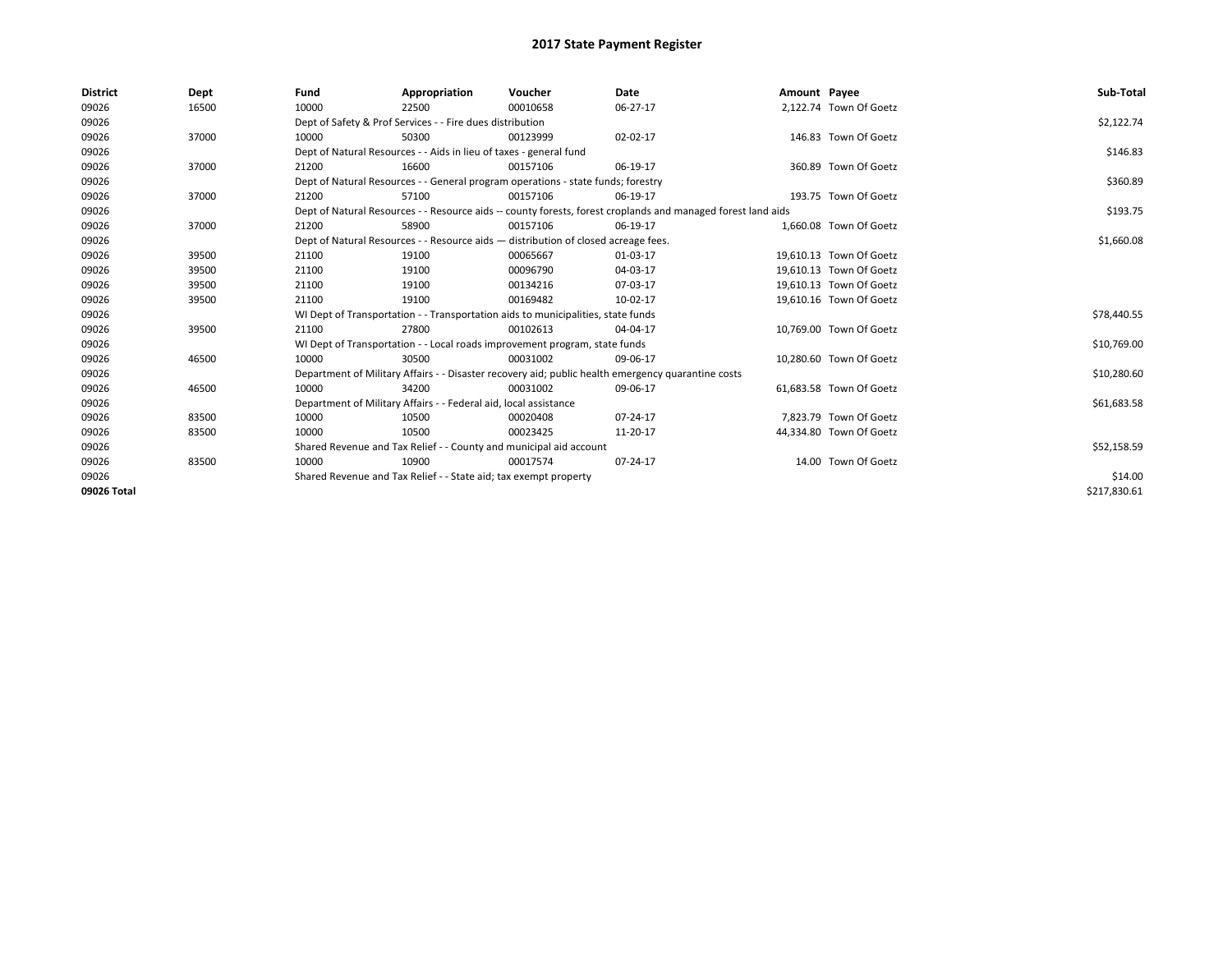| <b>District</b> | Dept  | Fund  | Appropriation                                                                    | Voucher  | Date     | Amount Payee |                          | Sub-Total   |
|-----------------|-------|-------|----------------------------------------------------------------------------------|----------|----------|--------------|--------------------------|-------------|
| 09028           | 16500 | 10000 | 22500                                                                            | 00010659 | 06-27-17 |              | 2,253.84 Town Of Hallie  |             |
| 09028           |       |       | Dept of Safety & Prof Services - - Fire dues distribution                        |          |          |              |                          | \$2,253.84  |
| 09028           | 37000 | 10000 | 50300                                                                            | 00124009 | 02-02-17 |              | 1,678.00 Town Of Hallie  |             |
| 09028           | 37000 | 10000 | 50300                                                                            | 00124010 | 02-02-17 |              | 13,049.46 Town Of Hallie |             |
| 09028           |       |       | Dept of Natural Resources - - Aids in lieu of taxes - general fund               |          |          |              |                          | \$14,727.46 |
| 09028           | 39500 | 21100 | 19100                                                                            | 00065668 | 01-03-17 |              | 609.52 Town Of Hallie    |             |
| 09028           | 39500 | 21100 | 19100                                                                            | 00096791 | 04-03-17 |              | 609.52 Town Of Hallie    |             |
| 09028           | 39500 | 21100 | 19100                                                                            | 00134217 | 07-03-17 |              | 609.52 Town Of Hallie    |             |
| 09028           | 39500 | 21100 | 19100                                                                            | 00169483 | 10-02-17 |              | 609.52 Town Of Hallie    |             |
| 09028           |       |       | WI Dept of Transportation - - Transportation aids to municipalities, state funds |          |          |              |                          | \$2,438.08  |
| 09028           | 83500 | 10000 | 10500                                                                            | 00020409 | 07-24-17 |              | 1,379.09 Town Of Hallie  |             |
| 09028           | 83500 | 10000 | 10500                                                                            | 00023426 | 11-20-17 |              | 7,814.87 Town Of Hallie  |             |
| 09028           |       |       | Shared Revenue and Tax Relief - - County and municipal aid account               |          |          |              |                          | \$9,193.96  |
| 09028           | 83500 | 10000 | 10900                                                                            | 00017575 | 07-24-17 |              | 26.00 Town Of Hallie     |             |
| 09028           |       |       | Shared Revenue and Tax Relief - - State aid; tax exempt property                 |          |          |              |                          | \$26.00     |
| 09028           | 83500 | 10000 | 11000                                                                            | 00020409 | 07-24-17 |              | 56.75 Town Of Hallie     |             |
| 09028           | 83500 | 10000 | 11000                                                                            | 00023426 | 11-20-17 |              | 352.63 Town Of Hallie    |             |
| 09028           |       |       | Shared Revenue and Tax Relief - - Public utility distribution account            |          |          |              |                          | \$409.38    |
| 09028 Total     |       |       |                                                                                  |          |          |              |                          | \$29,048.72 |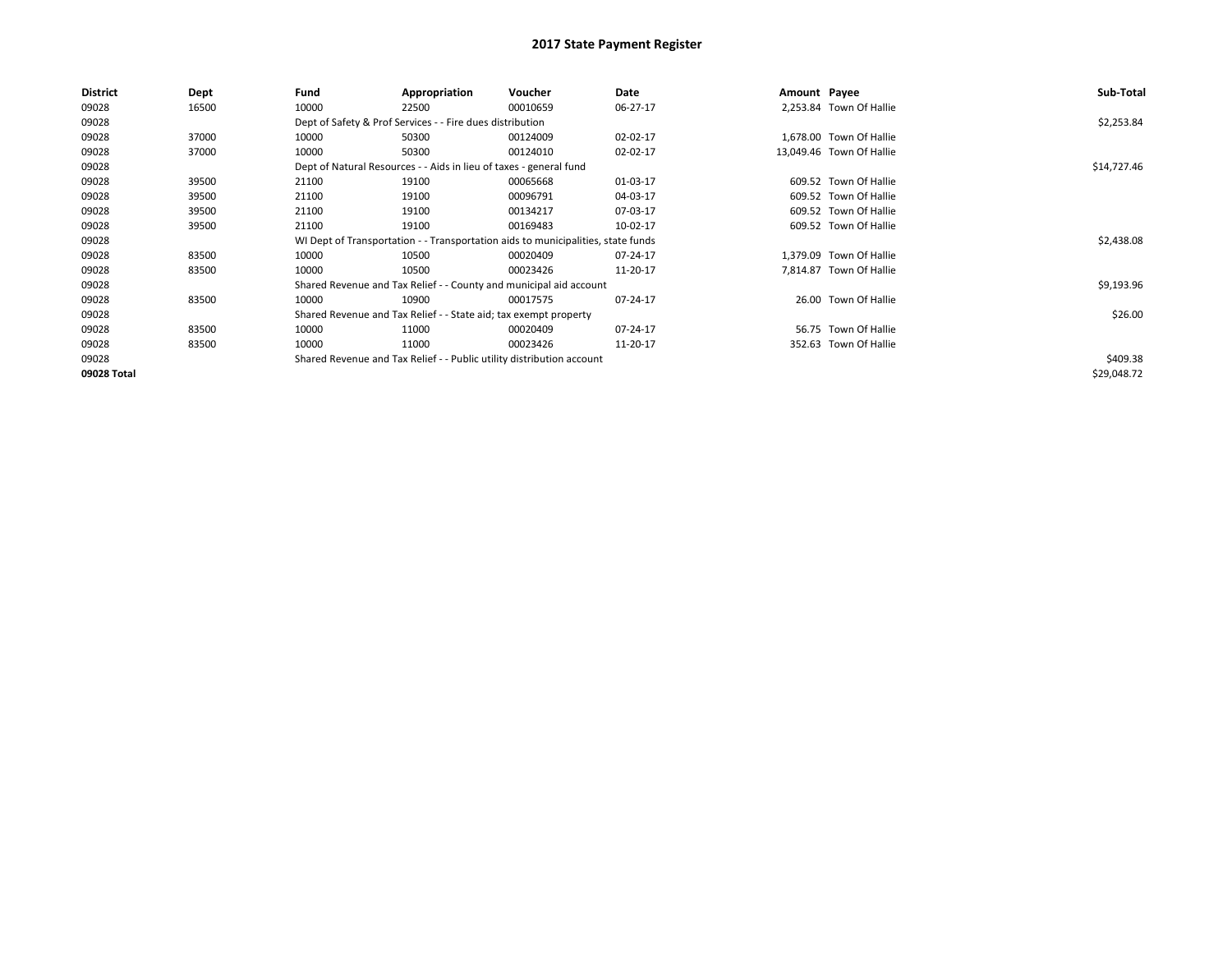| <b>District</b> | Dept  | Fund  | Appropriation                                                                      | Voucher  | Date                                                                                                         | Amount Payee |                          | Sub-Total    |
|-----------------|-------|-------|------------------------------------------------------------------------------------|----------|--------------------------------------------------------------------------------------------------------------|--------------|--------------------------|--------------|
| 09032           | 16500 | 10000 | 22500                                                                              | 00010660 | 06-26-17                                                                                                     |              | 2,539.59 Town Of Howard  |              |
| 09032           |       |       | Dept of Safety & Prof Services - - Fire dues distribution                          |          |                                                                                                              |              |                          | \$2,539.59   |
| 09032           | 37000 | 10000 | 50300                                                                              | 00143949 | 04-21-17                                                                                                     |              | 66.75 Town Of Howard     |              |
| 09032           |       |       | Dept of Natural Resources - - Aids in lieu of taxes - general fund                 |          |                                                                                                              |              |                          | \$66.75      |
| 09032           | 37000 | 21200 | 16600                                                                              | 00157107 | 06-19-17                                                                                                     |              | 315.15 Town Of Howard    |              |
| 09032           |       |       | Dept of Natural Resources - - General program operations - state funds; forestry   |          |                                                                                                              |              |                          | \$315.15     |
| 09032           | 37000 | 21200 | 57100                                                                              | 00157107 | 06-19-17                                                                                                     |              | 189.63 Town Of Howard    |              |
| 09032           |       |       |                                                                                    |          | Dept of Natural Resources - - Resource aids -- county forests, forest croplands and managed forest land aids |              |                          | \$189.63     |
| 09032           | 37000 | 21200 | 58900                                                                              | 00157107 | 06-19-17                                                                                                     |              | 1.449.68 Town Of Howard  |              |
| 09032           |       |       | Dept of Natural Resources - - Resource aids - distribution of closed acreage fees. |          |                                                                                                              |              |                          | \$1,449.68   |
| 09032           | 39500 | 21100 | 19100                                                                              | 00065669 | 01-03-17                                                                                                     |              | 23.291.65 Town Of Howard |              |
| 09032           | 39500 | 21100 | 19100                                                                              | 00096792 | 04-03-17                                                                                                     |              | 23.291.65 Town Of Howard |              |
| 09032           | 39500 | 21100 | 19100                                                                              | 00134218 | 07-03-17                                                                                                     |              | 23,291.65 Town Of Howard |              |
| 09032           | 39500 | 21100 | 19100                                                                              | 00169484 | 10-02-17                                                                                                     |              | 23,291.67 Town Of Howard |              |
| 09032           |       |       | WI Dept of Transportation - - Transportation aids to municipalities, state funds   |          |                                                                                                              |              |                          | \$93,166.62  |
| 09032           | 83500 | 10000 | 10500                                                                              | 00020410 | 07-24-17                                                                                                     |              | 4.840.17 Town Of Howard  |              |
| 09032           | 83500 | 10000 | 10500                                                                              | 00023427 | 11-20-17                                                                                                     |              | 27.427.65 Town Of Howard |              |
| 09032           |       |       | Shared Revenue and Tax Relief - - County and municipal aid account                 |          |                                                                                                              |              |                          | \$32,267.82  |
| 09032           | 83500 | 10000 | 10900                                                                              | 00017576 | 07-24-17                                                                                                     |              | 1.00 Town Of Howard      |              |
| 09032           |       |       | Shared Revenue and Tax Relief - - State aid; tax exempt property                   |          |                                                                                                              |              |                          | \$1.00       |
| 09032           | 83500 | 10000 | 50100                                                                              | 00015183 | 01-31-17                                                                                                     |              | 122.95 Town Of Howard    |              |
| 09032           |       |       | Shared Revenue and Tax Relief - - Payments for municipal services                  |          |                                                                                                              |              |                          | \$122.95     |
| 09032 Total     |       |       |                                                                                    |          |                                                                                                              |              |                          | \$130,119.19 |
|                 |       |       |                                                                                    |          |                                                                                                              |              |                          |              |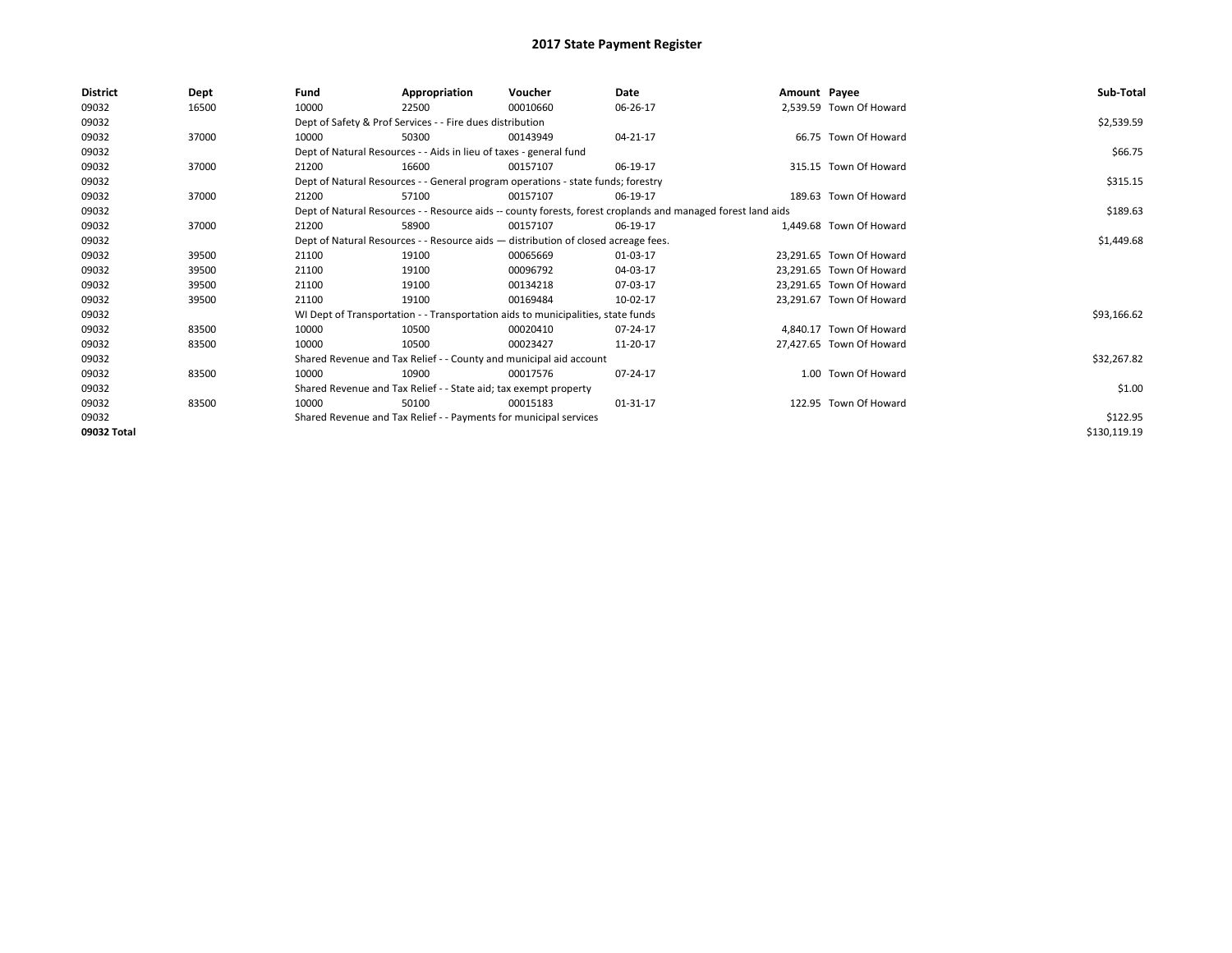| <b>District</b> | Dept  | Fund  | Appropriation                                                                      | Voucher  | <b>Date</b>                                                                                                  | Amount Payee |                              | Sub-Total    |
|-----------------|-------|-------|------------------------------------------------------------------------------------|----------|--------------------------------------------------------------------------------------------------------------|--------------|------------------------------|--------------|
| 09034           | 16500 | 10000 | 22500                                                                              | 00010661 | 06-26-17                                                                                                     |              | 23,940.42 Town Of La Fayette |              |
| 09034           |       |       | Dept of Safety & Prof Services - - Fire dues distribution                          |          |                                                                                                              |              |                              | \$23,940.42  |
| 09034           | 37000 | 21200 | 16600                                                                              | 00157108 | 06-19-17                                                                                                     |              | 216.08 Town Of La Fayette    |              |
| 09034           |       |       | Dept of Natural Resources - - General program operations - state funds; forestry   |          |                                                                                                              |              |                              | \$216.08     |
| 09034           | 37000 | 21200 | 57100                                                                              | 00157108 | 06-19-17                                                                                                     |              | 140.40 Town Of La Fayette    |              |
| 09034           |       |       |                                                                                    |          | Dept of Natural Resources - - Resource aids -- county forests, forest croplands and managed forest land aids |              |                              | \$140.40     |
| 09034           | 37000 | 21200 | 58900                                                                              | 00157108 | 06-19-17                                                                                                     |              | 993.97 Town Of La Fayette    |              |
| 09034           |       |       | Dept of Natural Resources - - Resource aids - distribution of closed acreage fees. |          |                                                                                                              |              |                              | \$993.97     |
| 09034           | 39500 | 21100 | 19100                                                                              | 00065670 | 01-03-17                                                                                                     |              | 47,320.98 Town Of La Fayette |              |
| 09034           | 39500 | 21100 | 19100                                                                              | 00096793 | 04-03-17                                                                                                     |              | 47,320.98 Town Of La Fayette |              |
| 09034           | 39500 | 21100 | 19100                                                                              | 00134219 | 07-03-17                                                                                                     |              | 47,320.98 Town Of La Fayette |              |
| 09034           | 39500 | 21100 | 19100                                                                              | 00169485 | 10-02-17                                                                                                     |              | 47,320.98 Town Of La Fayette |              |
| 09034           |       |       | WI Dept of Transportation - - Transportation aids to municipalities, state funds   |          |                                                                                                              |              |                              | \$189,283.92 |
| 09034           | 46500 | 10000 | 30500                                                                              | 00029021 | 07-11-17                                                                                                     |              | 8,131.25 Town Of La Fayette  |              |
| 09034           | 46500 | 10000 | 30500                                                                              | 00031031 | 09-01-17                                                                                                     |              | 804.19 Town Of La Fayette    |              |
| 09034           |       |       |                                                                                    |          | Department of Military Affairs - - Disaster recovery aid; public health emergency quarantine costs           |              |                              | \$8,935.44   |
| 09034           | 46500 | 10000 | 34200                                                                              | 00029021 | 07-11-17                                                                                                     |              | 48,997.64 Town Of La Fayette |              |
| 09034           | 46500 | 10000 | 34200                                                                              | 00031031 | 09-01-17                                                                                                     |              | 4,825.16 Town Of La Fayette  |              |
| 09034           |       |       | Department of Military Affairs - - Federal aid, local assistance                   |          |                                                                                                              |              |                              | \$53,822.80  |
| 09034           | 83500 | 10000 | 10500                                                                              | 00020411 | 07-24-17                                                                                                     |              | 13,228.55 Town Of La Fayette |              |
| 09034           | 83500 | 10000 | 10500                                                                              | 00023428 | 11-20-17                                                                                                     |              | 75,009.01 Town Of La Fayette |              |
| 09034           |       |       | Shared Revenue and Tax Relief - - County and municipal aid account                 |          |                                                                                                              |              |                              | \$88,237.56  |
| 09034           | 83500 | 10000 | 10900                                                                              | 00017577 | 07-24-17                                                                                                     |              | 499.00 Town Of La Fayette    |              |
| 09034           |       |       | Shared Revenue and Tax Relief - - State aid; tax exempt property                   |          |                                                                                                              |              |                              | \$499.00     |
| 09034           | 83500 | 10000 | 11000                                                                              | 00020411 | 07-24-17                                                                                                     |              | 12,786.50 Town Of La Fayette |              |
| 09034           | 83500 | 10000 | 11000                                                                              | 00023428 | 11-20-17                                                                                                     |              | 72,755.44 Town Of La Fayette |              |
| 09034           |       |       | Shared Revenue and Tax Relief - - Public utility distribution account              |          |                                                                                                              |              |                              | \$85,541.94  |
| 09034           | 83500 | 52100 | 36300                                                                              | 00015695 | 03-27-17                                                                                                     |              | 2,214.08 Town Of La Fayette  |              |
| 09034           |       |       | Shared Revenue and Tax Relief - - Lottery and gaming credit                        |          |                                                                                                              |              |                              | \$2,214.08   |
| 09034 Total     |       |       |                                                                                    |          |                                                                                                              |              |                              | \$453,825.61 |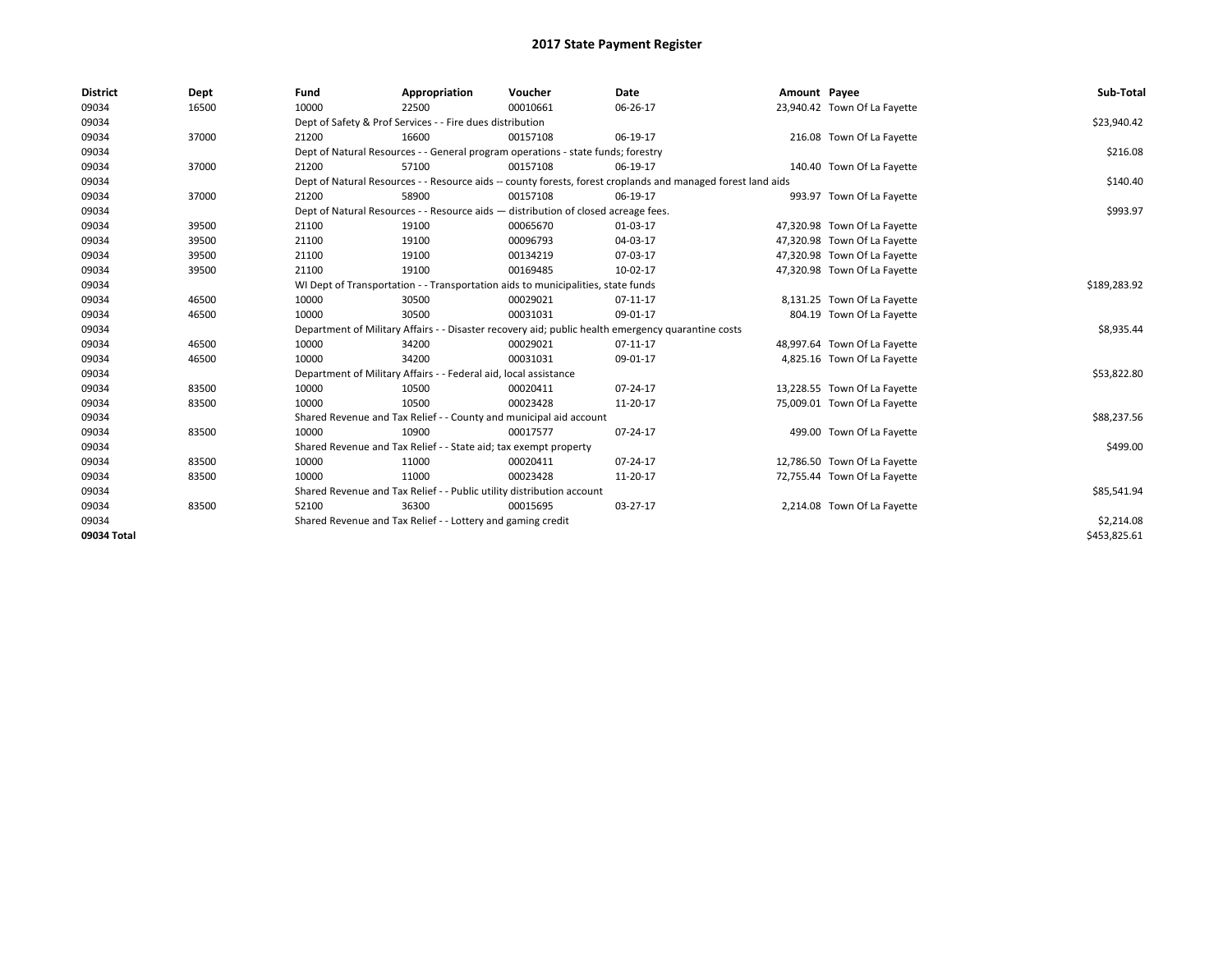| <b>District</b> | Dept  | Fund  | Appropriation                                                         | Voucher                                                                            | Date                                                                                                         | Amount Payee |                                 | Sub-Total    |
|-----------------|-------|-------|-----------------------------------------------------------------------|------------------------------------------------------------------------------------|--------------------------------------------------------------------------------------------------------------|--------------|---------------------------------|--------------|
| 09035           | 16500 | 10000 | 22500                                                                 | 00010662                                                                           | 06-26-17                                                                                                     |              | 4.626.93 Town Of Lake Holcombe  |              |
| 09035           |       |       | Dept of Safety & Prof Services - - Fire dues distribution             |                                                                                    |                                                                                                              |              |                                 | \$4,626.93   |
| 09035           | 37000 | 10000 | 50300                                                                 | 00143545                                                                           | 04-21-17                                                                                                     |              | 1.12 Town Of Lake Holcombe      |              |
| 09035           |       |       | Dept of Natural Resources - - Aids in lieu of taxes - general fund    |                                                                                    |                                                                                                              |              |                                 | \$1.12       |
| 09035           | 37000 | 21200 | 16600                                                                 | 00157109                                                                           | 06-19-17                                                                                                     |              | 383.72 Town Of Lake Holcombe    |              |
| 09035           |       |       |                                                                       | Dept of Natural Resources - - General program operations - state funds; forestry   |                                                                                                              |              |                                 | \$383.72     |
| 09035           | 37000 | 21200 | 57100                                                                 | 00157109                                                                           | 06-19-17                                                                                                     |              | 271.62 Town Of Lake Holcombe    |              |
| 09035           |       |       |                                                                       |                                                                                    | Dept of Natural Resources - - Resource aids -- county forests, forest croplands and managed forest land aids |              |                                 | \$271.62     |
| 09035           | 37000 | 21200 | 58900                                                                 | 00157109                                                                           | 06-19-17                                                                                                     |              | 1.765.13 Town Of Lake Holcombe  |              |
| 09035           |       |       |                                                                       | Dept of Natural Resources - - Resource aids - distribution of closed acreage fees. |                                                                                                              |              |                                 | \$1,765.13   |
| 09035           | 39500 | 21100 | 19100                                                                 | 00065671                                                                           | 01-03-17                                                                                                     |              | 26,154.25 Town Of Lake Holcombe |              |
| 09035           | 39500 | 21100 | 19100                                                                 | 00096794                                                                           | 04-03-17                                                                                                     |              | 26.154.25 Town Of Lake Holcombe |              |
| 09035           | 39500 | 21100 | 19100                                                                 | 00134220                                                                           | 07-03-17                                                                                                     |              | 26.154.25 Town Of Lake Holcombe |              |
| 09035           | 39500 | 21100 | 19100                                                                 | 00169486                                                                           | 10-02-17                                                                                                     |              | 26,154.27 Town Of Lake Holcombe |              |
| 09035           |       |       |                                                                       | WI Dept of Transportation - - Transportation aids to municipalities, state funds   |                                                                                                              |              |                                 | \$104,617.02 |
| 09035           | 83500 | 10000 | 10500                                                                 | 00020412                                                                           | 07-24-17                                                                                                     |              | 2.629.72 Town Of Lake Holcombe  |              |
| 09035           | 83500 | 10000 | 10500                                                                 | 00023429                                                                           | 11-20-17                                                                                                     |              | 15,254.01 Town Of Lake Holcombe |              |
| 09035           |       |       | Shared Revenue and Tax Relief - - County and municipal aid account    |                                                                                    |                                                                                                              |              |                                 | \$17,883.73  |
| 09035           | 83500 | 10000 | 10900                                                                 | 00017578                                                                           | 07-24-17                                                                                                     |              | 33.00 Town Of Lake Holcombe     |              |
| 09035           |       |       | Shared Revenue and Tax Relief - - State aid; tax exempt property      |                                                                                    |                                                                                                              |              |                                 | \$33.00      |
| 09035           | 83500 | 10000 | 11000                                                                 | 00020412                                                                           | 07-24-17                                                                                                     |              | 9.167.94 Town Of Lake Holcombe  |              |
| 09035           | 83500 | 10000 | 11000                                                                 | 00023429                                                                           | 11-20-17                                                                                                     |              | 51,931.20 Town Of Lake Holcombe |              |
| 09035           |       |       | Shared Revenue and Tax Relief - - Public utility distribution account |                                                                                    |                                                                                                              |              |                                 | \$61,099.14  |
| 09035 Total     |       |       |                                                                       |                                                                                    |                                                                                                              |              |                                 | \$190,681.41 |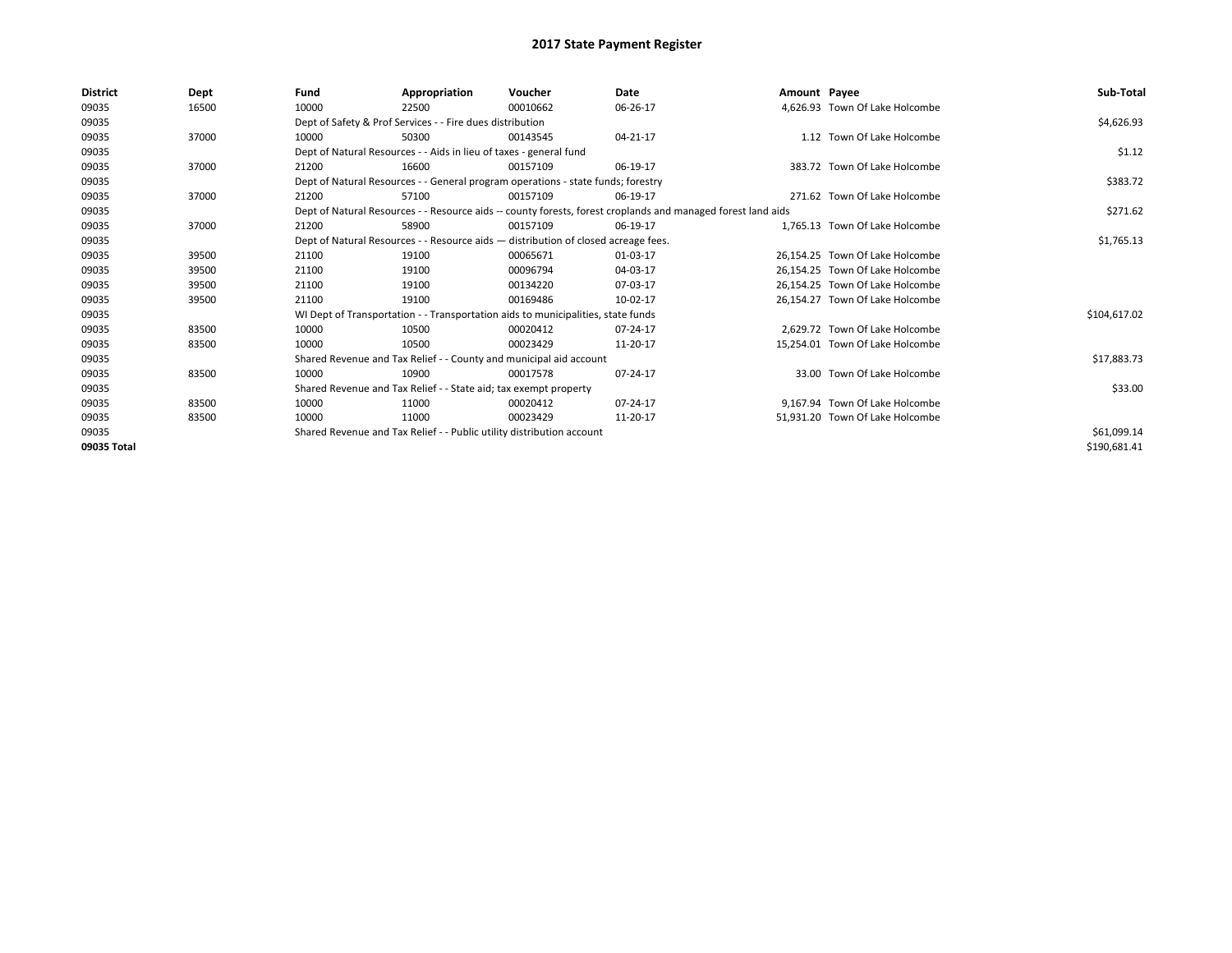| <b>District</b> | Dept  | Fund  | Appropriation                                                                      | Voucher  | Date                                                                                                         | Amount Payee |                        | Sub-Total    |
|-----------------|-------|-------|------------------------------------------------------------------------------------|----------|--------------------------------------------------------------------------------------------------------------|--------------|------------------------|--------------|
| 09036           | 16500 | 10000 | 22500                                                                              | 00010663 | 06-26-17                                                                                                     |              | 1,002.54 Town Of Ruby  |              |
| 09036           |       |       | Dept of Safety & Prof Services - - Fire dues distribution                          |          |                                                                                                              |              |                        | \$1,002.54   |
| 09036           | 37000 | 21200 | 16600                                                                              | 00157110 | 06-19-17                                                                                                     |              | 769.28 Town Of Ruby    |              |
| 09036           |       |       | Dept of Natural Resources - - General program operations - state funds; forestry   |          |                                                                                                              |              |                        | \$769.28     |
| 09036           | 37000 | 21200 | 57100                                                                              | 00157110 | 06-19-17                                                                                                     |              | 2,894.73 Town Of Ruby  |              |
| 09036           |       |       |                                                                                    |          | Dept of Natural Resources - - Resource aids -- county forests, forest croplands and managed forest land aids |              |                        | \$2,894.73   |
| 09036           | 37000 | 21200 | 58900                                                                              | 00157110 | 06-19-17                                                                                                     |              | 3,538.69 Town Of Ruby  |              |
| 09036           |       |       | Dept of Natural Resources - - Resource aids - distribution of closed acreage fees. |          |                                                                                                              |              |                        | \$3,538.69   |
| 09036           | 39500 | 21100 | 19100                                                                              | 00065672 | 01-03-17                                                                                                     |              | 20,946.52 Town Of Ruby |              |
| 09036           | 39500 | 21100 | 19100                                                                              | 00096795 | 04-03-17                                                                                                     |              | 20,946.52 Town Of Ruby |              |
| 09036           | 39500 | 21100 | 19100                                                                              | 00134221 | 07-03-17                                                                                                     |              | 20,946.52 Town Of Ruby |              |
| 09036           | 39500 | 21100 | 19100                                                                              | 00169487 | 10-02-17                                                                                                     |              | 20,946.54 Town Of Ruby |              |
| 09036           |       |       | WI Dept of Transportation - - Transportation aids to municipalities, state funds   |          |                                                                                                              |              |                        | \$83,786.10  |
| 09036           | 50500 | 10000 | 17400                                                                              | 00047398 | 04-28-17                                                                                                     |              | 13,158.00 Town Of Ruby |              |
| 09036           |       |       |                                                                                    |          | Department of Administration - - High-voltage transmission line annual impact fee distributions              |              |                        | \$13,158.00  |
| 09036           | 83500 | 10000 | 10500                                                                              | 00020413 | 07-24-17                                                                                                     |              | 3,163.25 Town Of Ruby  |              |
| 09036           | 83500 | 10000 | 10500                                                                              | 00023430 | 11-20-17                                                                                                     |              | 17,925.06 Town Of Ruby |              |
| 09036           |       |       | Shared Revenue and Tax Relief - - County and municipal aid account                 |          |                                                                                                              |              |                        | \$21,088.31  |
| 09036           | 83500 | 10000 | 10900                                                                              | 00017579 | 07-24-17                                                                                                     |              | 1.00 Town Of Ruby      |              |
| 09036           |       |       | Shared Revenue and Tax Relief - - State aid; tax exempt property                   |          |                                                                                                              |              |                        | \$1.00       |
| 09036           | 83500 | 10000 | 11000                                                                              | 00020413 | 07-24-17                                                                                                     |              | 435.37 Town Of Ruby    |              |
| 09036           | 83500 | 10000 | 11000                                                                              | 00023430 | 11-20-17                                                                                                     |              | 2,605.19 Town Of Ruby  |              |
| 09036           |       |       | Shared Revenue and Tax Relief - - Public utility distribution account              |          |                                                                                                              |              |                        | \$3,040.56   |
| 09036 Total     |       |       |                                                                                    |          |                                                                                                              |              |                        | \$129,279.21 |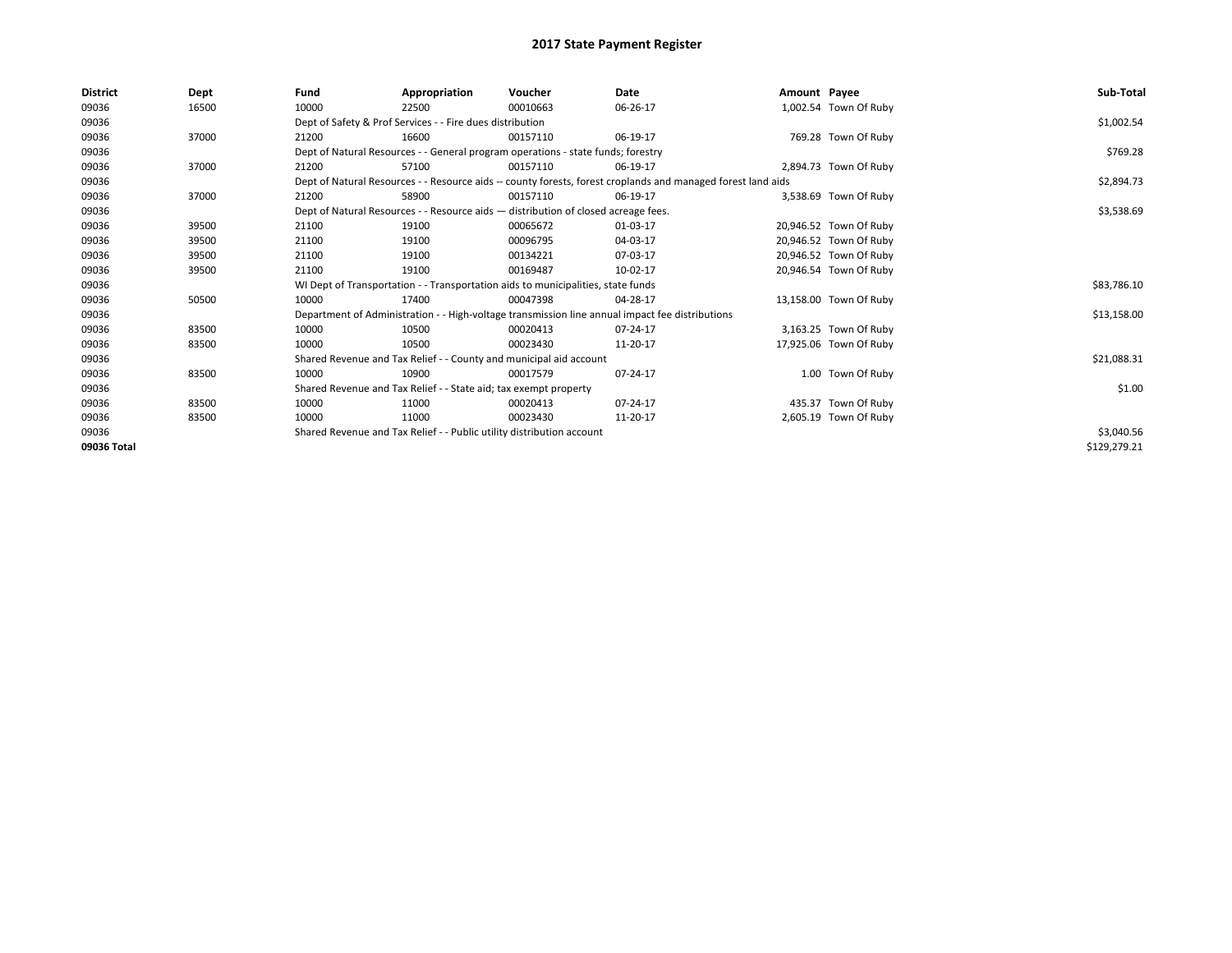| <b>District</b> | Dept  | Fund  | Appropriation                                                      | Voucher                                                                            | Date                                                                                                         | Amount Payee |                           | Sub-Total    |
|-----------------|-------|-------|--------------------------------------------------------------------|------------------------------------------------------------------------------------|--------------------------------------------------------------------------------------------------------------|--------------|---------------------------|--------------|
| 09038           | 16500 | 10000 | 22500                                                              | 00010664                                                                           | 06-26-17                                                                                                     |              | 6,101.92 Town Of Sampson  |              |
| 09038           |       |       | Dept of Safety & Prof Services - - Fire dues distribution          |                                                                                    |                                                                                                              |              |                           | \$6,101.92   |
| 09038           | 37000 | 10000 | 50300                                                              | 00124002                                                                           | $02 - 02 - 17$                                                                                               |              | 640.08 Town Of Sampson    |              |
| 09038           | 37000 | 10000 | 50300                                                              | 00124003                                                                           | 02-02-17                                                                                                     |              | 41,270.79 Town Of Sampson |              |
| 09038           | 37000 | 10000 | 50300                                                              | 00143729                                                                           | 04-21-17                                                                                                     |              | 2,870.40 Town Of Sampson  |              |
| 09038           | 37000 | 10000 | 50300                                                              | 00143730                                                                           | 04-21-17                                                                                                     |              | 31.86 Town Of Sampson     |              |
| 09038           |       |       | Dept of Natural Resources - - Aids in lieu of taxes - general fund |                                                                                    |                                                                                                              |              |                           | \$44,813.13  |
| 09038           | 37000 | 21200 | 16600                                                              | 00157111                                                                           | 06-19-17                                                                                                     |              | 1,349.94 Town Of Sampson  |              |
| 09038           |       |       |                                                                    | Dept of Natural Resources - - General program operations - state funds; forestry   |                                                                                                              |              |                           | \$1,349.94   |
| 09038           | 37000 | 21200 | 57100                                                              | 00157111                                                                           | 06-19-17                                                                                                     |              | 2,317.95 Town Of Sampson  |              |
| 09038           |       |       |                                                                    |                                                                                    | Dept of Natural Resources - - Resource aids -- county forests, forest croplands and managed forest land aids |              |                           | \$2,317.95   |
| 09038           | 37000 | 21200 | 58900                                                              | 00157111                                                                           | 06-19-17                                                                                                     |              | 6,209.71 Town Of Sampson  |              |
| 09038           |       |       |                                                                    | Dept of Natural Resources - - Resource aids - distribution of closed acreage fees. |                                                                                                              |              |                           | \$6,209.71   |
| 09038           | 39500 | 21100 | 19100                                                              | 00065673                                                                           | 01-03-17                                                                                                     |              | 39,531.40 Town Of Sampson |              |
| 09038           | 39500 | 21100 | 19100                                                              | 00096796                                                                           | 04-03-17                                                                                                     |              | 39,531.40 Town Of Sampson |              |
| 09038           | 39500 | 21100 | 19100                                                              | 00134222                                                                           | 07-03-17                                                                                                     |              | 39,531.40 Town Of Sampson |              |
| 09038           | 39500 | 21100 | 19100                                                              | 00169488                                                                           | 10-02-17                                                                                                     |              | 39,531.42 Town Of Sampson |              |
| 09038           |       |       |                                                                    | WI Dept of Transportation - - Transportation aids to municipalities, state funds   |                                                                                                              |              |                           | \$158,125.62 |
| 09038           | 83500 | 10000 | 10500                                                              | 00020414                                                                           | 07-24-17                                                                                                     |              | 2,995.94 Town Of Sampson  |              |
| 09038           | 83500 | 10000 | 10500                                                              | 00023431                                                                           | 11-20-17                                                                                                     |              | 16,977.01 Town Of Sampson |              |
| 09038           |       |       | Shared Revenue and Tax Relief - - County and municipal aid account |                                                                                    |                                                                                                              |              |                           | \$19,972.95  |
| 09038           | 83500 | 10000 | 10900                                                              | 00017580                                                                           | 07-24-17                                                                                                     |              | 7.00 Town Of Sampson      |              |
| 09038           |       |       | Shared Revenue and Tax Relief - - State aid; tax exempt property   |                                                                                    |                                                                                                              |              |                           | \$7.00       |
| 09038           | 83500 | 10000 | 50100                                                              | 00015184                                                                           | 01-31-17                                                                                                     |              | 253.00 Town Of Sampson    |              |
| 09038           |       |       | Shared Revenue and Tax Relief - - Payments for municipal services  |                                                                                    |                                                                                                              |              |                           | \$253.00     |
| 09038 Total     |       |       |                                                                    |                                                                                    |                                                                                                              |              |                           | \$239,151.22 |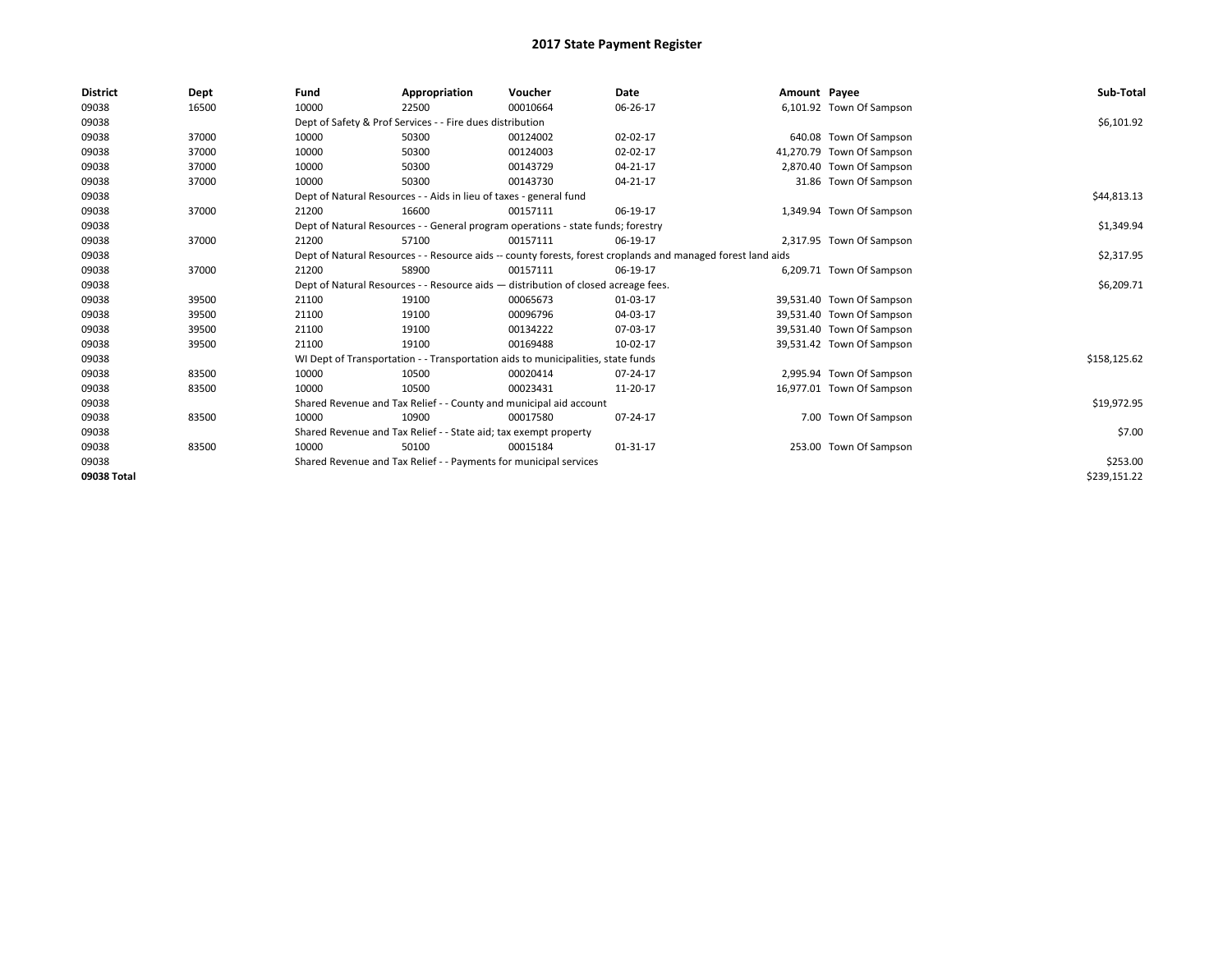| <b>District</b> | Dept  | Fund  | Appropriation                                                                                                | Voucher  | Date     | Amount Payee |                         | Sub-Total    |  |  |
|-----------------|-------|-------|--------------------------------------------------------------------------------------------------------------|----------|----------|--------------|-------------------------|--------------|--|--|
| 09040           | 16500 | 10000 | 22500                                                                                                        | 00010665 | 06-27-17 |              | 3,148.51 Town Of Sigel  |              |  |  |
| 09040           |       |       | Dept of Safety & Prof Services - - Fire dues distribution                                                    |          |          |              |                         | \$3,148.51   |  |  |
| 09040           | 37000 | 21200 | 16600                                                                                                        | 00157112 | 06-19-17 |              | 408.24 Town Of Sigel    |              |  |  |
| 09040           |       |       | Dept of Natural Resources - - General program operations - state funds; forestry                             |          |          |              |                         | \$408.24     |  |  |
| 09040           | 37000 | 21200 | 57100                                                                                                        | 00157112 | 06-19-17 |              | 226.29 Town Of Sigel    |              |  |  |
| 09040           |       |       | Dept of Natural Resources - - Resource aids -- county forests, forest croplands and managed forest land aids |          |          |              |                         |              |  |  |
| 09040           | 37000 | 21200 | 58900                                                                                                        | 00157112 | 06-19-17 |              | 1,877.92 Town Of Sigel  |              |  |  |
| 09040           |       |       | Dept of Natural Resources - - Resource aids - distribution of closed acreage fees.                           |          |          |              |                         | \$1,877.92   |  |  |
| 09040           | 39500 | 21100 | 19100                                                                                                        | 00065674 | 01-03-17 |              | 26,275.36 Town Of Sigel |              |  |  |
| 09040           | 39500 | 21100 | 19100                                                                                                        | 00096797 | 04-03-17 |              | 26,275.36 Town Of Sigel |              |  |  |
| 09040           | 39500 | 21100 | 19100                                                                                                        | 00134223 | 07-03-17 |              | 26,275.36 Town Of Sigel |              |  |  |
| 09040           | 39500 | 21100 | 19100                                                                                                        | 00169489 | 10-02-17 |              | 26,275.38 Town Of Sigel |              |  |  |
| 09040           |       |       | WI Dept of Transportation - - Transportation aids to municipalities, state funds                             |          |          |              |                         |              |  |  |
| 09040           | 46500 | 10000 | 30500                                                                                                        | 00035413 | 12-12-17 |              | 5,295.55 Town Of Sigel  |              |  |  |
| 09040           |       |       | Department of Military Affairs - - Disaster recovery aid; public health emergency quarantine costs           |          |          |              |                         | \$5,295.55   |  |  |
| 09040           | 46500 | 10000 | 34200                                                                                                        | 00035413 | 12-12-17 |              | 31,773.28 Town Of Sigel |              |  |  |
| 09040           |       |       | Department of Military Affairs - - Federal aid, local assistance                                             |          |          |              |                         | \$31,773.28  |  |  |
| 09040           | 83500 | 10000 | 10500                                                                                                        | 00020415 | 07-24-17 |              | 6,818.17 Town Of Sigel  |              |  |  |
| 09040           | 83500 | 10000 | 10500                                                                                                        | 00023432 | 11-20-17 |              | 38,636.27 Town Of Sigel |              |  |  |
| 09040           |       |       | Shared Revenue and Tax Relief - - County and municipal aid account                                           |          |          |              |                         | \$45,454.44  |  |  |
| 09040           | 83500 | 10000 | 10900                                                                                                        | 00017581 | 07-24-17 |              | 3.00 Town Of Sigel      |              |  |  |
| 09040           |       |       | Shared Revenue and Tax Relief - - State aid; tax exempt property                                             |          |          |              |                         | \$3.00       |  |  |
| 09040           | 83500 | 10000 | 11000                                                                                                        | 00020415 | 07-24-17 |              | 148.06 Town Of Sigel    |              |  |  |
| 09040           | 83500 | 10000 | 11000                                                                                                        | 00023432 | 11-20-17 |              | 853.07 Town Of Sigel    |              |  |  |
| 09040           |       |       | Shared Revenue and Tax Relief - - Public utility distribution account                                        |          |          |              |                         | \$1,001.13   |  |  |
| 09040           | 83500 | 52100 | 36300                                                                                                        | 00015696 | 03-27-17 |              | 2,264.04 Town Of Sigel  |              |  |  |
| 09040           |       |       | Shared Revenue and Tax Relief - - Lottery and gaming credit                                                  |          |          |              |                         |              |  |  |
| 09040 Total     |       |       |                                                                                                              |          |          |              |                         | \$196,553.86 |  |  |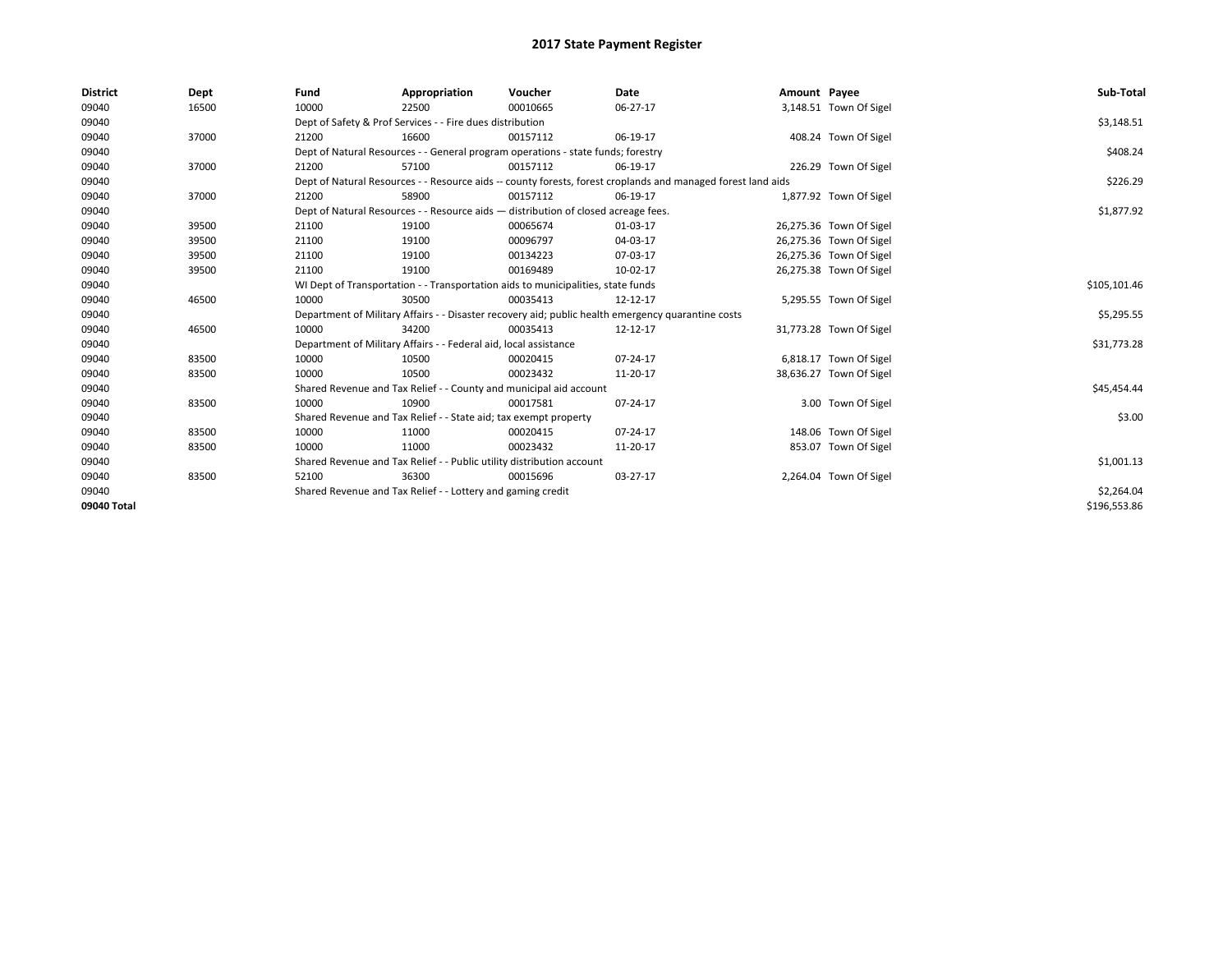| <b>District</b> | Dept  | Fund                                                                  | Appropriation                                                                      | Voucher  | Date                                                                                                         | Amount Payee |                          | Sub-Total    |
|-----------------|-------|-----------------------------------------------------------------------|------------------------------------------------------------------------------------|----------|--------------------------------------------------------------------------------------------------------------|--------------|--------------------------|--------------|
| 09042           | 16500 | 10000                                                                 | 22500                                                                              | 00010666 | 06-26-17                                                                                                     |              | 5,454.04 Town Of Tilden  |              |
| 09042           |       |                                                                       | Dept of Safety & Prof Services - - Fire dues distribution                          |          |                                                                                                              |              |                          | \$5,454.04   |
| 09042           | 37000 | 21200                                                                 | 16600                                                                              | 00157113 | 06-19-17                                                                                                     |              | 26.22 Town Of Tilden     |              |
| 09042           |       |                                                                       | Dept of Natural Resources - - General program operations - state funds; forestry   |          |                                                                                                              |              |                          | \$26.22      |
| 09042           | 37000 | 21200                                                                 | 57100                                                                              | 00157113 | 06-19-17                                                                                                     |              | 12.00 Town Of Tilden     |              |
| 09042           |       |                                                                       |                                                                                    |          | Dept of Natural Resources - - Resource aids -- county forests, forest croplands and managed forest land aids |              |                          | \$12.00      |
| 09042           | 37000 | 21200                                                                 | 58900                                                                              | 00157113 | 06-19-17                                                                                                     |              | 120.61 Town Of Tilden    |              |
| 09042           |       |                                                                       | Dept of Natural Resources - - Resource aids - distribution of closed acreage fees. |          |                                                                                                              |              |                          | \$120.61     |
| 09042           | 39500 | 21100                                                                 | 17400                                                                              | 00084051 | $02 - 10 - 17$                                                                                               |              | 9,287.98 Town Of Tilden  |              |
| 09042           |       |                                                                       | WI Dept of Transportation - - Disaster damage aids, state funds                    |          |                                                                                                              |              |                          | \$9,287.98   |
| 09042           | 39500 | 21100                                                                 | 19100                                                                              | 00065675 | 01-03-17                                                                                                     |              | 23,286.15 Town Of Tilden |              |
| 09042           | 39500 | 21100                                                                 | 19100                                                                              | 00096798 | 04-03-17                                                                                                     |              | 23,286.15 Town Of Tilden |              |
| 09042           | 39500 | 21100                                                                 | 19100                                                                              | 00134224 | 07-03-17                                                                                                     |              | 23.286.15 Town Of Tilden |              |
| 09042           | 39500 | 21100                                                                 | 19100                                                                              | 00169490 | 10-02-17                                                                                                     |              | 23,286.15 Town Of Tilden |              |
| 09042           |       |                                                                       | WI Dept of Transportation - - Transportation aids to municipalities, state funds   |          |                                                                                                              |              |                          | \$93,144.60  |
| 09042           | 83500 | 10000                                                                 | 10500                                                                              | 00020416 | 07-24-17                                                                                                     |              | 4,920.10 Town Of Tilden  |              |
| 09042           | 83500 | 10000                                                                 | 10500                                                                              | 00023433 | 11-20-17                                                                                                     |              | 27.880.59 Town Of Tilden |              |
| 09042           |       |                                                                       | Shared Revenue and Tax Relief - - County and municipal aid account                 |          |                                                                                                              |              |                          | \$32,800.69  |
| 09042           | 83500 | 10000                                                                 | 10900                                                                              | 00017582 | 07-24-17                                                                                                     |              | 17.00 Town Of Tilden     |              |
| 09042           |       |                                                                       | Shared Revenue and Tax Relief - - State aid; tax exempt property                   |          |                                                                                                              |              |                          | \$17.00      |
| 09042           | 83500 | 10000                                                                 | 11000                                                                              | 00020416 | 07-24-17                                                                                                     |              | 63.04 Town Of Tilden     |              |
| 09042           | 83500 | 10000                                                                 | 11000                                                                              | 00023433 | 11-20-17                                                                                                     |              | 366.22 Town Of Tilden    |              |
| 09042           |       | Shared Revenue and Tax Relief - - Public utility distribution account |                                                                                    | \$429.26 |                                                                                                              |              |                          |              |
| 09042 Total     |       |                                                                       |                                                                                    |          |                                                                                                              |              |                          | \$141,292.40 |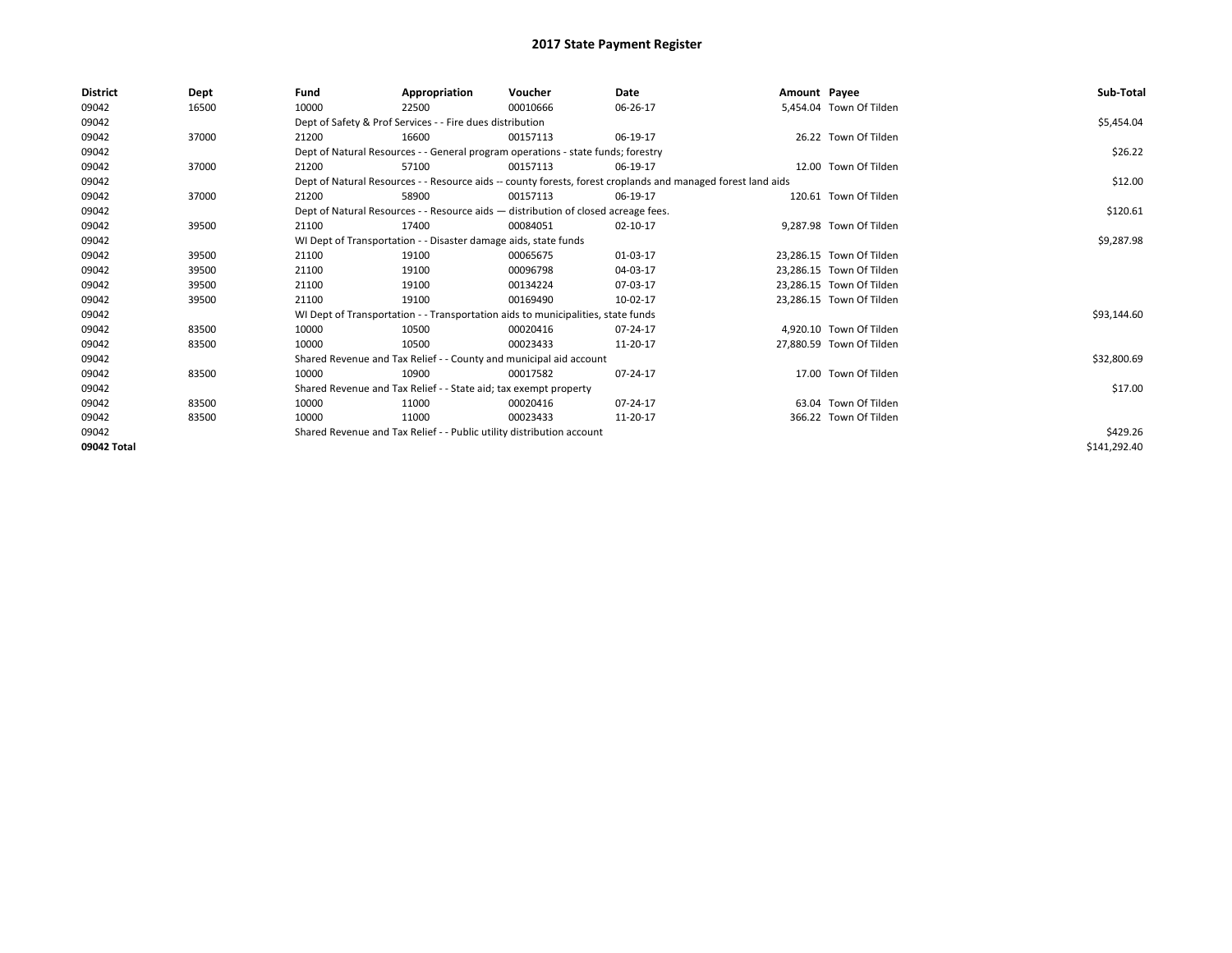| <b>District</b> | Dept  | Fund                                                                               | Appropriation                                                                    | Voucher    | Date                                                                                                         | Amount Payee |                            | Sub-Total    |
|-----------------|-------|------------------------------------------------------------------------------------|----------------------------------------------------------------------------------|------------|--------------------------------------------------------------------------------------------------------------|--------------|----------------------------|--------------|
| 09044           | 16500 | 10000                                                                              | 22500                                                                            | 00010667   | 06-26-17                                                                                                     |              | 11,169.32 Town Of Wheaton  |              |
| 09044           |       |                                                                                    | Dept of Safety & Prof Services - - Fire dues distribution                        |            |                                                                                                              |              |                            | \$11,169.32  |
| 09044           | 37000 | 10000                                                                              | 50300                                                                            | 00124005   | 02-02-17                                                                                                     |              | 1.510.95 Town Of Wheaton   |              |
| 09044           | 37000 | 10000                                                                              | 50300                                                                            | 00143821   | 04-21-17                                                                                                     |              | 88.46 Town Of Wheaton      |              |
| 09044           |       | Dept of Natural Resources - - Aids in lieu of taxes - general fund                 |                                                                                  | \$1,599.41 |                                                                                                              |              |                            |              |
| 09044           | 37000 | 21200                                                                              | 16600                                                                            | 00157114   | 06-19-17                                                                                                     |              | 353.11 Town Of Wheaton     |              |
| 09044           |       |                                                                                    | Dept of Natural Resources - - General program operations - state funds; forestry |            |                                                                                                              |              |                            | \$353.11     |
| 09044           | 37000 | 21200                                                                              | 57100                                                                            | 00157114   | 06-19-17                                                                                                     |              | 171.21 Town Of Wheaton     |              |
| 09044           |       |                                                                                    |                                                                                  |            | Dept of Natural Resources - - Resource aids -- county forests, forest croplands and managed forest land aids |              |                            | \$171.21     |
| 09044           | 37000 | 21200                                                                              | 57900                                                                            | 00143822   | 04-21-17                                                                                                     |              | 5.83 Town Of Wheaton       |              |
| 09044           |       |                                                                                    | Dept of Natural Resources - - Aids in lieu of taxes - sum sufficient             |            |                                                                                                              |              |                            | \$5.83       |
| 09044           | 37000 | 21200                                                                              | 58900                                                                            | 00157114   | 06-19-17                                                                                                     |              | 1,624.32 Town Of Wheaton   |              |
| 09044           |       | Dept of Natural Resources - - Resource aids - distribution of closed acreage fees. |                                                                                  | \$1,624.32 |                                                                                                              |              |                            |              |
| 09044           | 39500 | 21100                                                                              | 19100                                                                            | 00065676   | 01-03-17                                                                                                     |              | 44,733.63 Town Of Wheaton  |              |
| 09044           | 39500 | 21100                                                                              | 19100                                                                            | 00096799   | 04-03-17                                                                                                     |              | 44,733.63 Town Of Wheaton  |              |
| 09044           | 39500 | 21100                                                                              | 19100                                                                            | 00134225   | 07-03-17                                                                                                     |              | 44,733.63 Town Of Wheaton  |              |
| 09044           | 39500 | 21100                                                                              | 19100                                                                            | 00169491   | 10-02-17                                                                                                     |              | 44,733.63 Town Of Wheaton  |              |
| 09044           |       |                                                                                    | WI Dept of Transportation - - Transportation aids to municipalities, state funds |            |                                                                                                              |              |                            | \$178,934.52 |
| 09044           | 39500 | 21100                                                                              | 27800                                                                            | 00131223   | 06-21-17                                                                                                     |              | 23,749.07 Town Of Wheaton  |              |
| 09044           |       |                                                                                    | WI Dept of Transportation - - Local roads improvement program, state funds       |            |                                                                                                              |              |                            | \$23,749.07  |
| 09044           | 83500 | 10000                                                                              | 10500                                                                            | 00020417   | 07-24-17                                                                                                     |              | 7,978.94 Town Of Wheaton   |              |
| 09044           | 83500 | 10000                                                                              | 10500                                                                            | 00023434   | 11-20-17                                                                                                     |              | 45.213.99 Town Of Wheaton  |              |
| 09044           |       |                                                                                    | Shared Revenue and Tax Relief - - County and municipal aid account               |            |                                                                                                              |              |                            | \$53,192.93  |
| 09044           | 83500 | 10000                                                                              | 10900                                                                            | 00017583   | 07-24-17                                                                                                     |              | 946.00 Town Of Wheaton     |              |
| 09044           |       |                                                                                    | Shared Revenue and Tax Relief - - State aid; tax exempt property                 |            |                                                                                                              |              |                            | \$946.00     |
| 09044           | 83500 | 10000                                                                              | 11000                                                                            | 00020417   | 07-24-17                                                                                                     |              | 43,427.77 Town Of Wheaton  |              |
| 09044           | 83500 | 10000                                                                              | 11000                                                                            | 00023434   | 11-20-17                                                                                                     |              | 246,198.39 Town Of Wheaton |              |
| 09044           |       |                                                                                    | Shared Revenue and Tax Relief - - Public utility distribution account            |            |                                                                                                              |              |                            | \$289,626.16 |
| 09044 Total     |       |                                                                                    |                                                                                  |            |                                                                                                              |              |                            | \$561,371.88 |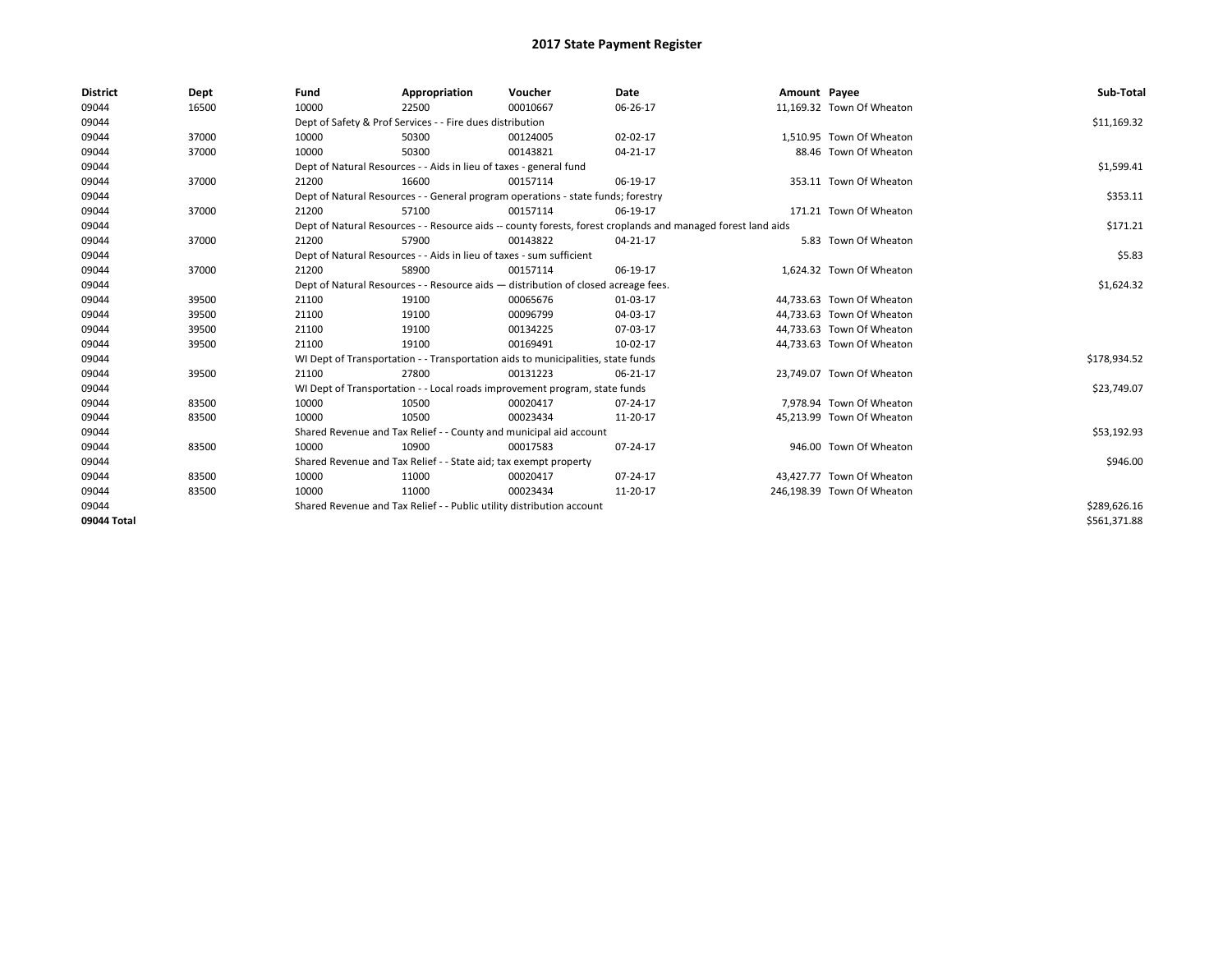| <b>District</b> | Dept  | Fund                                                                  | Appropriation                                                                      | Voucher    | Date                                                                                                         | Amount Payee |                            | Sub-Total    |  |
|-----------------|-------|-----------------------------------------------------------------------|------------------------------------------------------------------------------------|------------|--------------------------------------------------------------------------------------------------------------|--------------|----------------------------|--------------|--|
| 09046           | 16500 | 10000                                                                 | 22500                                                                              | 00010668   | 06-26-17                                                                                                     |              | 3,456.96 Town Of Woodmohr  |              |  |
| 09046           |       |                                                                       | Dept of Safety & Prof Services - - Fire dues distribution                          |            |                                                                                                              |              |                            | \$3,456.96   |  |
| 09046           | 37000 | 10000                                                                 | 50300                                                                              | 00143196   | 04-21-17                                                                                                     |              | 47.31 Town Of Woodmohr     |              |  |
| 09046           |       |                                                                       | Dept of Natural Resources - - Aids in lieu of taxes - general fund                 |            |                                                                                                              |              |                            |              |  |
| 09046           | 37000 | 21200                                                                 | 16600                                                                              | 00157115   | 06-19-17                                                                                                     |              | 70.43 Town Of Woodmohr     |              |  |
| 09046           |       |                                                                       | Dept of Natural Resources - - General program operations - state funds; forestry   |            |                                                                                                              |              |                            | \$70.43      |  |
| 09046           | 37000 | 21200                                                                 | 57100                                                                              | 00157115   | 06-19-17                                                                                                     |              | 32.24 Town Of Woodmohr     |              |  |
| 09046           |       |                                                                       |                                                                                    |            | Dept of Natural Resources - - Resource aids -- county forests, forest croplands and managed forest land aids |              |                            | \$32.24      |  |
| 09046           | 37000 | 21200                                                                 | 58900                                                                              | 00157115   | 06-19-17                                                                                                     |              | 323.99 Town Of Woodmohr    |              |  |
| 09046           |       |                                                                       | Dept of Natural Resources - - Resource aids - distribution of closed acreage fees. |            |                                                                                                              |              |                            | \$323.99     |  |
| 09046           | 39500 | 21100                                                                 | 19100                                                                              | 00065677   | 01-03-17                                                                                                     |              | 26.418.49 Town Of Woodmohr |              |  |
| 09046           | 39500 | 21100                                                                 | 19100                                                                              | 00096800   | 04-03-17                                                                                                     |              | 26.418.49 Town Of Woodmohr |              |  |
| 09046           | 39500 | 21100                                                                 | 19100                                                                              | 00134226   | 07-03-17                                                                                                     |              | 26,418.49 Town Of Woodmohr |              |  |
| 09046           | 39500 | 21100                                                                 | 19100                                                                              | 00169492   | 10-02-17                                                                                                     |              | 26,418.51 Town Of Woodmohr |              |  |
| 09046           |       |                                                                       | WI Dept of Transportation - - Transportation aids to municipalities, state funds   |            |                                                                                                              |              |                            | \$105,673.98 |  |
| 09046           | 39500 | 21100                                                                 | 27800                                                                              | 00189002   | 11-07-17                                                                                                     |              | 14.375.00 Town Of Woodmohr |              |  |
| 09046           |       |                                                                       | WI Dept of Transportation - - Local roads improvement program, state funds         |            |                                                                                                              |              |                            | \$14,375.00  |  |
| 09046           | 83500 | 10000                                                                 | 10500                                                                              | 00020418   | 07-24-17                                                                                                     |              | 8,365.76 Town Of Woodmohr  |              |  |
| 09046           | 83500 | 10000                                                                 | 10500                                                                              | 00023435   | 11-20-17                                                                                                     |              | 47.405.97 Town Of Woodmohr |              |  |
| 09046           |       |                                                                       | Shared Revenue and Tax Relief - - County and municipal aid account                 |            |                                                                                                              |              |                            | \$55,771.73  |  |
| 09046           | 83500 | 10000                                                                 | 10900                                                                              | 00017584   | 07-24-17                                                                                                     |              | 13.00 Town Of Woodmohr     |              |  |
| 09046           |       |                                                                       | Shared Revenue and Tax Relief - - State aid; tax exempt property                   |            |                                                                                                              |              |                            | \$13.00      |  |
| 09046           | 83500 | 10000                                                                 | 11000                                                                              | 00020418   | 07-24-17                                                                                                     |              | 458.67 Town Of Woodmohr    |              |  |
| 09046           | 83500 | 10000                                                                 | 11000                                                                              | 00023435   | 11-20-17                                                                                                     |              | 2,710.03 Town Of Woodmohr  |              |  |
| 09046           |       | Shared Revenue and Tax Relief - - Public utility distribution account |                                                                                    | \$3,168.70 |                                                                                                              |              |                            |              |  |
| 09046 Total     |       |                                                                       |                                                                                    |            |                                                                                                              |              |                            | \$182,933.34 |  |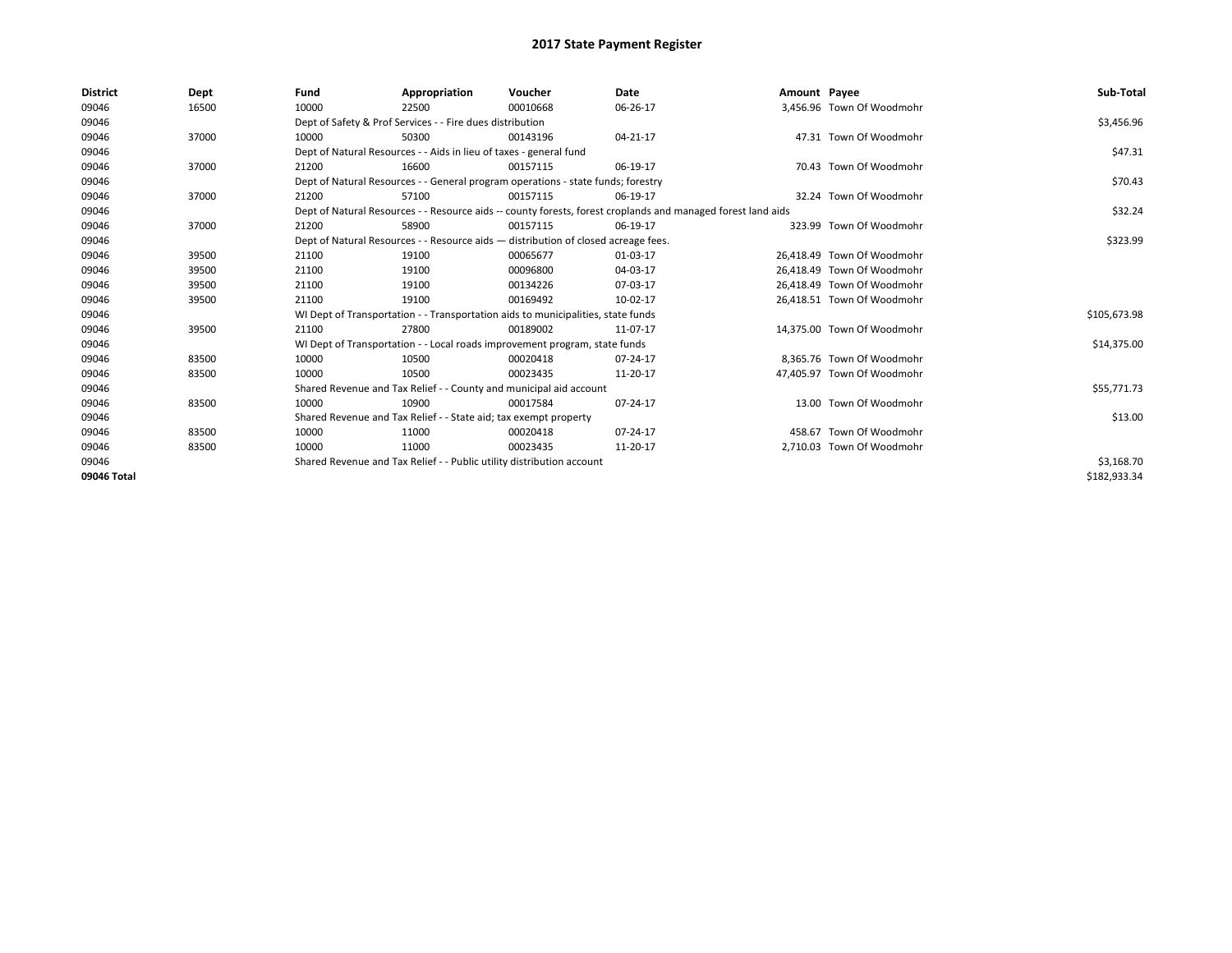| <b>District</b> | Dept  | Fund                                                                                               | Appropriation                                                                    | Voucher  | <b>Date</b>    | Amount Payee |                            | Sub-Total    |
|-----------------|-------|----------------------------------------------------------------------------------------------------|----------------------------------------------------------------------------------|----------|----------------|--------------|----------------------------|--------------|
| 09106           | 16500 | 10000                                                                                              | 22500                                                                            | 00010669 | 06-26-17       |              | 1,202.13 Village Of Boyd   |              |
| 09106           |       |                                                                                                    | Dept of Safety & Prof Services - - Fire dues distribution                        |          |                |              |                            | \$1,202.13   |
| 09106           | 39500 | 21100                                                                                              | 19100                                                                            | 00065678 | 01-03-17       |              | 7,526.89 Village Of Boyd   |              |
| 09106           | 39500 | 21100                                                                                              | 19100                                                                            | 00096801 | 04-03-17       |              | 7,526.89 Village Of Boyd   |              |
| 09106           | 39500 | 21100                                                                                              | 19100                                                                            | 00134227 | 07-03-17       |              | 7,526.89 Village Of Boyd   |              |
| 09106           | 39500 | 21100                                                                                              | 19100                                                                            | 00169493 | 10-02-17       |              | 7,526.91 Village Of Boyd   |              |
| 09106           |       |                                                                                                    | WI Dept of Transportation - - Transportation aids to municipalities, state funds |          |                |              |                            | \$30,107.58  |
| 09106           | 43500 | 00005                                                                                              | 16300                                                                            | 01LGS    | 11-17-17       |              | 9,000.00 Village Of Boyd   |              |
| 09106           |       |                                                                                                    | Department of Health Services - - Guardianship grant program                     |          |                |              |                            | \$9,000.00   |
| 09106           | 45500 | 10000                                                                                              | 23100                                                                            | 00021586 | 01-03-17       |              | 320.00 Village Of Boyd     |              |
| 09106           |       |                                                                                                    | Department of Justice - - Law enforcement training fund, local assistance        |          |                |              |                            | \$320.00     |
| 09106           | 46500 | 10000                                                                                              | 30500                                                                            | 00031862 | 09-20-17       |              | 625.34 Village Of Boyd     |              |
| 09106           |       | Department of Military Affairs - - Disaster recovery aid; public health emergency quarantine costs |                                                                                  | \$625.34 |                |              |                            |              |
| 09106           | 46500 | 10000                                                                                              | 34200                                                                            | 00031862 | 09-20-17       |              | 3,752.02 Village Of Boyd   |              |
| 09106           |       |                                                                                                    | Department of Military Affairs - - Federal aid, local assistance                 |          |                |              |                            | \$3,752.02   |
| 09106           | 83500 | 10000                                                                                              | 10100                                                                            | 00020419 | 07-24-17       |              | 1,827.77 Village Of Boyd   |              |
| 09106           |       |                                                                                                    | Shared Revenue and Tax Relief - - Expenditure restraint program account          |          |                |              |                            | \$1,827.77   |
| 09106           | 83500 | 10000                                                                                              | 10500                                                                            | 00020419 | 07-24-17       |              | 32,221.03 Village Of Boyd  |              |
| 09106           | 83500 | 10000                                                                                              | 10500                                                                            | 00023436 | 11-20-17       |              | 173,585.82 Village Of Boyd |              |
| 09106           |       |                                                                                                    | Shared Revenue and Tax Relief - - County and municipal aid account               |          |                |              |                            | \$205,806.85 |
| 09106           | 83500 | 10000                                                                                              | 10900                                                                            | 00017585 | $07 - 24 - 17$ |              | 179.00 Village Of Boyd     |              |
| 09106           | 83500 | 10000                                                                                              | 10900                                                                            | 00019691 | 07-24-17       |              | 1,465.00 Village Of Boyd   |              |
| 09106           |       |                                                                                                    | Shared Revenue and Tax Relief - - State aid; tax exempt property                 |          |                |              |                            | \$1,644.00   |
| 09106           | 83500 | 10000                                                                                              | 11000                                                                            | 00020419 | 07-24-17       |              | 72.11 Village Of Boyd      |              |
| 09106           | 83500 | 10000                                                                                              | 11000                                                                            | 00023436 | 11-20-17       |              | 430.57 Village Of Boyd     |              |
| 09106           |       | Shared Revenue and Tax Relief - - Public utility distribution account                              |                                                                                  | \$502.68 |                |              |                            |              |
| 09106 Total     |       |                                                                                                    |                                                                                  |          |                |              |                            | \$254,788.37 |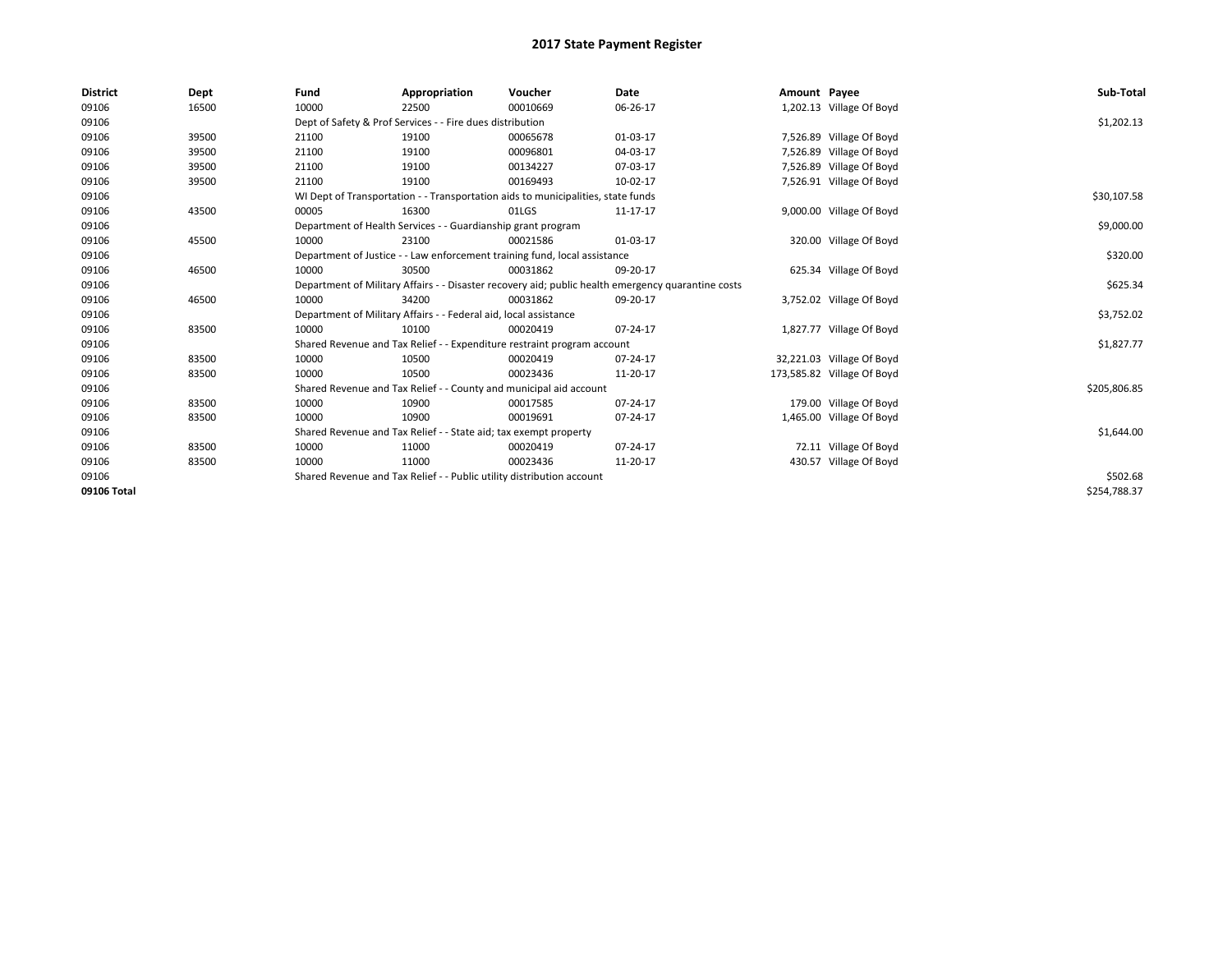| <b>District</b> | Dept  | Fund  | <b>Appropriation</b>                                                                | Voucher  | Date                                                                                               | Amount Payee |                               | Sub-Total    |
|-----------------|-------|-------|-------------------------------------------------------------------------------------|----------|----------------------------------------------------------------------------------------------------|--------------|-------------------------------|--------------|
| 09111           | 16500 | 10000 | 22500                                                                               | 00010670 | 06-26-17                                                                                           |              | 3,592.42 Cadott, Village of   |              |
| 09111           |       |       | Dept of Safety & Prof Services - - Fire dues distribution                           |          |                                                                                                    |              |                               | \$3,592.42   |
| 09111           | 39500 | 21100 | 18500                                                                               | 00174703 | 10-10-17                                                                                           |              | 3,797.28 Cadott, Village of   |              |
| 09111           |       |       | WI Dept of Transportation - - Highway safety, local assistance, federal funds       |          |                                                                                                    |              |                               | \$3,797.28   |
| 09111           | 39500 | 21100 | 19100                                                                               | 00065679 | 01-03-17                                                                                           |              | 23,859.70 Cadott, Village of  |              |
| 09111           | 39500 | 21100 | 19100                                                                               | 00096802 | 04-03-17                                                                                           |              | 23,859.70 Cadott, Village of  |              |
| 09111           | 39500 | 21100 | 19100                                                                               | 00134228 | 07-03-17                                                                                           |              | 23,859.70 Cadott, Village of  |              |
| 09111           | 39500 | 21100 | 19100                                                                               | 00169494 | 10-02-17                                                                                           |              | 23,859.73 Cadott, Village of  |              |
| 09111           |       |       | WI Dept of Transportation - - Transportation aids to municipalities, state funds    |          |                                                                                                    |              |                               | \$95,438.83  |
| 09111           | 39500 | 21100 | 27800                                                                               | 00161689 | 09-05-17                                                                                           |              | 23,682.00 Cadott, Village of  |              |
| 09111           |       |       | WI Dept of Transportation - - Local roads improvement program, state funds          |          |                                                                                                    |              |                               | \$23,682.00  |
| 09111           | 39500 | 21100 | 36500                                                                               | 00124827 | 06-06-17                                                                                           |              | 7.73 Cadott, Village of       |              |
| 09111           | 39500 | 21100 | 36500                                                                               | 00074890 | $01 - 18 - 17$                                                                                     |              | 7.73 Cadott, Village of       |              |
| 09111           | 39500 | 21100 | 36500                                                                               | 00083618 | 02-08-17                                                                                           |              | 7.73 Cadott, Village of       |              |
| 09111           | 39500 | 21100 | 36500                                                                               | 00092122 | 03-07-17                                                                                           |              | 7.73 Cadott, Village of       |              |
| 09111           | 39500 | 21100 | 36500                                                                               | 00103706 | 04-07-17                                                                                           |              | 7.73 Cadott, Village of       |              |
| 09111           | 39500 | 21100 | 36500                                                                               | 00112967 | 05-03-17                                                                                           |              | 7.73 Cadott, Village of       |              |
| 09111           | 39500 | 21100 | 36500                                                                               | 00139035 | 06-30-17                                                                                           |              | 7.73 Cadott, Village of       |              |
| 09111           | 39500 | 21100 | 36500                                                                               | 00151306 | 08-07-17                                                                                           |              | 7.73 Cadott, Village of       |              |
| 09111           | 39500 | 21100 | 36500                                                                               | 00165366 | 09-15-17                                                                                           |              | 7.96 Cadott, Village of       |              |
| 09111           | 39500 | 21100 | 36500                                                                               | 00175970 | 10-06-17                                                                                           |              | 7.73 Cadott, Village of       |              |
| 09111           | 39500 | 21100 | 36500                                                                               | 00189074 | 11-07-17                                                                                           |              | 7.73 Cadott, Village of       |              |
| 09111           | 39500 | 21100 | 36500                                                                               | 00198175 | 12-05-17                                                                                           |              | 7.73 Cadott, Village of       |              |
| 09111           |       |       | WI Dept of Transportation - - Highway system management and operations, state funds |          |                                                                                                    |              |                               | \$92.99      |
| 09111           | 43500 | 00005 | 16300                                                                               | 01LGS    | 11-17-17                                                                                           |              | 4,754.72 Cadott, Village of   |              |
| 09111           |       |       | Department of Health Services - - Guardianship grant program                        |          |                                                                                                    |              |                               | \$4,754.72   |
| 09111           | 45500 | 10000 | 23100                                                                               | 00021568 | 01-03-17                                                                                           |              | 160.00 Cadott, Village of     |              |
| 09111           |       |       | Department of Justice - - Law enforcement training fund, local assistance           |          |                                                                                                    |              |                               | \$160.00     |
| 09111           | 46500 | 10000 | 30500                                                                               | 00033643 | $10-27-17$                                                                                         |              | 2,598.52 Cadott, Village of   |              |
| 09111           |       |       |                                                                                     |          | Department of Military Affairs - - Disaster recovery aid; public health emergency quarantine costs |              |                               | \$2,598.52   |
| 09111           | 46500 | 10000 | 34200                                                                               | 00033643 | $10-27-17$                                                                                         |              | 15,591.14 Cadott, Village of  |              |
| 09111           |       |       | Department of Military Affairs - - Federal aid, local assistance                    |          |                                                                                                    |              |                               | \$15,591.14  |
| 09111           | 50500 | 10000 | 74300                                                                               | 00058546 | 09-05-17                                                                                           |              | 14,098.43 Cadott, Village of  |              |
| 09111           |       |       | Department of Administration - - Federal aid; local assistance                      |          |                                                                                                    |              |                               | \$14,098.43  |
| 09111           | 83500 | 10000 | 10500                                                                               | 00020420 | 07-24-17                                                                                           |              | 35,675.24 Cadott, Village of  |              |
| 09111           | 83500 | 10000 | 10500                                                                               | 00023437 | 11-20-17                                                                                           |              | 197,404.97 Cadott, Village of |              |
| 09111           |       |       | Shared Revenue and Tax Relief - - County and municipal aid account                  |          |                                                                                                    |              |                               | \$233,080.21 |
| 09111           | 83500 | 10000 | 10900                                                                               | 00017586 | 07-24-17                                                                                           |              | 958.00 Cadott, Village of     |              |
| 09111           | 83500 | 10000 | 10900                                                                               | 00019692 | 07-24-17                                                                                           |              | 810.00 Cadott, Village of     |              |
| 09111           |       |       | Shared Revenue and Tax Relief - - State aid; tax exempt property                    |          |                                                                                                    |              |                               | \$1,768.00   |
| 09111           | 83500 | 52100 | 36300                                                                               | 00015697 | 03-27-17                                                                                           |              | 1,385.88 Cadott, Village of   |              |
| 09111           |       |       | Shared Revenue and Tax Relief - - Lottery and gaming credit                         |          |                                                                                                    |              |                               | \$1,385.88   |
| 09111 Total     |       |       |                                                                                     |          |                                                                                                    |              |                               | \$400,040.42 |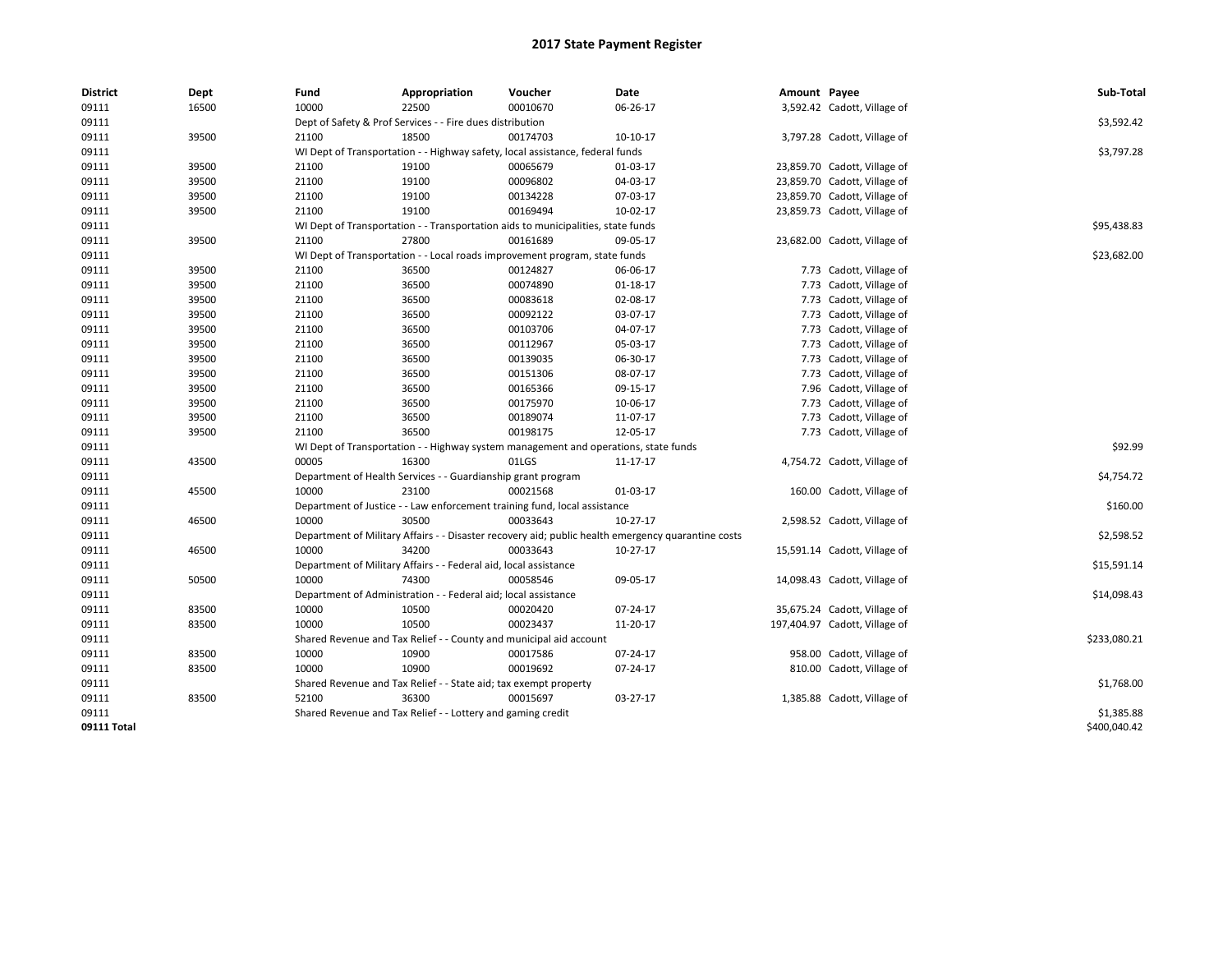| <b>District</b> | Dept  | Fund  | Appropriation                                                                      | Voucher  | Date                                                                                                         | Amount Payee |                                   | Sub-Total    |
|-----------------|-------|-------|------------------------------------------------------------------------------------|----------|--------------------------------------------------------------------------------------------------------------|--------------|-----------------------------------|--------------|
| 09128           | 16500 | 10000 | 22500                                                                              | 00010671 | 06-27-17                                                                                                     |              | 26,495.75 Village Of Lake Hallie  |              |
| 09128           |       |       | Dept of Safety & Prof Services - - Fire dues distribution                          |          |                                                                                                              |              |                                   | \$26,495.75  |
| 09128           | 37000 | 10000 | 50300                                                                              | 00124013 | 02-02-17                                                                                                     |              | 490.24 Village Of Lake Hallie     |              |
| 09128           |       |       | Dept of Natural Resources - - Aids in lieu of taxes - general fund                 |          |                                                                                                              |              |                                   | \$490.24     |
| 09128           | 37000 | 21200 | 16600                                                                              | 00157116 | 06-19-17                                                                                                     |              | 26.09 Village Of Lake Hallie      |              |
| 09128           |       |       | Dept of Natural Resources - - General program operations - state funds; forestry   |          |                                                                                                              |              |                                   | \$26.09      |
| 09128           | 37000 | 21200 | 57100                                                                              | 00157116 | 06-19-17                                                                                                     |              | 35.94 Village Of Lake Hallie      |              |
| 09128           |       |       |                                                                                    |          | Dept of Natural Resources - - Resource aids -- county forests, forest croplands and managed forest land aids |              |                                   | \$35.94      |
| 09128           | 37000 | 21200 | 57900                                                                              | 00144179 | 04-21-17                                                                                                     |              | 70.40 Village Of Lake Hallie      |              |
| 09128           |       |       | Dept of Natural Resources - - Aids in lieu of taxes - sum sufficient               |          |                                                                                                              |              |                                   | \$70.40      |
| 09128           | 37000 | 21200 | 58900                                                                              | 00157116 | 06-19-17                                                                                                     |              | 120.00 Village Of Lake Hallie     |              |
| 09128           |       |       | Dept of Natural Resources - - Resource aids - distribution of closed acreage fees. |          |                                                                                                              |              |                                   | \$120.00     |
| 09128           | 37000 | 36300 | TA100                                                                              | 00132176 | 03-08-17                                                                                                     |              | 23,172.00 Village Of Lake Hallie  |              |
| 09128           |       |       | Dept of Natural Resources - - LAND ACQUISITION                                     |          |                                                                                                              |              |                                   | \$23,172.00  |
| 09128           | 39500 | 21100 | 19100                                                                              | 00065680 | 01-03-17                                                                                                     |              | 55,804.44 Village Of Lake Hallie  |              |
| 09128           | 39500 | 21100 | 19100                                                                              | 00096803 | 04-03-17                                                                                                     |              | 55,804.44 Village Of Lake Hallie  |              |
| 09128           | 39500 | 21100 | 19100                                                                              | 00134229 | 07-03-17                                                                                                     |              | 55,804.44 Village Of Lake Hallie  |              |
| 09128           | 39500 | 21100 | 19100                                                                              | 00169495 | 10-02-17                                                                                                     |              | 55,804.46 Village Of Lake Hallie  |              |
| 09128           |       |       | WI Dept of Transportation - - Transportation aids to municipalities, state funds   |          |                                                                                                              |              |                                   | \$223,217.78 |
| 09128           | 39500 | 21100 | 27800                                                                              | 00164318 | 09-13-17                                                                                                     |              | 42,721.00 Village Of Lake Hallie  |              |
| 09128           |       |       | WI Dept of Transportation - - Local roads improvement program, state funds         |          |                                                                                                              |              |                                   | \$42,721.00  |
| 09128           | 45500 | 10000 | 23100                                                                              | 00038401 | 12-06-17                                                                                                     |              | 1,760.00 Village Of Lake Hallie   |              |
| 09128           |       |       | Department of Justice - - Law enforcement training fund, local assistance          |          |                                                                                                              |              |                                   | \$1,760.00   |
| 09128           | 46500 | 10000 | 30500                                                                              | 00029017 | 07-11-17                                                                                                     |              | 2,209.40 Village Of Lake Hallie   |              |
| 09128           | 46500 | 10000 | 30500                                                                              | 00033645 | $10-27-17$                                                                                                   |              | 2,443.30 Village Of Lake Hallie   |              |
| 09128           |       |       |                                                                                    |          | Department of Military Affairs - - Disaster recovery aid; public health emergency quarantine costs           |              |                                   | \$4,652.70   |
| 09128           | 46500 | 10000 | 34200                                                                              | 00029017 | 07-11-17                                                                                                     |              | 13,256.38 Village Of Lake Hallie  |              |
| 09128           | 46500 | 10000 | 34200                                                                              | 00033645 | $10-27-17$                                                                                                   |              | 14,659.80 Village Of Lake Hallie  |              |
| 09128           |       |       | Department of Military Affairs - - Federal aid, local assistance                   |          |                                                                                                              |              |                                   | \$27,916.18  |
| 09128           | 83500 | 10000 | 10500                                                                              | 00020421 | 07-24-17                                                                                                     |              | 24,826.38 Village Of Lake Hallie  |              |
| 09128           | 83500 | 10000 | 10500                                                                              | 00023438 | 11-20-17                                                                                                     |              | 140,682.85 Village Of Lake Hallie |              |
| 09128           |       |       | Shared Revenue and Tax Relief - - County and municipal aid account                 |          |                                                                                                              |              |                                   | \$165,509.23 |
| 09128           | 83500 | 10000 | 10900                                                                              | 00017587 | 07-24-17                                                                                                     |              | 3,582.00 Village Of Lake Hallie   |              |
| 09128           | 83500 | 10000 | 10900                                                                              | 00019693 | 07-24-17                                                                                                     |              | 10,460.00 Village Of Lake Hallie  |              |
| 09128           |       |       | Shared Revenue and Tax Relief - - State aid; tax exempt property                   |          |                                                                                                              |              |                                   | \$14,042.00  |
| 09128           | 83500 | 10000 | 11000                                                                              | 00020421 | 07-24-17                                                                                                     |              | 13,087.98 Village Of Lake Hallie  |              |
| 09128           | 83500 | 10000 | 11000                                                                              | 00023438 | 11-20-17                                                                                                     |              | 77,225.28 Village Of Lake Hallie  |              |
| 09128           |       |       | Shared Revenue and Tax Relief - - Public utility distribution account              |          |                                                                                                              |              |                                   | \$90,313.26  |
| 09128           | 83500 | 52100 | 36300                                                                              | 00015698 | 03-27-17                                                                                                     |              | 1,512.36 Village Of Lake Hallie   |              |
| 09128           |       |       | Shared Revenue and Tax Relief - - Lottery and gaming credit                        |          |                                                                                                              |              |                                   | \$1,512.36   |
| 09128 Total     |       |       |                                                                                    |          |                                                                                                              |              |                                   | \$622,054.93 |
|                 |       |       |                                                                                    |          |                                                                                                              |              |                                   |              |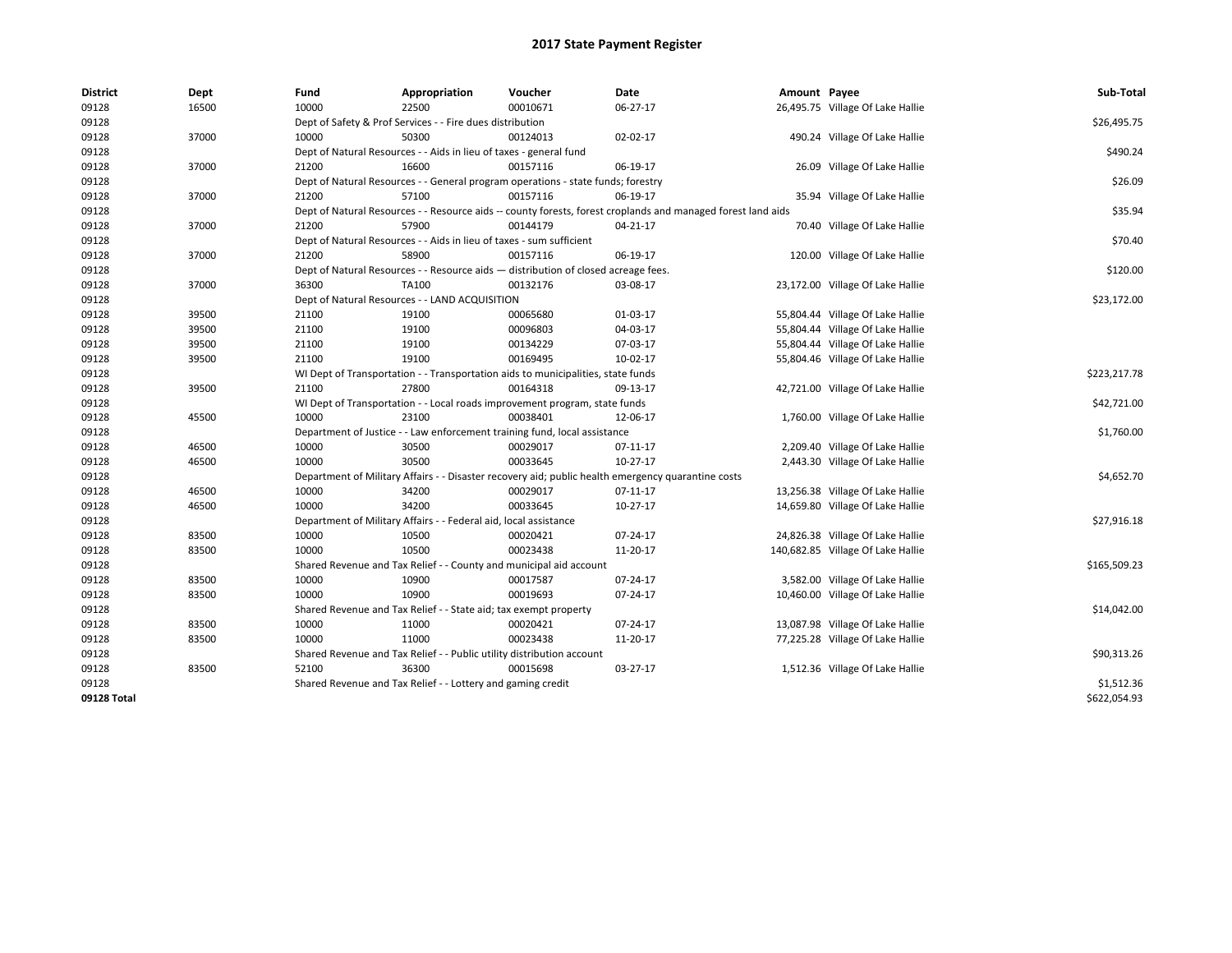| <b>District</b> | Dept  | Fund  | Appropriation                                                                    | Voucher  | Date     | Amount Payee |                                  | Sub-Total    |  |
|-----------------|-------|-------|----------------------------------------------------------------------------------|----------|----------|--------------|----------------------------------|--------------|--|
| 09161           | 37000 | 10000 | 50300                                                                            | 00124015 | 02-02-17 |              | 1,581.90 Village of New Auburn   |              |  |
| 09161           | 37000 | 10000 | 50300                                                                            | 00144187 | 04-21-17 |              | 9.50 Village of New Auburn       |              |  |
| 09161           |       |       | Dept of Natural Resources - - Aids in lieu of taxes - general fund               |          |          |              |                                  | \$1,591.40   |  |
| 09161           | 37000 | 27400 | 67000                                                                            | 00154694 | 06-01-17 |              | 1,961.93 Village of New Auburn   |              |  |
| 09161           |       |       | Dept of Natural Resources - - Financial assistance for responsible units         |          |          |              |                                  |              |  |
| 09161           | 39500 | 21100 | 19100                                                                            | 00065681 | 01-03-17 | 4.524.87     | Village of New Auburn            |              |  |
| 09161           | 39500 | 21100 | 19100                                                                            | 00096804 | 04-03-17 | 4,524.87     | Village of New Auburn            |              |  |
| 09161           | 39500 | 21100 | 19100                                                                            | 00134230 | 07-03-17 | 4,524.87     | Village of New Auburn            |              |  |
| 09161           | 39500 | 21100 | 19100                                                                            | 00169496 | 10-02-17 |              | 4,524.89 Village of New Auburn   |              |  |
| 09161           |       |       | WI Dept of Transportation - - Transportation aids to municipalities, state funds |          |          |              |                                  | \$18,099.50  |  |
| 09161           | 83500 | 10000 | 10500                                                                            | 00020422 | 07-24-17 |              | 20,574.02 Village of New Auburn  |              |  |
| 09161           | 83500 | 10000 | 10500                                                                            | 00023439 | 11-20-17 |              | 116,586.12 Village of New Auburn |              |  |
| 09161           |       |       | Shared Revenue and Tax Relief - - County and municipal aid account               |          |          |              |                                  | \$137,160.14 |  |
| 09161           | 83500 | 10000 | 10900                                                                            | 00017588 | 07-24-17 |              | 273.00 Village of New Auburn     |              |  |
| 09161           | 83500 | 10000 | 10900                                                                            | 00019694 | 07-24-17 |              | 1,283.00 Village of New Auburn   |              |  |
| 09161           |       |       | Shared Revenue and Tax Relief - - State aid; tax exempt property                 |          |          |              |                                  | \$1,556.00   |  |
| 09161           | 83500 | 10000 | 11000                                                                            | 00020422 | 07-24-17 |              | 5,311.39 Village of New Auburn   |              |  |
| 09161           | 83500 | 10000 | 11000                                                                            | 00023439 | 11-20-17 |              | 30,176.57 Village of New Auburn  |              |  |
| 09161           |       |       | Shared Revenue and Tax Relief - - Public utility distribution account            |          |          |              |                                  | \$35,487.96  |  |
| 09161           | 83500 | 52100 | 36300                                                                            | 00015699 | 03-27-17 |              | 553.80 Village of New Auburn     |              |  |
| 09161           |       |       | Shared Revenue and Tax Relief - - Lottery and gaming credit                      |          |          |              |                                  | \$553.80     |  |
| 09161 Total     |       |       |                                                                                  |          |          |              |                                  | \$196,410.73 |  |
|                 |       |       |                                                                                  |          |          |              |                                  |              |  |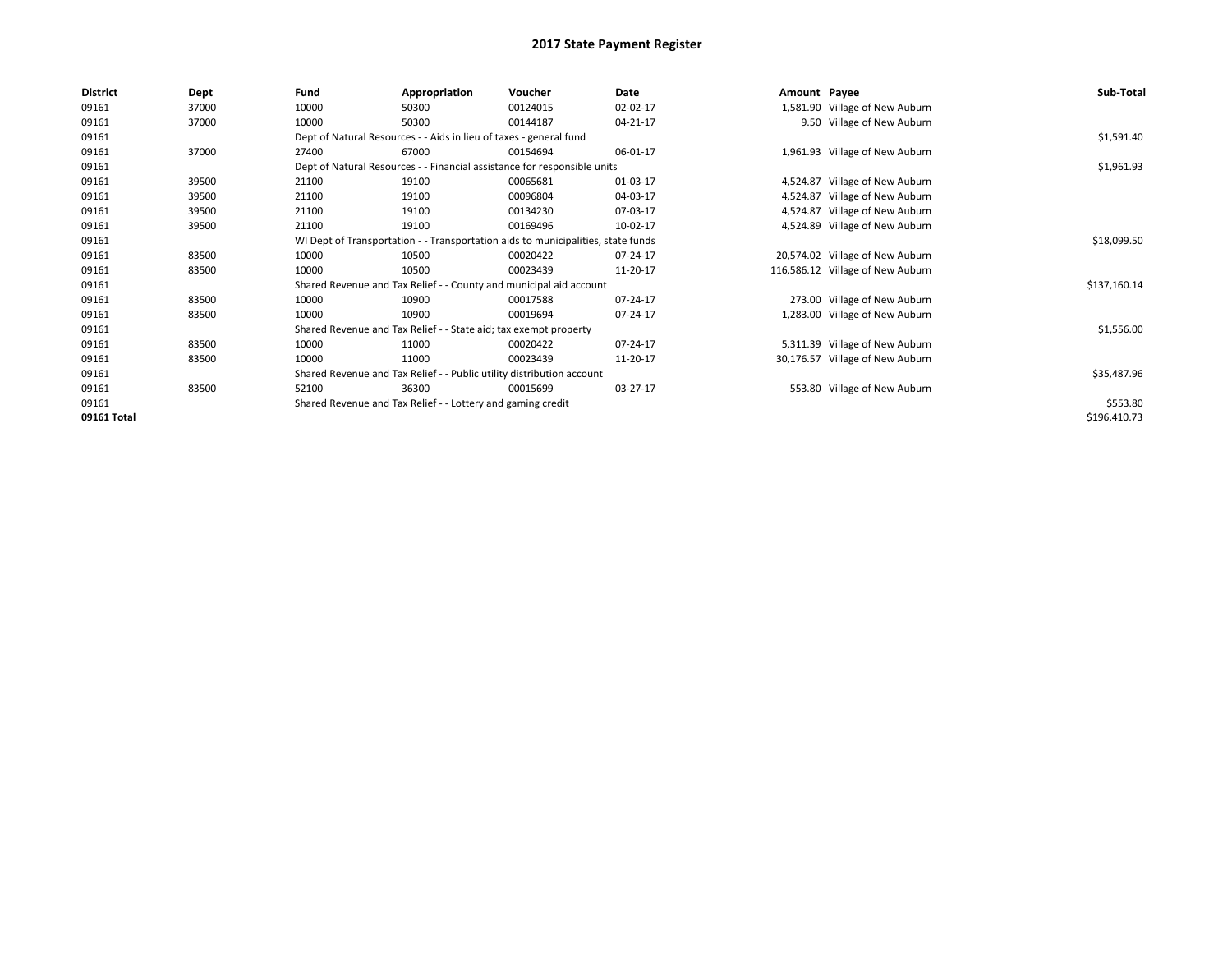| <b>District</b> | Dept  | Fund  | Appropriation                                                                    | Voucher  | <b>Date</b> | Amount Payee |                            | Sub-Total    |  |
|-----------------|-------|-------|----------------------------------------------------------------------------------|----------|-------------|--------------|----------------------------|--------------|--|
| 09206           | 16500 | 10000 | 22500                                                                            | 00010672 | 06-26-17    |              | 11,668.48 City Of Bloomer  |              |  |
| 09206           |       |       | Dept of Safety & Prof Services - - Fire dues distribution                        |          |             |              |                            | \$11,668.48  |  |
| 09206           | 39500 | 21100 | 16200                                                                            | 00067330 | 01-03-17    |              | 4,153.75 City Of Bloomer   |              |  |
| 09206           | 39500 | 21100 | 16200                                                                            | 00098453 | 04-03-17    |              | 4,153.75 City Of Bloomer   |              |  |
| 09206           | 39500 | 21100 | 16200                                                                            | 00135879 | 07-03-17    |              | 4,153.75 City Of Bloomer   |              |  |
| 09206           | 39500 | 21100 | 16200                                                                            | 00171145 | 10-02-17    |              | 4,153.77 City Of Bloomer   |              |  |
| 09206           |       |       | WI Dept of Transportation - - Connecting highways aids, state funds              |          |             |              |                            | \$16,615.02  |  |
| 09206           | 39500 | 21100 | 19100                                                                            | 00065682 | 01-03-17    |              | 40,123.23 City Of Bloomer  |              |  |
| 09206           | 39500 | 21100 | 19100                                                                            | 00096805 | 04-03-17    |              | 40,123.23 City Of Bloomer  |              |  |
| 09206           | 39500 | 21100 | 19100                                                                            | 00134231 | 07-03-17    |              | 40,123.23 City Of Bloomer  |              |  |
| 09206           | 39500 | 21100 | 19100                                                                            | 00169497 | 10-02-17    |              | 40,123.23 City Of Bloomer  |              |  |
| 09206           |       |       | WI Dept of Transportation - - Transportation aids to municipalities, state funds |          |             |              |                            | \$160,492.92 |  |
| 09206           | 43500 | 10000 | 11900                                                                            | 00152372 | 09-01-17    |              | 5,534.03 City Of Bloomer   |              |  |
| 09206           |       |       | Department of Health Services - - Emergency medical services; aids               |          |             |              |                            | \$5,534.03   |  |
| 09206           | 43500 | 00005 | 16300                                                                            | 01LGS    | 11-17-17    |              | 17,943.40 City Of Bloomer  |              |  |
| 09206           |       |       | Department of Health Services - - Guardianship grant program                     |          |             |              |                            | \$17,943.40  |  |
| 09206           | 45500 | 10000 | 23100                                                                            | 00021538 | 01-03-17    |              | 1,120.00 City Of Bloomer   |              |  |
| 09206           | 45500 | 10000 | 23100                                                                            | 00026410 | 04-07-17    |              | 960.00 City Of Bloomer     |              |  |
| 09206           |       |       | Department of Justice - - Law enforcement training fund, local assistance        |          |             |              |                            | \$2,080.00   |  |
| 09206           | 83500 | 10000 | 10500                                                                            | 00020423 | 07-24-17    |              | 110,734.30 City Of Bloomer |              |  |
| 09206           | 83500 | 10000 | 10500                                                                            | 00023440 | 11-20-17    |              | 609,550.98 City Of Bloomer |              |  |
| 09206           |       |       | Shared Revenue and Tax Relief - - County and municipal aid account               |          |             |              |                            | \$720,285.28 |  |
| 09206           | 83500 | 10000 | 10900                                                                            | 00017589 | 07-24-17    |              | 4,430.00 City Of Bloomer   |              |  |
| 09206           | 83500 | 10000 | 10900                                                                            | 00019695 | 07-24-17    |              | 3,007.00 City Of Bloomer   |              |  |
| 09206           |       |       | Shared Revenue and Tax Relief - - State aid; tax exempt property                 |          |             |              |                            | \$7,437.00   |  |
| 09206           | 83500 | 10000 | 11000                                                                            | 00020423 | 07-24-17    |              | 4.07 City Of Bloomer       |              |  |
| 09206           | 83500 | 10000 | 11000                                                                            | 00023440 | 11-20-17    |              | 22.09 City Of Bloomer      |              |  |
| 09206           |       |       | Shared Revenue and Tax Relief - - Public utility distribution account            |          |             |              |                            |              |  |
| 09206 Total     |       |       |                                                                                  |          |             |              |                            | \$942,082.29 |  |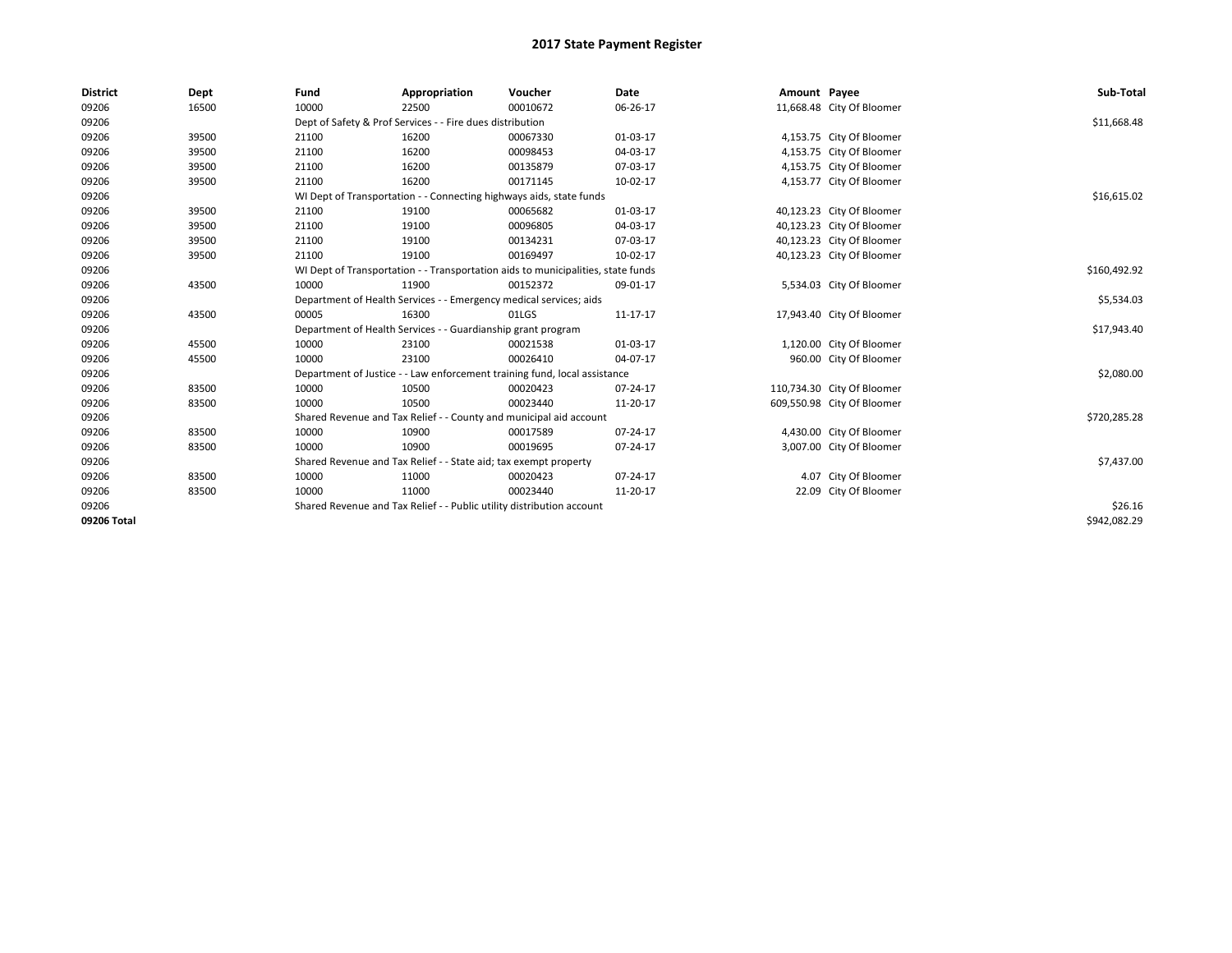| <b>District</b> | Dept  | Fund  | Appropriation                                                       | Voucher                                                                          | Date                                                                                               | Amount Payee |                                   | Sub-Total    |
|-----------------|-------|-------|---------------------------------------------------------------------|----------------------------------------------------------------------------------|----------------------------------------------------------------------------------------------------|--------------|-----------------------------------|--------------|
| 09211           | 11500 | 27400 | 77800                                                               | 00020328                                                                         | 03-29-17                                                                                           |              | 5,600.00 City Of Chippewa Falls   |              |
| 09211           |       |       | Dept of Ag, Trade & Cons Protc - - CLEAN SWEEP GRANTS               |                                                                                  |                                                                                                    |              |                                   | \$5,600.00   |
| 09211           | 16500 | 10000 | 22500                                                               | 00010673                                                                         | 06-26-17                                                                                           |              | 39,271.63 City Of Chippewa Falls  |              |
| 09211           |       |       | Dept of Safety & Prof Services - - Fire dues distribution           |                                                                                  |                                                                                                    |              |                                   | \$39,271.63  |
| 09211           | 37000 | 10000 | 50300                                                               | 00138912                                                                         | 04-06-17                                                                                           |              | 5,618.66 City Of Chippewa Falls   |              |
| 09211           | 37000 | 10000 | 50300                                                               | 00143299                                                                         | $04 - 21 - 17$                                                                                     |              | 13.80 City Of Chippewa Falls      |              |
| 09211           |       |       | Dept of Natural Resources - - Aids in lieu of taxes - general fund  |                                                                                  |                                                                                                    |              |                                   | \$5,632.46   |
| 09211           | 37000 | 21200 | 58300                                                               | 00147273                                                                         | 05-16-17                                                                                           |              | 780.27 City Of Chippewa Falls     |              |
| 09211           |       |       |                                                                     | Dept of Natural Resources - - Recreation and resource aids, federal funds        |                                                                                                    |              |                                   | \$780.27     |
| 09211           | 37000 | 36300 | TA100                                                               | 00163121                                                                         | 06-27-17                                                                                           |              | 84,250.00 City Of Chippewa Falls  |              |
| 09211           | 37000 | 36300 | TA100                                                               | 00197619                                                                         | 11-27-17                                                                                           |              | 68,295.97 City Of Chippewa Falls  |              |
| 09211           |       |       | Dept of Natural Resources - - LAND ACQUISITION                      |                                                                                  |                                                                                                    |              |                                   | \$152,545.97 |
| 09211           | 39500 | 21100 | 16200                                                               | 00067331                                                                         | 01-03-17                                                                                           |              | 13,781.15 City Of Chippewa Falls  |              |
| 09211           | 39500 | 21100 | 16200                                                               | 00098454                                                                         | 04-03-17                                                                                           |              | 13,781.15 City Of Chippewa Falls  |              |
| 09211           | 39500 | 21100 | 16200                                                               | 00135880                                                                         | 07-03-17                                                                                           |              | 13,781.15 City Of Chippewa Falls  |              |
| 09211           | 39500 | 21100 | 16200                                                               | 00171146                                                                         | 10-02-17                                                                                           |              | 13,781.18 City Of Chippewa Falls  |              |
| 09211           |       |       | WI Dept of Transportation - - Connecting highways aids, state funds |                                                                                  |                                                                                                    |              |                                   | \$55,124.63  |
| 09211           | 39500 | 21100 | 17600                                                               | 00125342                                                                         | 06-12-17                                                                                           |              | 29,225.00 City Of Chippewa Falls  |              |
| 09211           | 39500 | 21100 | 17600                                                               | 00154625                                                                         | 08-16-17                                                                                           |              | 75,709.00 City Of Chippewa Falls  |              |
| 09211           | 39500 | 21100 | 17600                                                               | 00174798                                                                         | $10-10-17$                                                                                         |              | 11,837.00 City Of Chippewa Falls  |              |
| 09211           |       |       |                                                                     | WI Dept of Transportation - - Tier B transit operating aids, state funds         |                                                                                                    |              |                                   | \$116,771.00 |
| 09211           | 39500 | 21100 | 18500                                                               | 00071324                                                                         | 01-06-17                                                                                           |              | 341.44 City Of Chippewa Falls     |              |
| 09211           | 39500 | 21100 | 18500                                                               | 00071769                                                                         | 01-09-17                                                                                           |              | 351.76 City Of Chippewa Falls     |              |
| 09211           | 39500 | 21100 | 18500                                                               | 00161005                                                                         | 09-06-17                                                                                           |              | 3,995.00 City Of Chippewa Falls   |              |
| 09211           |       |       |                                                                     | WI Dept of Transportation - - Highway safety, local assistance, federal funds    |                                                                                                    |              |                                   | \$4,688.20   |
| 09211           | 39500 | 21100 | 19100                                                               | 00065683                                                                         | 01-03-17                                                                                           |              | 137,446.57 City Of Chippewa Falls |              |
| 09211           | 39500 | 21100 | 19100                                                               | 00096806                                                                         | 04-03-17                                                                                           |              | 137,446.57 City Of Chippewa Falls |              |
| 09211           | 39500 | 21100 | 19100                                                               | 00134232                                                                         | 07-03-17                                                                                           |              | 137,446.57 City Of Chippewa Falls |              |
| 09211           | 39500 | 21100 | 19100                                                               | 00169498                                                                         | 10-02-17                                                                                           |              | 137,446.59 City Of Chippewa Falls |              |
| 09211           |       |       |                                                                     | WI Dept of Transportation - - Transportation aids to municipalities, state funds |                                                                                                    |              |                                   | \$549,786.30 |
| 09211           | 39500 | 21100 | 27800                                                               | 00073599                                                                         | $01-13-17$                                                                                         |              | 44,380.00 City Of Chippewa Falls  |              |
| 09211           |       |       |                                                                     | WI Dept of Transportation - - Local roads improvement program, state funds       |                                                                                                    |              |                                   | \$44,380.00  |
| 09211           | 43500 | 10000 | 11900                                                               | 00152389                                                                         | 09-01-17                                                                                           |              | 6,544.38 City Of Chippewa Falls   |              |
| 09211           |       |       | Department of Health Services - - Emergency medical services; aids  |                                                                                  |                                                                                                    |              |                                   | \$6,544.38   |
| 09211           | 43500 | 00005 | 16300                                                               | 01LGS                                                                            | 11-17-17                                                                                           |              | 55,811.32 City Of Chippewa Falls  |              |
| 09211           |       |       | Department of Health Services - - Guardianship grant program        |                                                                                  |                                                                                                    |              |                                   | \$55,811.32  |
| 09211           | 45500 | 10000 | 23100                                                               | 00033833                                                                         | 08-31-17                                                                                           |              | 3,200.00 City Of Chippewa Falls   |              |
| 09211           |       |       |                                                                     | Department of Justice - - Law enforcement training fund, local assistance        |                                                                                                    |              |                                   | \$3,200.00   |
| 09211           | 45500 | 10000 | 28400                                                               | 00030999                                                                         | 06-30-17                                                                                           |              | 328.00 City Of Chippewa Falls     |              |
| 09211           | 45500 | 10000 | 28400                                                               | 00031000                                                                         | 06-30-17                                                                                           |              | 270.00 City Of Chippewa Falls     |              |
| 09211           | 45500 | 10000 | 28400                                                               | 00031001                                                                         | 06-30-17                                                                                           |              | 321.00 City Of Chippewa Falls     |              |
| 09211           | 45500 | 10000 | 28400                                                               | 00032555                                                                         | 08-08-17                                                                                           |              | 485.00 City Of Chippewa Falls     |              |
| 09211           | 45500 | 10000 | 28400                                                               | 00032556                                                                         | 08-04-17                                                                                           |              | 270.00 City Of Chippewa Falls     |              |
| 09211           |       |       |                                                                     |                                                                                  |                                                                                                    |              |                                   | \$1,674.00   |
|                 |       |       | Department of Justice - - Internet Crimes Against Childr            |                                                                                  |                                                                                                    |              |                                   |              |
| 09211           | 46500 | 10000 | 30500                                                               | 00033648                                                                         | 10-27-17                                                                                           |              | 860.00 City Of Chippewa Falls     |              |
| 09211           | 46500 | 10000 | 30500                                                               | 00034661                                                                         | 11-22-17                                                                                           |              | 405.25 City Of Chippewa Falls     |              |
| 09211           |       |       |                                                                     |                                                                                  | Department of Military Affairs - - Disaster recovery aid; public health emergency quarantine costs |              |                                   | \$1,265.25   |
| 09211           | 46500 | 10000 | 34200                                                               | 00033648                                                                         | 10-27-17                                                                                           |              | 5,160.02 City Of Chippewa Falls   |              |
| 09211           | 46500 | 10000 | 34200                                                               | 00034661                                                                         | 11-22-17                                                                                           |              | 2,431.52 City Of Chippewa Falls   |              |
| 09211           |       |       | Department of Military Affairs - - Federal aid, local assistance    |                                                                                  |                                                                                                    |              |                                   | \$7,591.54   |
| 09211           | 83500 | 10000 | 10100                                                               | 00020424                                                                         | 07-24-17                                                                                           |              | 217,580.27 City Of Chippewa Falls |              |
| 09211           | 83500 | 10000 | 10100                                                               | 00023441                                                                         | 11-20-17                                                                                           |              | 0.01 City Of Chippewa Falls       |              |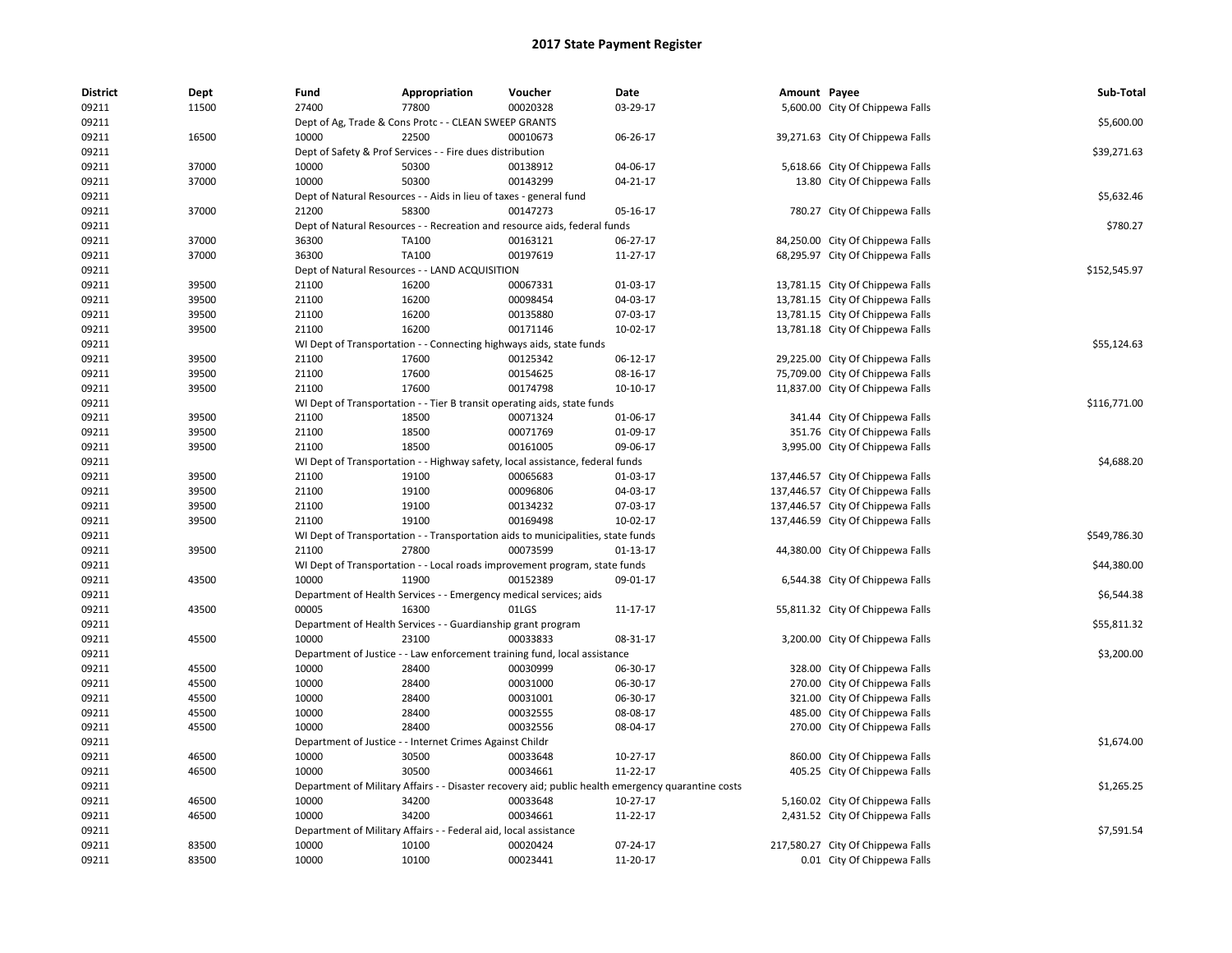| <b>District</b> | Dept  | Fund  | Appropriation                                                           | Voucher  | Date     | Amount Payee |                                     | Sub-Total      |  |  |
|-----------------|-------|-------|-------------------------------------------------------------------------|----------|----------|--------------|-------------------------------------|----------------|--|--|
| 09211           |       |       | Shared Revenue and Tax Relief - - Expenditure restraint program account |          |          |              |                                     | \$217,580.28   |  |  |
| 09211           | 83500 | 10000 | 10500                                                                   | 00020424 | 07-24-17 |              | 466,307.49 City Of Chippewa Falls   |                |  |  |
| 09211           | 83500 | 10000 | 10500                                                                   | 00023441 | 11-20-17 |              | 2,586,597.79 City Of Chippewa Falls |                |  |  |
| 09211           |       |       | Shared Revenue and Tax Relief - - County and municipal aid account      |          |          |              |                                     |                |  |  |
| 09211           | 83500 | 10000 | 10900                                                                   | 00017590 | 07-24-17 |              | 194,980.00 City Of Chippewa Falls   |                |  |  |
| 09211           | 83500 | 10000 | 10900                                                                   | 00019696 | 07-24-17 |              | 82,270.00 City Of Chippewa Falls    |                |  |  |
| 09211           |       |       | Shared Revenue and Tax Relief - - State aid; tax exempt property        |          |          |              |                                     |                |  |  |
| 09211           | 83500 | 10000 | 11000                                                                   | 00020424 | 07-24-17 |              | 9,222.97 City Of Chippewa Falls     |                |  |  |
| 09211           | 83500 | 10000 | 11000                                                                   | 00023441 | 11-20-17 |              | 52,367.70 City Of Chippewa Falls    |                |  |  |
| 09211           |       |       | Shared Revenue and Tax Relief - - Public utility distribution account   |          |          |              |                                     | \$61,590.67    |  |  |
| 09211           | 83500 | 10000 | 50100                                                                   | 00015185 | 01-31-17 |              | 129,004.52 City Of Chippewa Falls   |                |  |  |
| 09211           |       |       | Shared Revenue and Tax Relief - - Payments for municipal services       |          |          |              |                                     | \$129,004.52   |  |  |
| 09211           | 83500 | 52100 | 36300                                                                   | 00015700 | 03-27-17 |              | 5,547.12 City Of Chippewa Falls     |                |  |  |
| 09211           |       |       | Shared Revenue and Tax Relief - - Lottery and gaming credit             |          |          |              |                                     | \$5,547.12     |  |  |
| 09211 Total     |       |       |                                                                         |          |          |              |                                     | \$4,794,544.82 |  |  |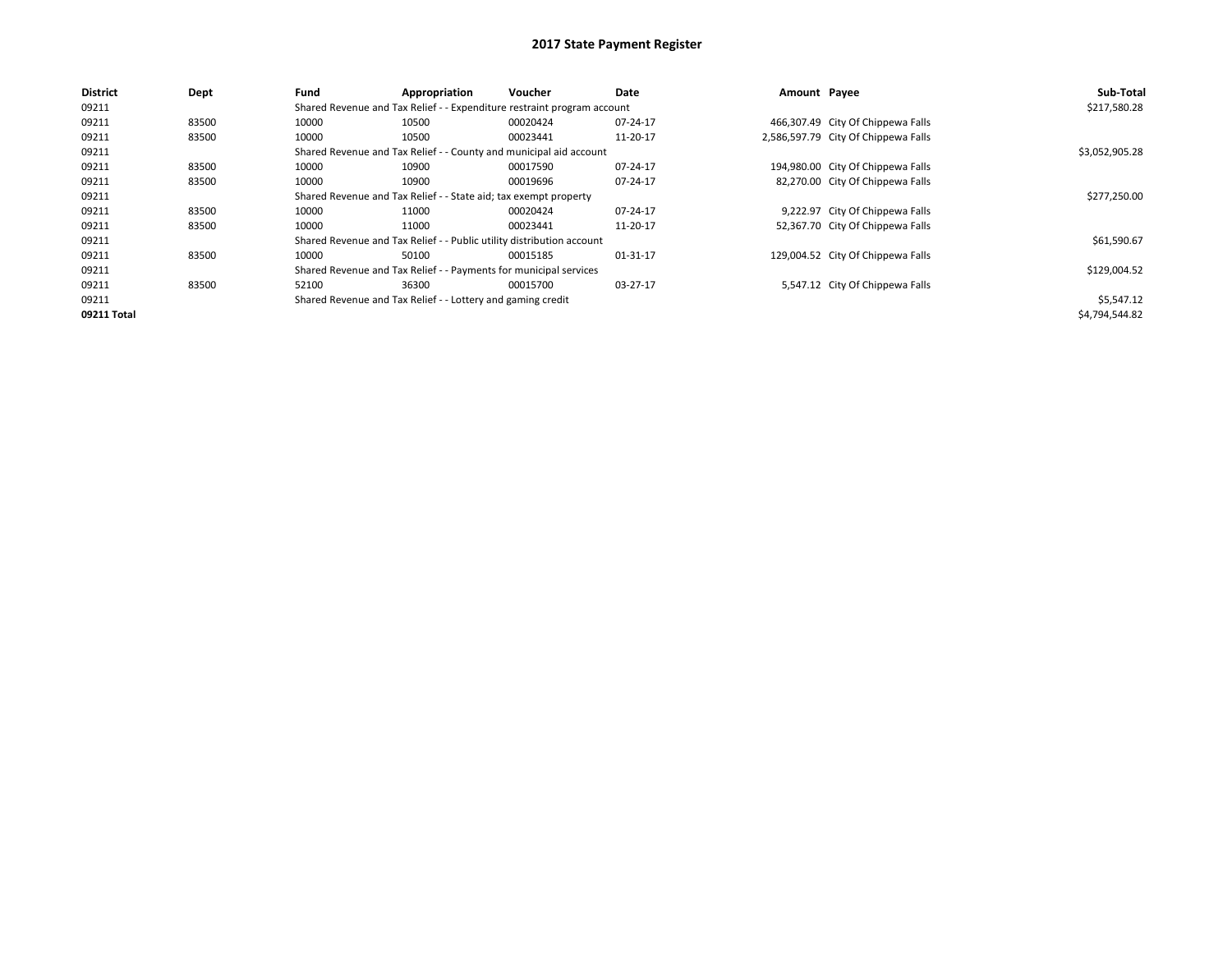| <b>District</b> | Dept  | Fund                                                                             | Appropriation                                                         | Voucher                                                                   | Date     | Amount Payee |                            | Sub-Total    |
|-----------------|-------|----------------------------------------------------------------------------------|-----------------------------------------------------------------------|---------------------------------------------------------------------------|----------|--------------|----------------------------|--------------|
| 09213           | 16500 | 10000                                                                            | 22500                                                                 | 00010674                                                                  | 06-26-17 |              | 3,023.55 City Of Cornell   |              |
| 09213           |       |                                                                                  | Dept of Safety & Prof Services - - Fire dues distribution             |                                                                           |          |              |                            | \$3,023.55   |
| 09213           | 37000 | 10000                                                                            | 50300                                                                 | 00124006                                                                  | 02-02-17 |              | 51.38 City Of Cornell      |              |
| 09213           | 37000 | 10000                                                                            | 50300                                                                 | 00143862                                                                  | 04-21-17 |              | 122.76 City Of Cornell     |              |
| 09213           |       |                                                                                  | Dept of Natural Resources - - Aids in lieu of taxes - general fund    |                                                                           |          |              |                            | \$174.14     |
| 09213           | 37000 | 21200                                                                            | 57900                                                                 | 00143860                                                                  | 04-21-17 |              | 34.58 City Of Cornell      |              |
| 09213           | 37000 | 21200                                                                            | 57900                                                                 | 00143861                                                                  | 04-21-17 |              | 2.55 City Of Cornell       |              |
| 09213           |       |                                                                                  | Dept of Natural Resources - - Aids in lieu of taxes - sum sufficient  |                                                                           |          |              |                            | \$37.13      |
| 09213           | 37000 | 27400                                                                            | 67000                                                                 | 00154193                                                                  | 06-01-17 |              | 10,219.56 City Of Cornell  |              |
| 09213           |       |                                                                                  |                                                                       | Dept of Natural Resources - - Financial assistance for responsible units  |          |              |                            | \$10,219.56  |
| 09213           | 39500 | 21100                                                                            | 19100                                                                 | 00065684                                                                  | 01-03-17 |              | 22,234.11 City Of Cornell  |              |
| 09213           | 39500 | 21100                                                                            | 19100                                                                 | 00096807                                                                  | 04-03-17 |              | 22,234.11 City Of Cornell  |              |
| 09213           | 39500 | 21100                                                                            | 19100                                                                 | 00134233                                                                  | 07-03-17 |              | 22,234.11 City Of Cornell  |              |
| 09213           | 39500 | 21100                                                                            | 19100                                                                 | 00169499                                                                  | 10-02-17 |              | 22,234.13 City Of Cornell  |              |
| 09213           |       | WI Dept of Transportation - - Transportation aids to municipalities, state funds | \$88,936.46                                                           |                                                                           |          |              |                            |              |
| 09213           | 45500 | 10000                                                                            | 23100                                                                 | 00034653                                                                  | 09-15-17 |              | 640.00 City Of Cornell     |              |
| 09213           |       |                                                                                  |                                                                       | Department of Justice - - Law enforcement training fund, local assistance |          |              |                            | \$640.00     |
| 09213           | 83500 | 10000                                                                            | 10100                                                                 | 00020425                                                                  | 07-24-17 |              | 6,589.53 City Of Cornell   |              |
| 09213           |       |                                                                                  |                                                                       | Shared Revenue and Tax Relief - - Expenditure restraint program account   |          |              |                            | \$6,589.53   |
| 09213           | 83500 | 10000                                                                            | 10500                                                                 | 00020425                                                                  | 07-24-17 |              | 72,675.11 City Of Cornell  |              |
| 09213           | 83500 | 10000                                                                            | 10500                                                                 | 00023442                                                                  | 11-20-17 |              | 411,825.60 City Of Cornell |              |
| 09213           |       |                                                                                  |                                                                       | Shared Revenue and Tax Relief - - County and municipal aid account        |          |              |                            | \$484,500.71 |
| 09213           | 83500 | 10000                                                                            | 10900                                                                 | 00017591                                                                  | 07-24-17 |              | 775.00 City Of Cornell     |              |
| 09213           | 83500 | 10000                                                                            | 10900                                                                 | 00019697                                                                  | 07-24-17 |              | 7.00 City Of Cornell       |              |
| 09213           |       |                                                                                  | Shared Revenue and Tax Relief - - State aid; tax exempt property      |                                                                           |          |              |                            | \$782.00     |
| 09213           | 83500 | 10000                                                                            | 11000                                                                 | 00020425                                                                  | 07-24-17 |              | 16,817.14 City Of Cornell  |              |
| 09213           | 83500 | 10000                                                                            | 11000                                                                 | 00023442                                                                  | 11-20-17 |              | 96,094.90 City Of Cornell  |              |
| 09213           |       |                                                                                  | Shared Revenue and Tax Relief - - Public utility distribution account |                                                                           |          |              |                            | \$112,912.04 |
| 09213           | 83500 | 10000                                                                            | 50100                                                                 | 00015186                                                                  | 01-31-17 |              | 1,106.08 City Of Cornell   |              |
| 09213           |       |                                                                                  | Shared Revenue and Tax Relief - - Payments for municipal services     |                                                                           |          |              |                            | \$1,106.08   |
| 09213           | 83500 | 52100                                                                            | 36300                                                                 | 00015701                                                                  | 03-27-17 |              | 491.04 City Of Cornell     |              |
| 09213           |       | Shared Revenue and Tax Relief - - Lottery and gaming credit                      | \$491.04                                                              |                                                                           |          |              |                            |              |
| 09213 Total     |       |                                                                                  |                                                                       |                                                                           |          |              |                            | \$709,412.24 |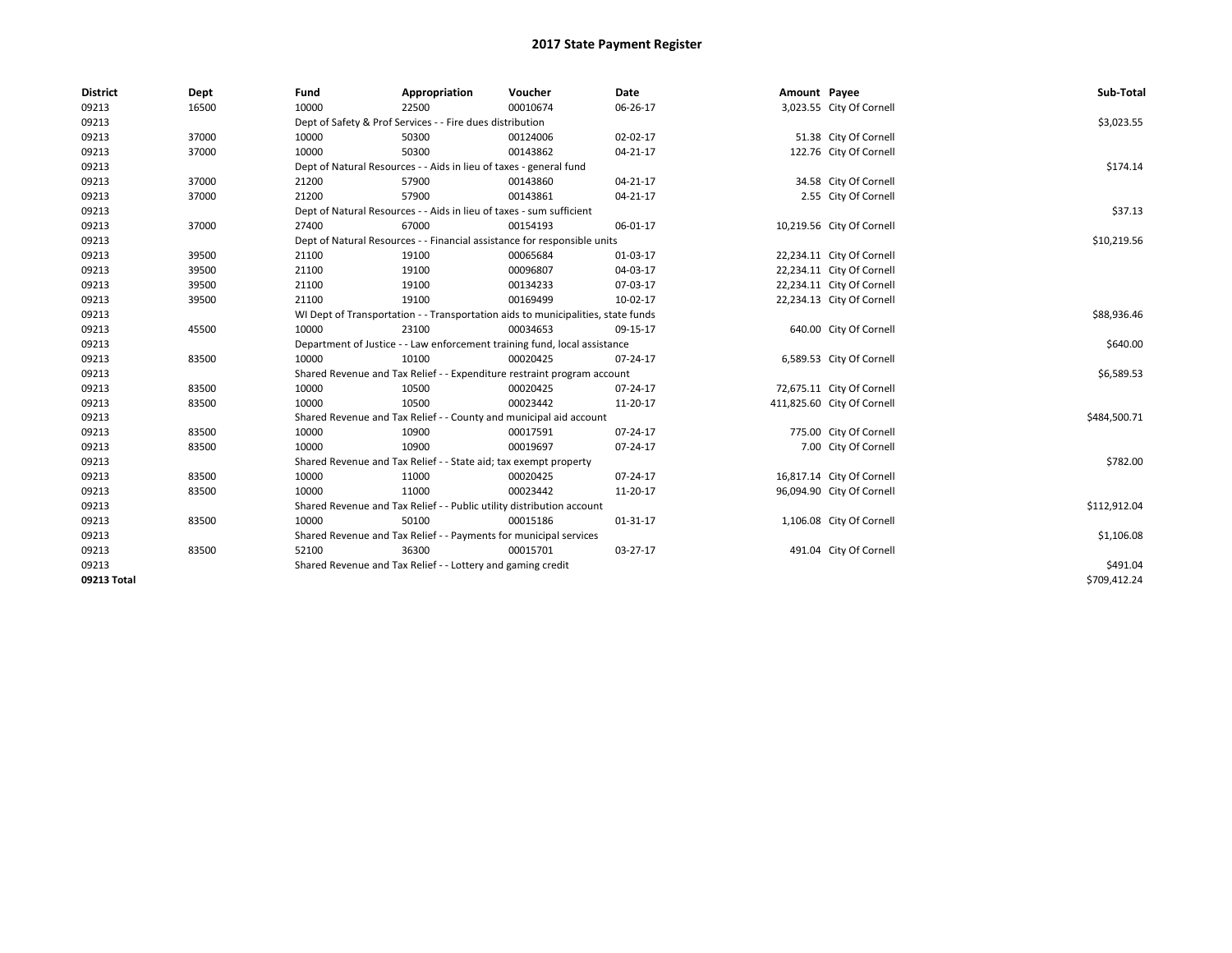| <b>District</b> | Dept  | Fund                                                                                                         | Appropriation                                                                              | Voucher    | Date           | Amount Payee |                               | Sub-Total    |
|-----------------|-------|--------------------------------------------------------------------------------------------------------------|--------------------------------------------------------------------------------------------|------------|----------------|--------------|-------------------------------|--------------|
| 09221           | 37000 | 21200                                                                                                        | 16600                                                                                      | 00157330   | 06-19-17       |              | 7.15 City of Eau Claire       |              |
| 09221           |       | Dept of Natural Resources - - General program operations - state funds; forestry                             | \$7.15                                                                                     |            |                |              |                               |              |
| 09221           | 37000 | 21200                                                                                                        | 54500                                                                                      | 00137003   | 03-31-17       |              | 3,942.50 City of Eau Claire   |              |
| 09221           |       | Dept of Natural Resources - - Resource aids -- fire suppression grants                                       | \$3,942.50                                                                                 |            |                |              |                               |              |
| 09221           | 37000 | 21200                                                                                                        | 57100                                                                                      | 00157330   | 06-19-17       |              | 3.27 City of Eau Claire       |              |
| 09221           |       | Dept of Natural Resources - - Resource aids -- county forests, forest croplands and managed forest land aids | \$3.27                                                                                     |            |                |              |                               |              |
| 09221           | 37000 | 21200                                                                                                        | 58900                                                                                      | 00157330   | 06-19-17       |              | 32.89 City of Eau Claire      |              |
| 09221           |       | Dept of Natural Resources - - Resource aids - distribution of closed acreage fees.                           | \$32.89                                                                                    |            |                |              |                               |              |
| 09221           | 37000 | 21200                                                                                                        | 67800                                                                                      | 00183461   | 09-20-17       |              | 103,067.98 City of Eau Claire |              |
| 09221           |       | Dept of Natural Resources - - Environmental aids -- invasive aquatic species and lake monitoring             | \$103,067.98                                                                               |            |                |              |                               |              |
| 09221           | 39500 | 21100                                                                                                        | 17600                                                                                      | 00100802   | 04-03-17       |              | 130,446.00 City of Eau Claire |              |
| 09221           | 39500 | 21100                                                                                                        | 17600                                                                                      | 00174797   | 10-10-17       |              | 134,134.00 City of Eau Claire |              |
| 09221           |       | WI Dept of Transportation - - Tier B transit operating aids, state funds                                     | \$264,580.00                                                                               |            |                |              |                               |              |
| 09221           | 39500 | 21100                                                                                                        | 18200                                                                                      | 00076269   | 01-24-17       |              | 41,853.89 City of Eau Claire  |              |
| 09221           |       |                                                                                                              | WI Dept of Transportation - - Transit and other transportation-related aids, federal funds |            |                |              |                               | \$41,853.89  |
| 09221           | 39500 | 21100                                                                                                        | 18500                                                                                      | 00071274   | 01-06-17       |              | 3,909.12 City of Eau Claire   |              |
| 09221           |       |                                                                                                              | WI Dept of Transportation - - Highway safety, local assistance, federal funds              |            |                |              |                               | \$3,909.12   |
| 09221           | 43500 | 10000                                                                                                        | 10700                                                                                      | 00137481   | $07-12-17$     |              | 37.86 City of Eau Claire      |              |
| 09221           | 43500 | 10000                                                                                                        | 10700                                                                                      | 00140316   | $07-14-17$     |              | 56.74 City of Eau Claire      |              |
| 09221           | 43500 | 10000                                                                                                        | 10700                                                                                      | 00145849   | 08-17-17       |              | 189.42 City of Eau Claire     |              |
| 09221           |       |                                                                                                              | Department of Health Services - - Public health dispensaries and drugs                     |            |                |              |                               | \$284.02     |
| 09221           | 43500 | 10000                                                                                                        | 11900                                                                                      | 00152324   | 09-01-17       |              | 6,549.00 City of Eau Claire   |              |
| 09221           |       | Department of Health Services - - Emergency medical services; aids                                           |                                                                                            | \$6,549.00 |                |              |                               |              |
| 09221           | 43500 | 10000                                                                                                        | 14900                                                                                      | 00151493   | 08-28-17       |              | 551.66 City of Eau Claire     |              |
| 09221           | 43500 | 10000                                                                                                        | 14900                                                                                      | 00157461   | 10-05-17       |              | 2,375.75 City of Eau Claire   |              |
| 09221           | 43500 | 10000                                                                                                        | 14900                                                                                      | 00163612   | 11-03-17       |              | 1,032.59 City of Eau Claire   |              |
| 09221           |       |                                                                                                              | Department of Health Services - - Federal project operations                               |            |                |              |                               | \$3,960.00   |
| 09221           | 43500 | 10000                                                                                                        | 15000                                                                                      | 00109675   | 03-15-17       |              | 1,000.00 City of Eau Claire   |              |
| 09221           | 43500 | 10000                                                                                                        | 15000                                                                                      | 00174462   | 12-27-17       |              | 800.00 City of Eau Claire     |              |
| 09221           |       | Department of Health Services - - Federal project aids                                                       | \$1,800.00                                                                                 |            |                |              |                               |              |
| 09221           | 45500 | 10000                                                                                                        | 23100                                                                                      | 00039755   | 12-26-17       |              | 14,560.00 City of Eau Claire  |              |
| 09221           |       | Department of Justice - - Law enforcement training fund, local assistance                                    | \$14,560.00                                                                                |            |                |              |                               |              |
| 09221           | 45500 | 10000                                                                                                        | 28400                                                                                      | 00023734   | $02 - 10 - 17$ |              | 429.00 City of Eau Claire     |              |
| 09221           | 45500 | 10000                                                                                                        | 28400                                                                                      | 00031099   | 07-06-17       |              | 1,996.57 City of Eau Claire   |              |
| 09221           |       |                                                                                                              | Department of Justice - - Internet Crimes Against Childr                                   |            |                |              |                               | \$2,425.57   |
| 09221           | 45500 | 10000                                                                                                        | 32100                                                                                      | 00028707   | 05-31-17       |              | 2,008.45 City of Eau Claire   |              |
| 09221           | 45500 | 10000                                                                                                        | 32100                                                                                      | 00037146   | 11-08-17       |              | 1,775.65 City of Eau Claire   |              |
| 09221           |       | Department of Justice - - Gifts, grants and proceeds                                                         | \$3,784.10                                                                                 |            |                |              |                               |              |
| 09221           | 83500 | 10000                                                                                                        | 10900                                                                                      | 00017592   | 07-24-17       |              | 10,537.00 City of Eau Claire  |              |
| 09221           |       |                                                                                                              | Shared Revenue and Tax Relief - - State aid; tax exempt property                           |            |                |              |                               | \$10,537.00  |
| 09221           | 83500 | 10000                                                                                                        | 30200                                                                                      | 00020076   | 07-24-17       |              | 50,442.24 City of Eau Claire  |              |
| 09221           | 83500 | 10000                                                                                                        | 30200                                                                                      | 00022121   | 07-24-17       |              | 285,804.85 City of Eau Claire |              |
| 09221           |       | Shared Revenue and Tax Relief - - School levy tax credit and first dollar credit                             | \$336,247.09                                                                               |            |                |              |                               |              |
| 09221           | 83500 | 52100                                                                                                        | 36300                                                                                      | 00015702   | 03-27-17       |              | 3,552.34 City of Eau Claire   |              |
| 09221           | 83500 | 52100                                                                                                        | 36300                                                                                      | 00016126   | 03-27-17       |              | 61,875.65 City of Eau Claire  |              |
| 09221           |       |                                                                                                              | Shared Revenue and Tax Relief - - Lottery and gaming credit                                |            |                |              |                               | \$65,427.99  |
| 09221 Total     |       |                                                                                                              |                                                                                            |            |                |              |                               | \$862,971.57 |